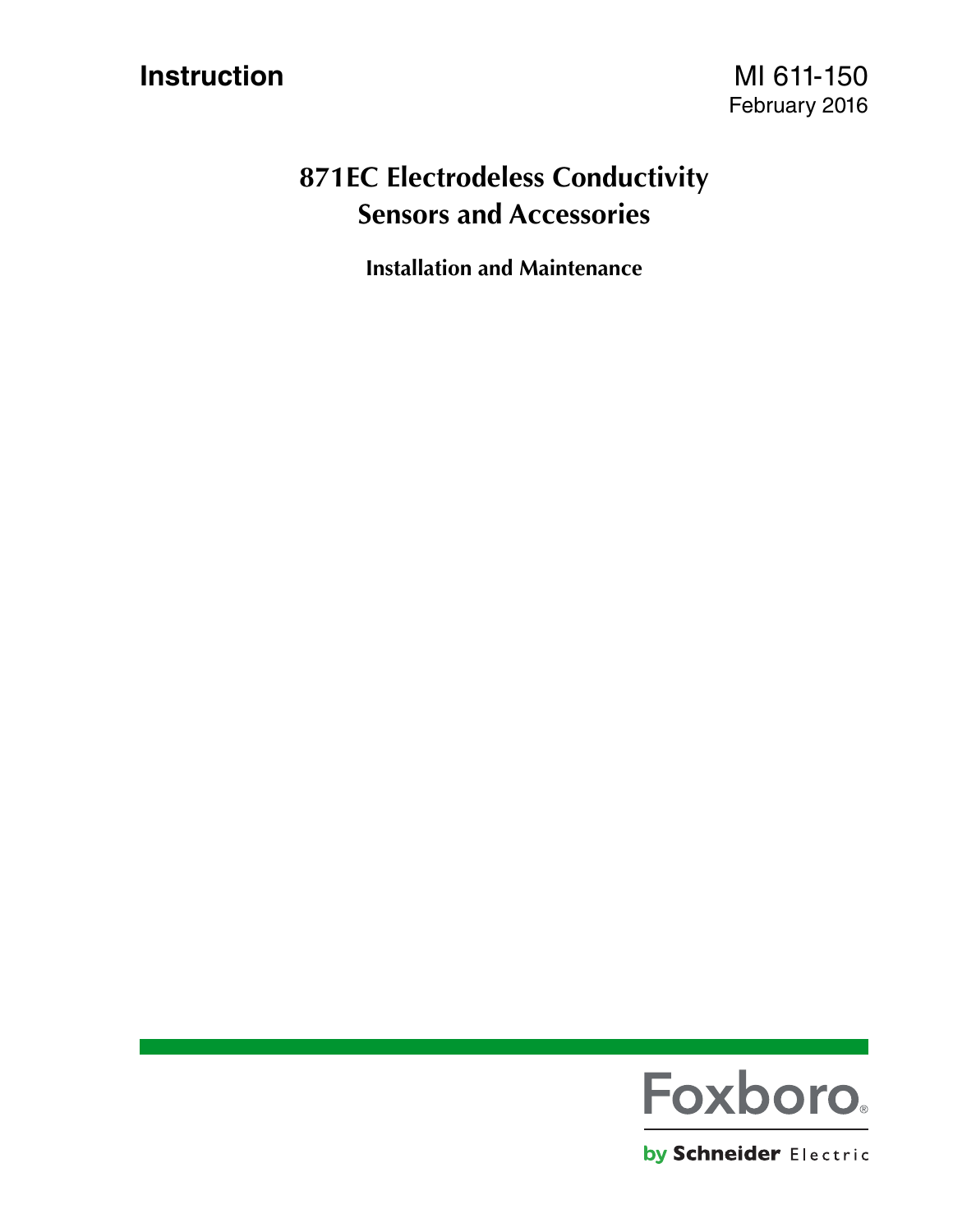*MI 611-150 – February 2016*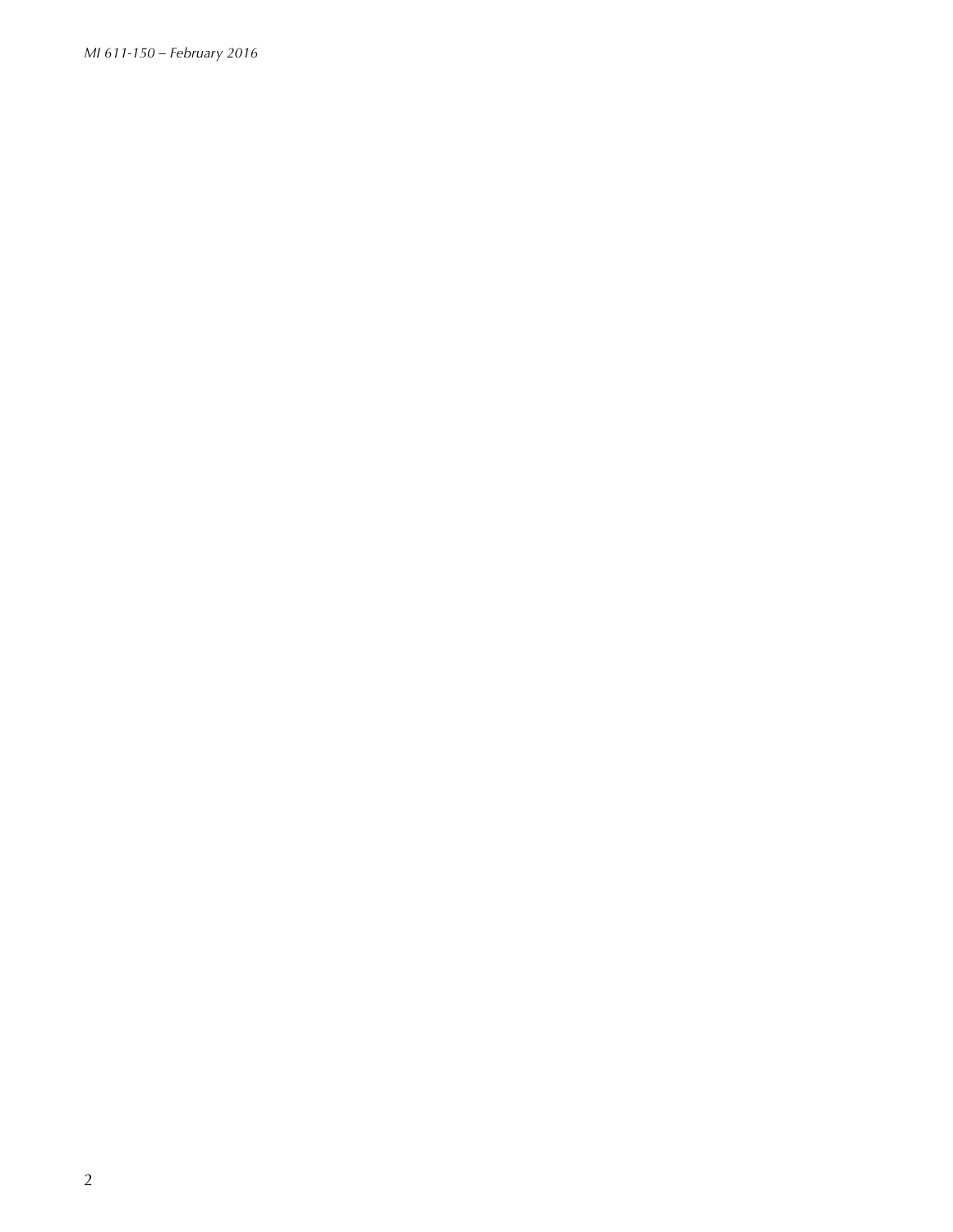# **Contents**

| Bushing Installation (Sensor Types -TF, -SP, -NL, -HP, -PN, -PX, -PP, and -PT)34 |  |
|----------------------------------------------------------------------------------|--|
|                                                                                  |  |
|                                                                                  |  |
|                                                                                  |  |
|                                                                                  |  |
|                                                                                  |  |
|                                                                                  |  |
|                                                                                  |  |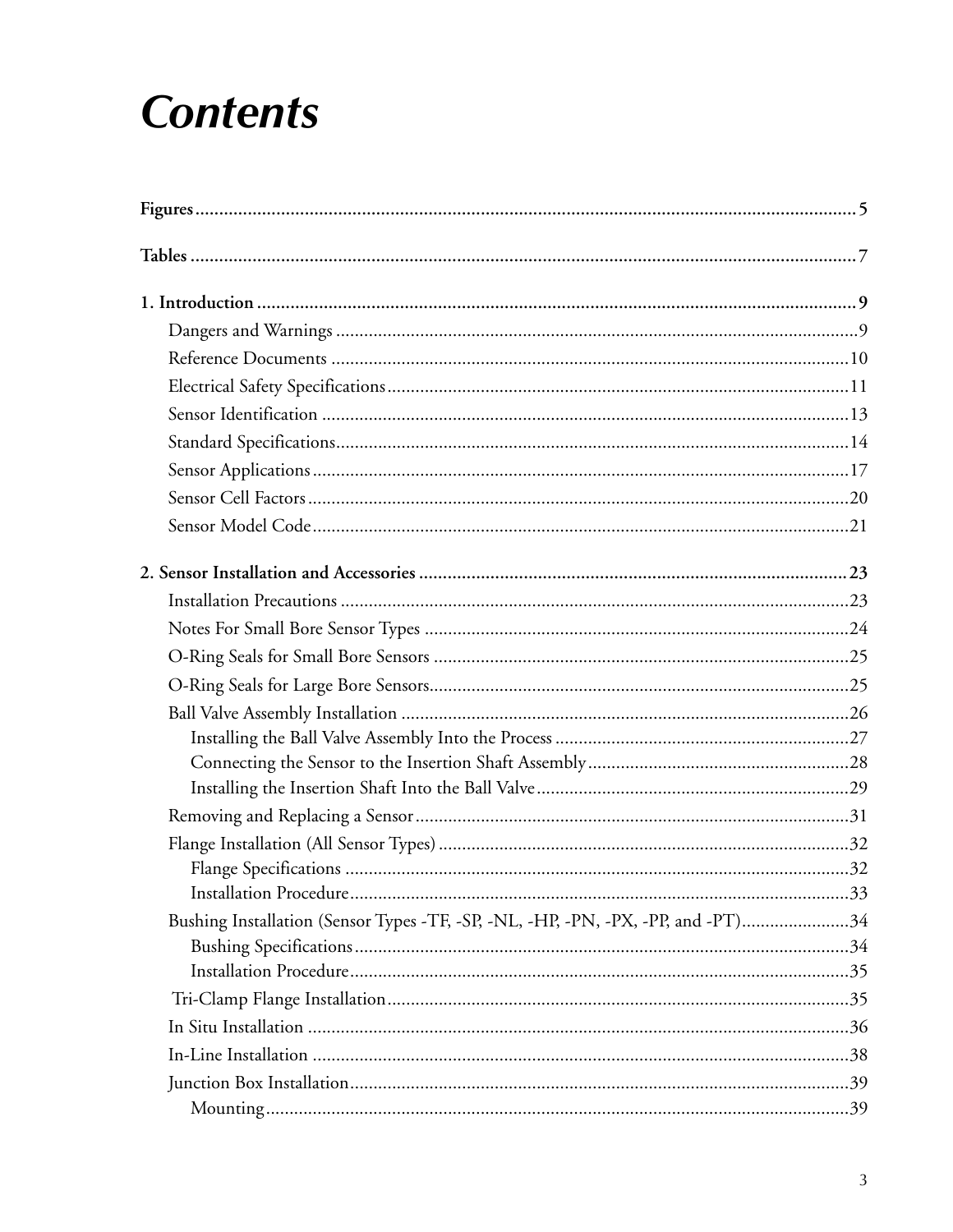| Appendix A. Temperature Compensation and |  |
|------------------------------------------|--|
|                                          |  |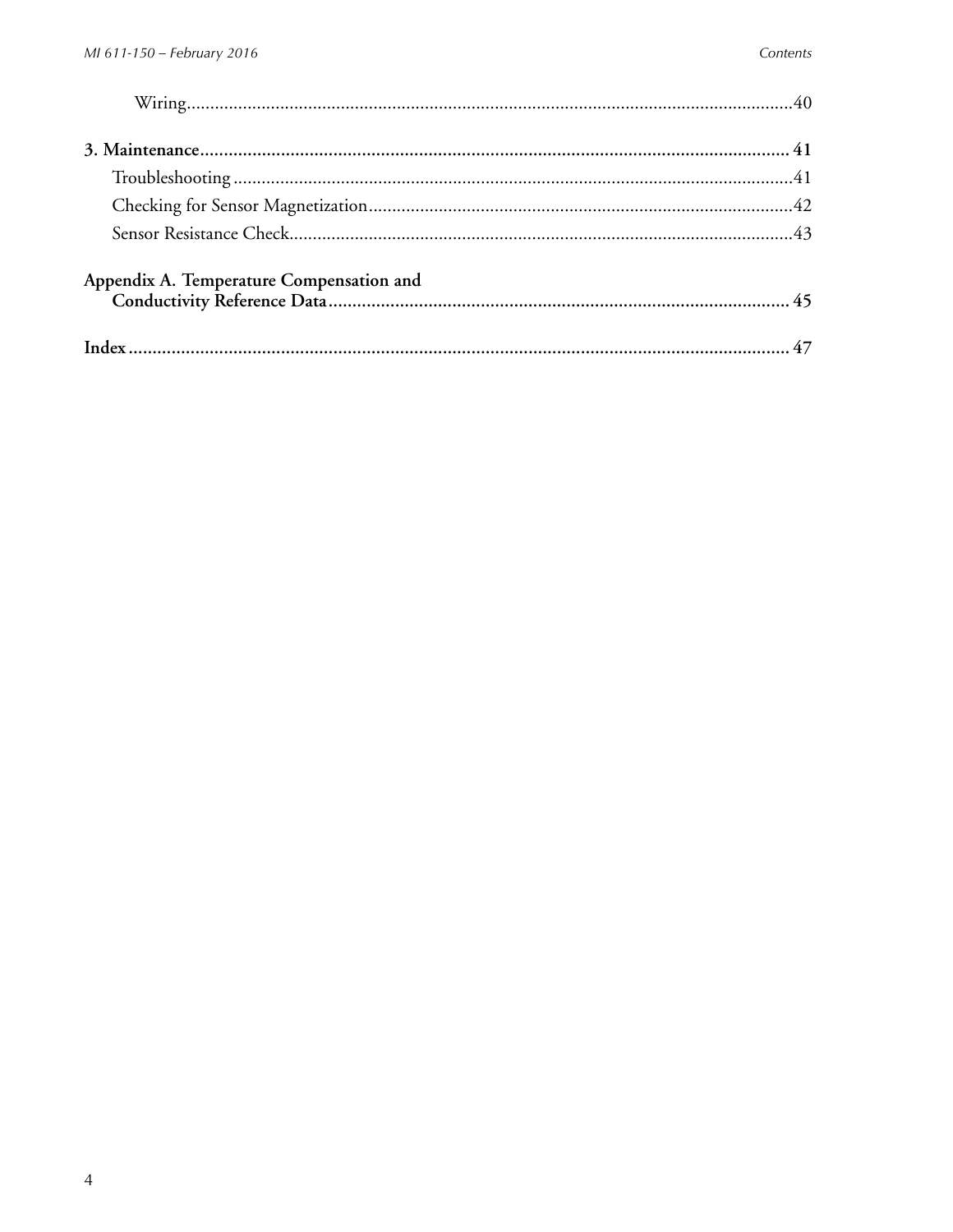# <span id="page-4-0"></span>**Figures**

| 1  |     |
|----|-----|
| 2  |     |
| 3  |     |
| 4  |     |
| 5  |     |
| 6  | .28 |
| 7  |     |
| 8  |     |
| 9  |     |
| 10 |     |
| 11 |     |
| 12 |     |
| 13 |     |
| 14 |     |
| 15 |     |
|    |     |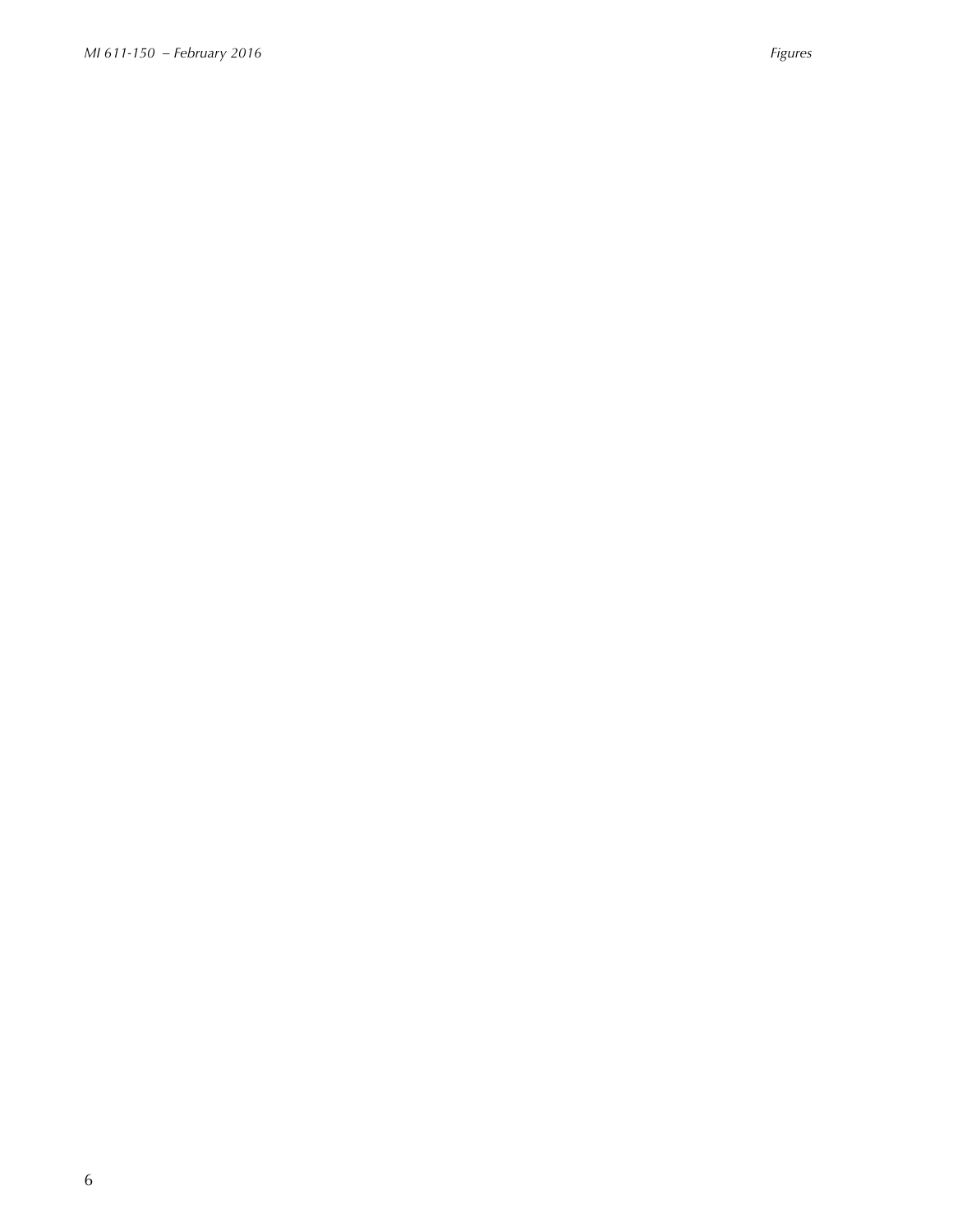# <span id="page-6-0"></span>*Tables*

| Sensor Applications - Standard Temperature PEEK - up to 120°C (250°F) 17<br>Sensor Applications - High Temperature PEEK - up to 200°C (392°F) 18 |
|--------------------------------------------------------------------------------------------------------------------------------------------------|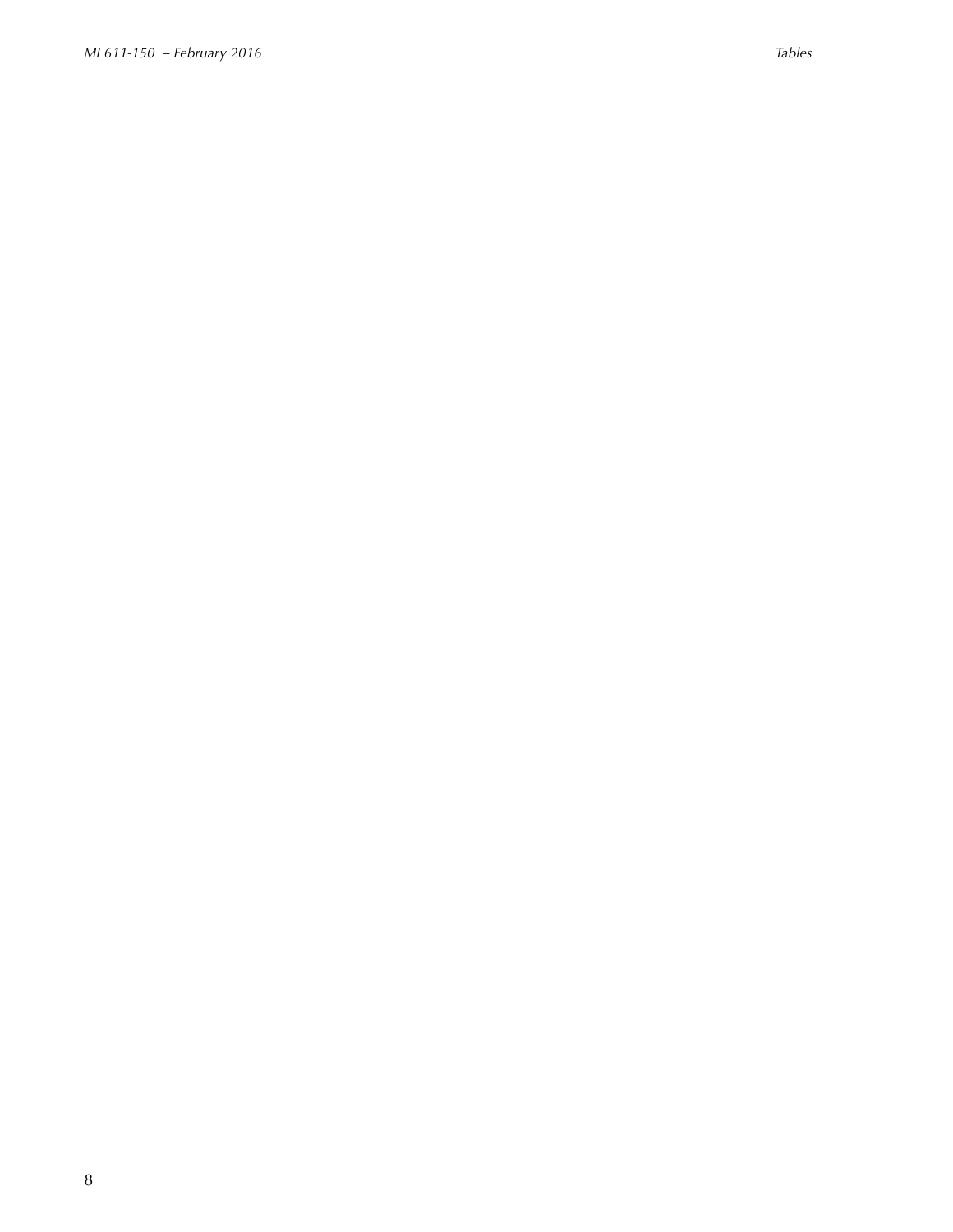# <span id="page-8-0"></span>*1. Introduction*

The 871EC Sensors are used with 875EC Intelligent Analyzers, 870ITEC Intelligent Transmitters, 873EC and 873AEC Analyzers, and 870EC Transmitters. Sensors are available in a number of configurations and materials suitable for a variety of conditions.

The sensors measure an induced current in a loop of solution. Their patented proprietary design comprises two or three toroidally wound coils encapsulated within the sensor which is immersed in the solution. An ac signal, applied to one toroidal coil, induces a current in the second coil that is directly proportional to the conductance of the solution.

## <span id="page-8-1"></span>Dangers and Warnings

### **!** DANGER

An electrical shock hazard may be present under sensor fault conditions when the sensor is located in process fluids at electrical potentials above 30 V rms or 60 V dc. In order to prevent electrical shock hazard, remove the sensor from the process or de-energize power to the process prior to performing maintenance on the transmitter or analyzer.

#### **!** DANGER

Electrical shock potential can be detected while the sensor is in a potentialized solution by removing the analyzer/transmitter field-terminal compartment cover and measuring between each of the sensor leads and ground (earth) with a voltmeter. If a potential above 30 V rms or 60 V dc is detected, an electrical shock hazard is present.

#### **!** DANGER

Certain units described in this instruction contain electrical shock hazard potential. Maintenance should be performed by qualified personnel only. During maintenance, remove power to avoid severe injury or death.

#### **!** WARNING

When performing maintenance, wear appropriate, protective clothing including safety goggles. Escaping chemicals under pressure can cause severe injury including blindness.

#### **!** WARNING

Use care when connecting and disconnecting high pressure service connections. Use proper gloves and follow the recommended procedures to avoid severe injury to personnel.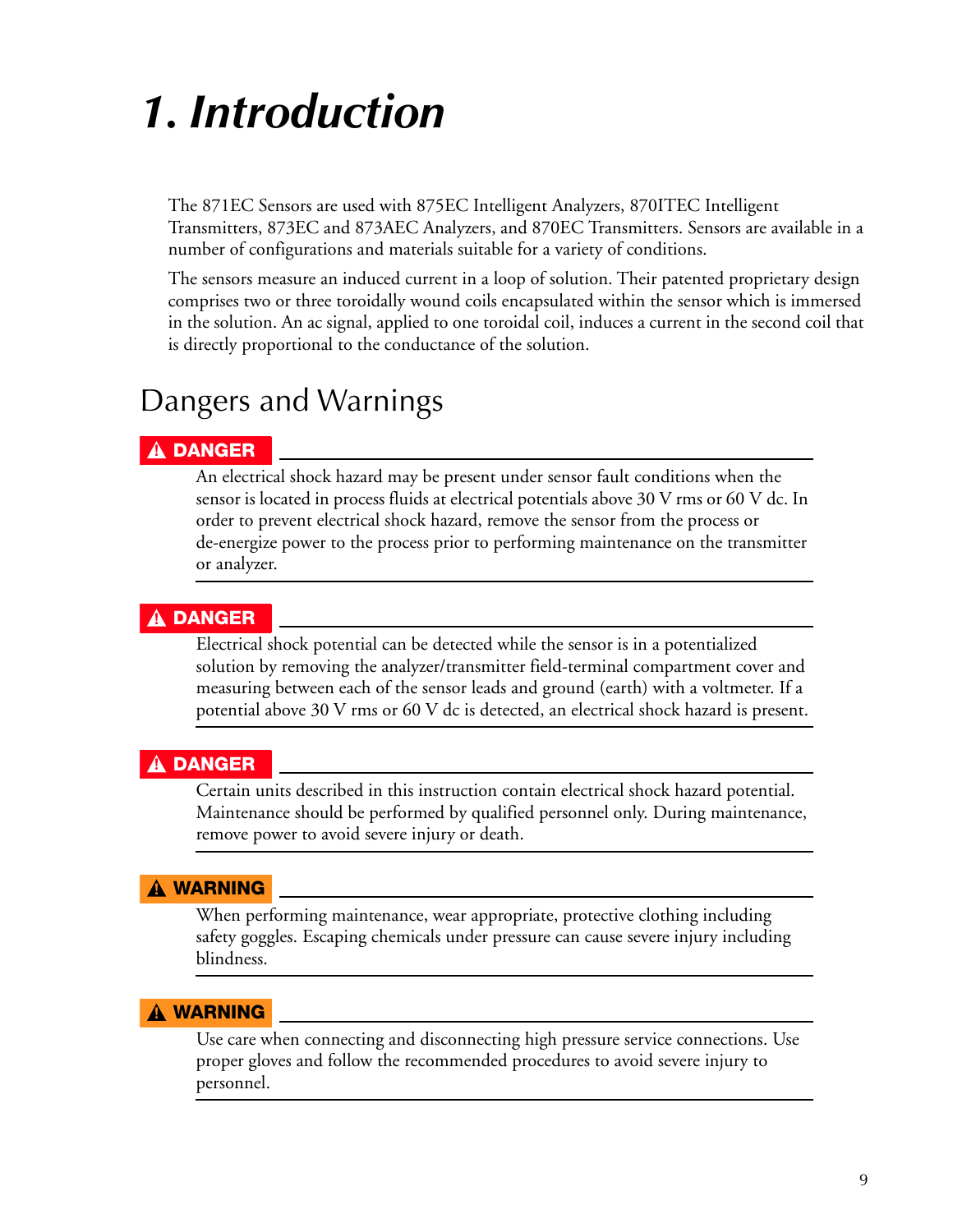ı

#### **!** WARNING

When processing hazardous liquids, follow the recommended procedures. Failure to do so could result in injury to personnel.

### **!** WARNING

Use only recommended replacement parts. Substitution parts could result in damage to equipment, damage to the process, and/or injury to personnel.

### **!** WARNING

Be careful to avoid touching exposed circuits and components. Potential shock hazards are present.

## <span id="page-9-1"></span><span id="page-9-0"></span>Reference Documents

| Document    | <b>Document Description</b>                                                                                                   |
|-------------|-------------------------------------------------------------------------------------------------------------------------------|
| IMI 611-156 | Instruction - 870EC Transmitters (Electrodeless Conductivity)                                                                 |
| MI 611-167  | Instruction - 873EC Electrochemical Analyzers                                                                                 |
| MI 611-193  | Instruction – 873AEC Ace Series Electrochemical Analyzers                                                                     |
| MI 611-212  | Instruction – 870ITEC Intelligent Electrochemical Transmitters                                                                |
| MI 611-220  | Instruction - Electrodeless Conductivity System Calibration Examples                                                          |
| MI 611-224  | Instruction - 875EC Intelligent Electrochemical Analyzers                                                                     |
| DP 611-011  | Dimensional Print - 871EC Electrodeless Conductivity Sensors                                                                  |
| DP 611-092  | Dimensional Print - Flanges (316 ss) used with 871CC, 871EC, 910, 920, and 1210 Conductivity<br><b>Sensors</b>                |
| DP 611-105  | Dimensional Print – Universal Mounting Bushing used with 871CC, 871EC, 910, 920, and 1210<br><b>Conductivity Sensors</b>      |
| DP 611-142  | Dimensional Print - Ball Valve Assembly for Electrodeless Conductivity Sensors (871EC-PN and PX)                              |
| DP 611-155  | Dimensional Print - Ball Valve Assembly for Electrodeless Conductivity Sensors (871EC--SP, -HP, -<br>$PP, -PT, -NL, and -TF)$ |
| TI 612-005  | Electrodeless Conductivity, Toroidal Magnets and the Procedure of Degaussing                                                  |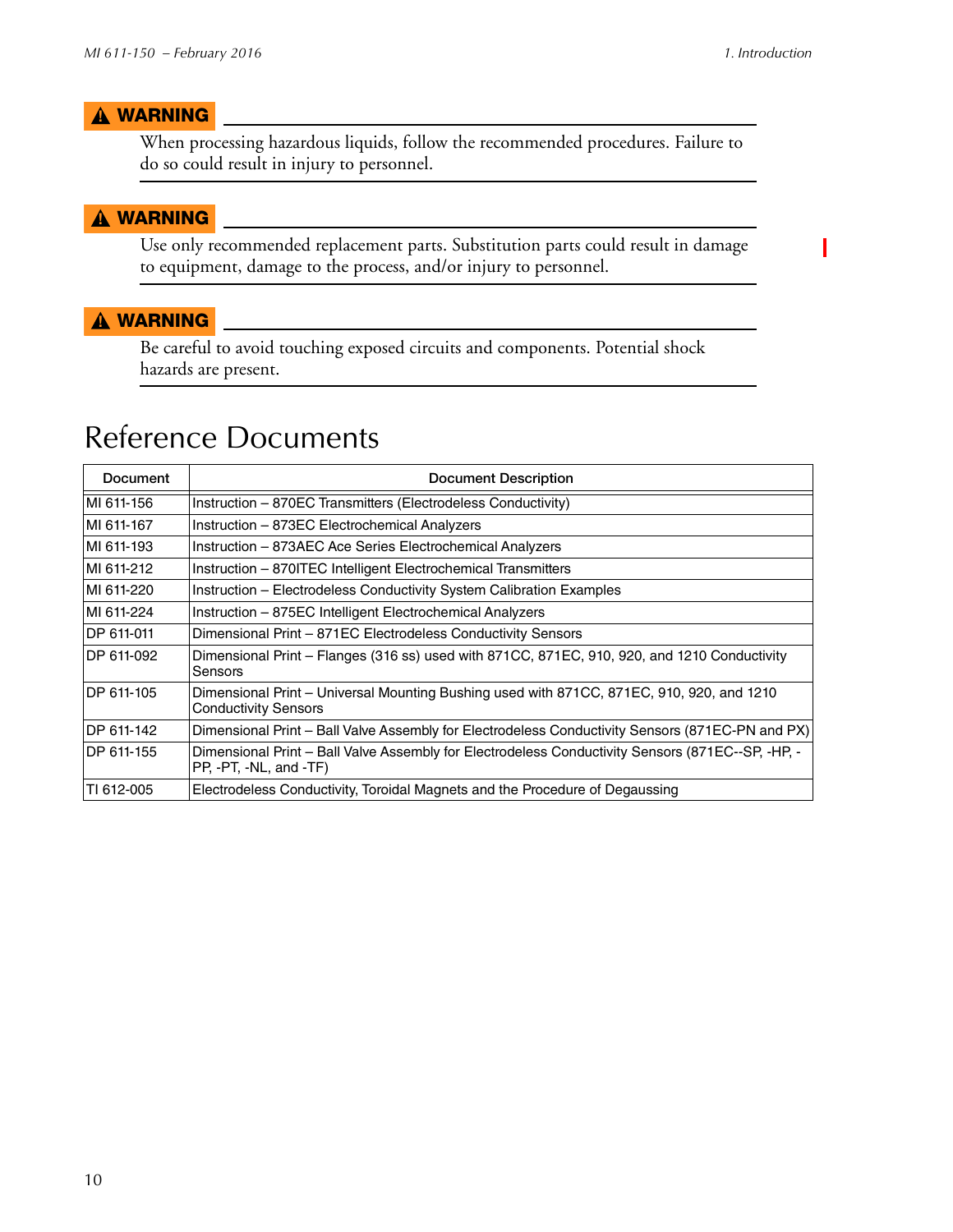ı

# <span id="page-10-1"></span><span id="page-10-0"></span>Electrical Safety Specifications

#### $-$  NOTE  $-$

These sensors have been designed to meet the electrical safety descriptions noted in the table above. For detailed information or status of testing laboratory approvals and certifications, contact Global Customer Support.

| <b>Testing Laboratory,</b><br>Type of Protection, and<br>Area Classification                                                                | <b>Application Conditions</b>                                       | Electrical<br><b>Safety Design</b><br>Code |
|---------------------------------------------------------------------------------------------------------------------------------------------|---------------------------------------------------------------------|--------------------------------------------|
|                                                                                                                                             | ATEX Certifications - 871EC Sensors with ATEX Certified Instruments |                                            |
| <b>ATEX</b> Type ia, intrinsically safe for<br>II 1 GD, EEx ia IIC, Zone 0.                                                                 | Temperature Class T3-T6;<br>T110°C - T260°C.                        | CS-E/AAA                                   |
| ATEX Type n, energy limited for<br>II 3 GD, EEx nL IIC, Zone 2.                                                                             | Temperature Class T3-T6;<br>T110°C - T260°C.                        | CS-E/ANN                                   |
|                                                                                                                                             | CSA Certifications - 871EC Sensors with CSA Approved Instruments    |                                            |
| <b>CSA</b> ordinary locations.                                                                                                              | Connect 871EC Sensor to approved instrument<br>per MI 611-206.      | CS-E/CAA<br>CS-E/CNN                       |
| <b>CSA</b> intrinsically safe, Class I, II, III, Division 1,<br>Groups A, B, C, D, E, F, G.                                                 | Connect 871EC Sensor to approved instrument<br>per MI 611-206.      | CS-E/CAA                                   |
| CSA nonincendive, Class I, Division 2, Groups A,<br>B, C, D; suitable for<br>Class II, Div. 2, Groups E, F, G; and<br>Class III, Div. 2.    | Connect 871EC Sensor to approved instrument<br>per MI 611-206.      | CS-F/CNN                                   |
|                                                                                                                                             | FM Approvals - 871EC Sensors with FM Approved Instruments           |                                            |
| FM ordinary locations.                                                                                                                      | Connect 871EC Sensor to approved instrument<br>per MI 611-206.      | CS-E/FAA<br>CS-E/FNN                       |
| <b>FM</b> intrinsically safe, Class I, II, III, Division 1,<br>Groups A, B, C, D, E, F, G.                                                  | Connect 871EC Sensor to approved instrument<br>per MI 611-206.      | CS-E/FAA                                   |
| <b>FM</b> nonincendive, Class I, Division 2, Groups A,<br>B, C, D; suitable for<br>Class II, Div. 2, Groups F, G; and<br>Class III, Div. 2. | Connect 871EC Sensor to approved instrument<br>per MI 611-206.      | CS-F/FNN                                   |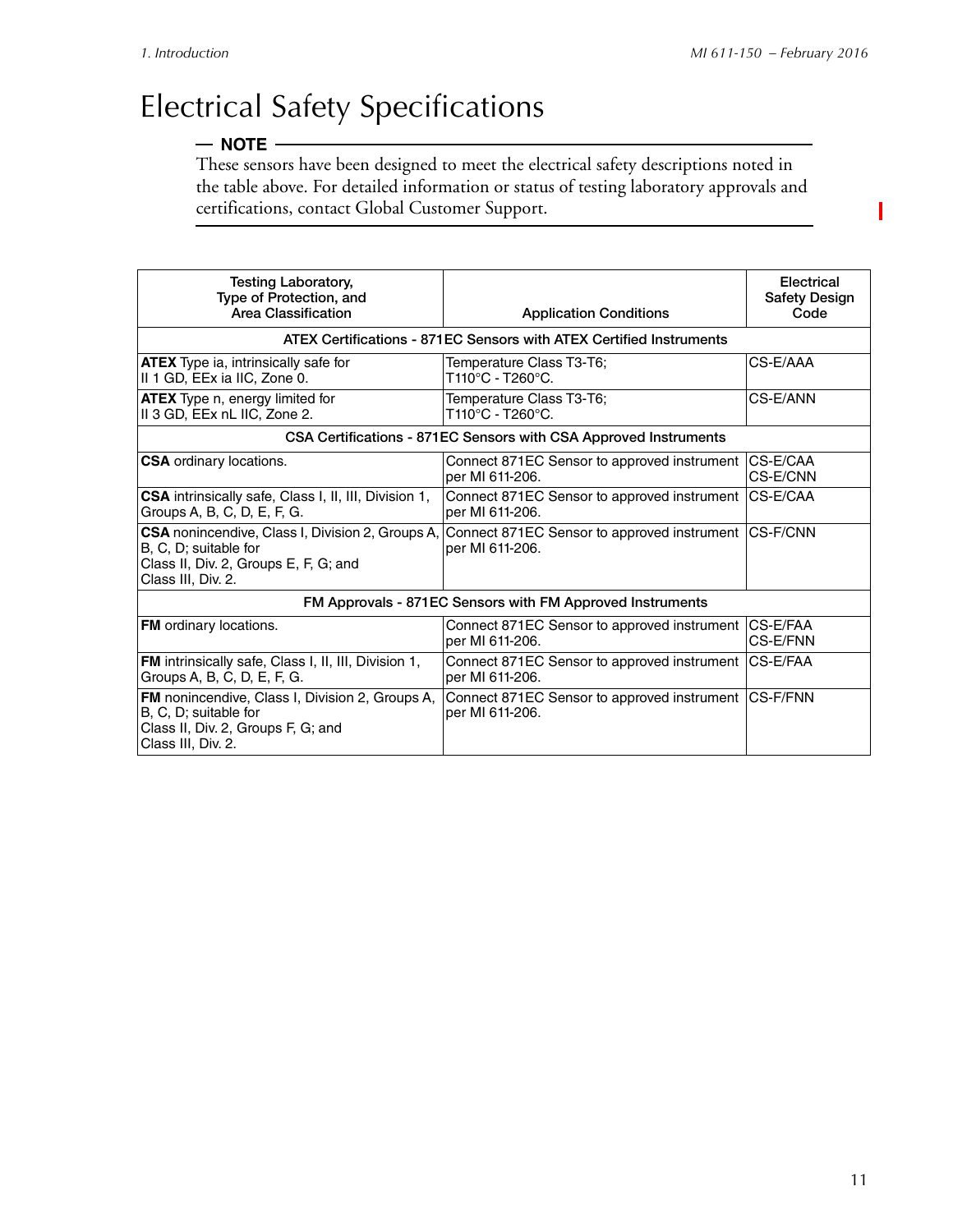### The following information shows which analyzers and transmitters can be used with a certified 871EC Sensor.

| <b>Testing Laboratory,</b><br>Type of Protection, and<br><b>Area Classification</b><br><b>Application Conditions</b>                                                               |                                                                                                                 | Electrical<br><b>Safety Design</b><br>Code |  |
|------------------------------------------------------------------------------------------------------------------------------------------------------------------------------------|-----------------------------------------------------------------------------------------------------------------|--------------------------------------------|--|
|                                                                                                                                                                                    | CSA Certifications - 875EC Analyzer with 871EC Sensors                                                          |                                            |  |
| <b>CSA</b> ordinary locations.                                                                                                                                                     | Temperature Class T4A, Ta = $85^{\circ}$ C maximum<br>ambient. Connect to 875EC Transmitter per MI<br>611-206.  | 875EC-C-.                                  |  |
| CSA nonincendive, Class I, Division 2, Groups A,<br>B, C, D; suitable for<br>Class II, Div. 2, Groups E, F, G; and<br>Class III, Div. 2.                                           | Temperature Class T4A, Ta = $85^{\circ}$ C maximum<br>ambient. Connect to 875EC Transmitter per MI<br>611-206.  | 875EC-C-.                                  |  |
|                                                                                                                                                                                    | CSA Certifications - 870ITEC Transmitter with 871EC Sensors                                                     |                                            |  |
| <b>CSA</b> ordinary locations.                                                                                                                                                     | Temperature Class T4, Ta = $85^{\circ}$ C maximum<br>ambient. Connect to 870ITEC Transmitter per MI<br>611-206. | CS-E/CAA<br>CS-E/CNZ                       |  |
| CSA intrinsically safe, Class I, II, III, Division 1,<br>Groups A, B, C, D, E, F, G.                                                                                               | Temperature Class T4, Ta = 85°C maximum<br>ambient. Connect to 870ITEC Transmitter per MI<br>611-206.           | CS-E/CAA                                   |  |
| CSA nonincendive, Class I, Division 2, Groups A,<br>B, C, D; suitable for Class II, Div. 2, Groups F, G;<br>and Class III, Div. 2.                                                 | Temperature Class T4, Ta = 85°C maximum<br>ambient. Connect to 870ITEC Transmitter per MI<br>611-206.           | CS-E/CNZ                                   |  |
|                                                                                                                                                                                    | CSA Certifications - 873EC and 873AEC Analyzers with 871EC Sensors                                              |                                            |  |
| <b>CSA</b> ordinary locations.                                                                                                                                                     | Connect to 873EC and 873AEC Analyzer per MI 873EC-CGZ-.<br>611-206.                                             | 873EC-CNZ-.                                |  |
| CSA nonincendive, Class I, Division 2, Groups A,<br>B, C, D; suitable for<br>Class II, Div. 2, Groups F, G; and<br>Class III, Div. 2.                                              | Connect to 873EC and 873AEC Analyzer per MI 873EC-CNZ-.<br>611-206.                                             |                                            |  |
|                                                                                                                                                                                    | CSA Certifications - 870EC Transmitter with 871EC Sensors                                                       |                                            |  |
| <b>CSA</b> ordinary locations.                                                                                                                                                     | Connect to 870EC Transmitter per MI 611-206.                                                                    | CS-E/CBA<br>CS-E/CNA                       |  |
| CSA intrinsically safe, Class I, II, III, Division 1,<br>Groups A, B, C, D, E, F, G.                                                                                               | Connect to 870EC Transmitter per MI 611-206.                                                                    | CS-E/CBA                                   |  |
| CSA nonincendive, Class I, Division 2, Groups A, Connect to 870EC Transmitter per MI 611-206.<br>B, C, D; suitable for<br>Class II, Div. 2, Groups F, G; and<br>Class III, Div. 2. |                                                                                                                 | CS-E/CNA                                   |  |
|                                                                                                                                                                                    | FM Approvals - 875EC Analyzer with 871EC Sensors                                                                |                                            |  |
| FM ordinary locations.                                                                                                                                                             | Temperature Class T4A, Ta = $75^{\circ}$ C maximum<br>ambient. Connect to 875EC Transmitter per MI<br>611-206.  | 875EC-F-.                                  |  |
| FM nonincendive, Class I, Division 2, Groups A,<br>B, C, D; suitable for<br>Class II, Div. 2, Groups F, G; and<br>Class III, Div. 2.                                               | Temperature Class T4A, Ta = 75°C maximum<br>ambient. Connect to 875EC Transmitter per MI<br>611-206.            | 875EC-F-.                                  |  |
|                                                                                                                                                                                    | FM Approvals - 870ITEC Transmitter with 871EC Sensors                                                           |                                            |  |
| FM ordinary locations.                                                                                                                                                             | Temperature Class T4, Ta = 85°C maximum<br>ambient. Connect to 870ITEC Transmitter per MI<br>611-206.           | CS-E/FAA<br>CS-E/FNZ                       |  |
| FM intrinsically safe, Class I, II, III, Division 1,<br>Groups A, B, C, D, E, F, G.                                                                                                | Temperature Class T4, Ta = $85^{\circ}$ C maximum<br>ambient. Connect to 870ITEC Transmitter per MI<br>611-206. | CS-E/FAA                                   |  |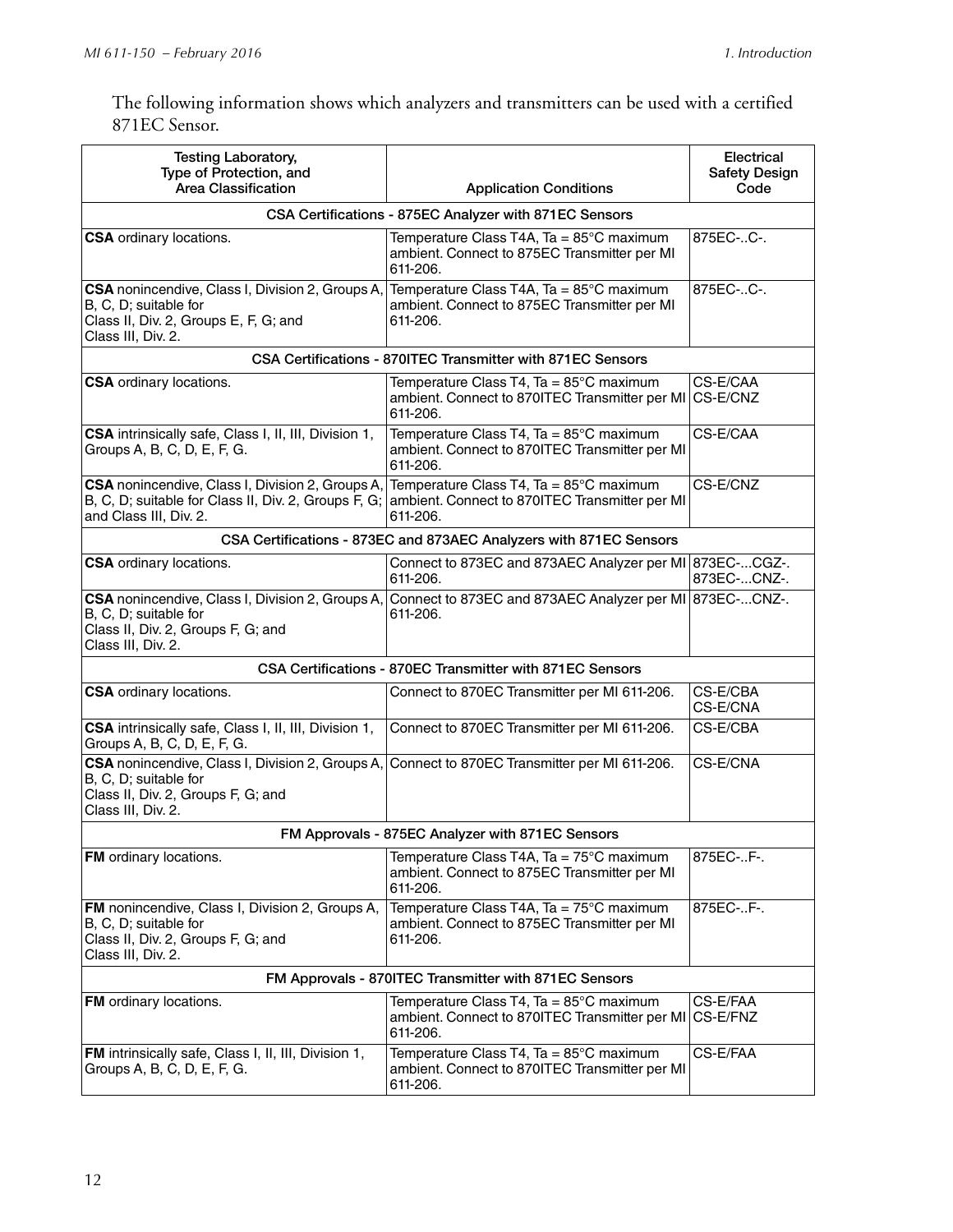| <b>Testing Laboratory,</b><br>Type of Protection, and<br><b>Area Classification</b>                                                         | <b>Application Conditions</b>                                                                         | Electrical<br><b>Safety Design</b><br>Code |
|---------------------------------------------------------------------------------------------------------------------------------------------|-------------------------------------------------------------------------------------------------------|--------------------------------------------|
| <b>FM</b> nonincendive, Class I, Division 2, Groups A,<br>B, C, D; suitable for<br>Class II, Div. 2, Groups F, G; and<br>Class III, Div. 2. | Temperature Class T4, Ta = 85°C maximum<br>ambient. Connect to 870ITEC Transmitter per MI<br>611-206. | CS-E/FNZ                                   |
|                                                                                                                                             | FM Approvals - 873EC Analyzer with 871EC Sensors                                                      |                                            |
| <b>FM</b> ordinary locations.                                                                                                               | Connect to 873EC Analyzer per MI 611-206.                                                             | 873EC-FGZ-.<br>873EC-FNZ-.                 |
| <b>FM</b> nonincendive, Class I, Division 2, Groups A,<br>B, C, D; suitable for<br>Class II, Div. 2, Groups F, G; and<br>Class III, Div. 2. | Connect to 873EC Analyzer per MI 611-206.                                                             | 873EC-FNZ-.                                |
|                                                                                                                                             | FM Approvals - 870EC Transmitter with 871EC Sensors                                                   |                                            |
| FM ordinary locations.                                                                                                                      | Connect to 870EC Transmitter per MI 611-206.                                                          | CS-E/FBA<br>CS-E/FNA                       |
| <b>FM</b> intrinsically safe, Class I, II, III, Division 1,<br>Groups A, B, C, D, E, F, G.                                                  | Connect to 870EC Transmitter per MI 611-206.                                                          | CS-E/FBA                                   |
| <b>FM</b> nonincendive, Class I, Division 2, Groups A,<br>B, C, D; suitable for<br>Class II, Div. 2, Groups F, G; and<br>Class III, Div. 2. | Connect to 870EC Transmitter per MI 611-206.                                                          | CS-E/FNA                                   |

# <span id="page-12-2"></span><span id="page-12-0"></span>Sensor Identification



<span id="page-12-1"></span>*Figure 1. Sensor Identification*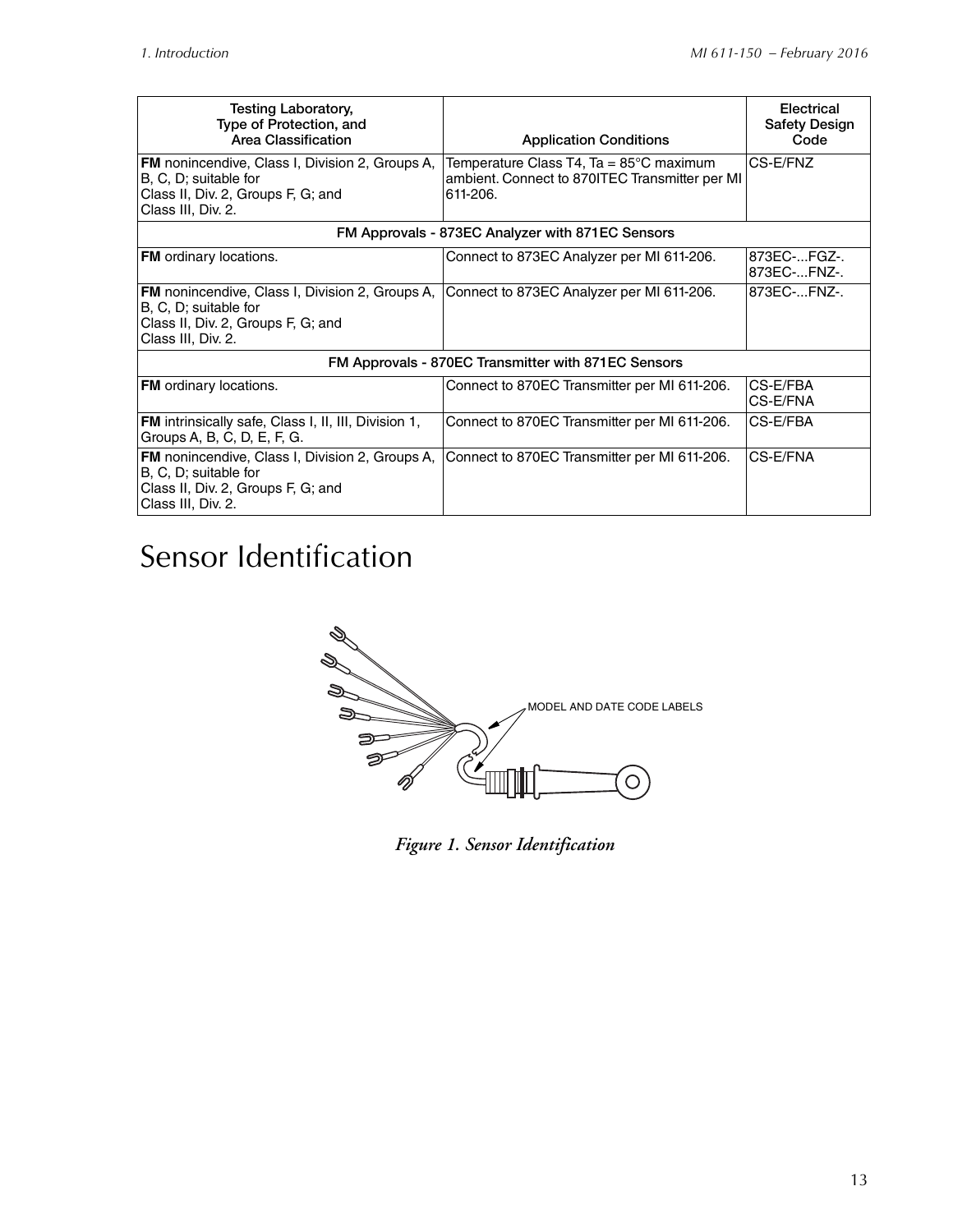# <span id="page-13-0"></span>Standard Specifications

<span id="page-13-1"></span>A sensor can be identified by the model code located on both ends of the sensor cable (see [Figure 1](#page-12-1)). Refer to ["Sensor Applications" on page 17](#page-16-0) for sensor application information.

### **Wetted Parts**

See ["Sensor Measurement Limits, Materials, Temperature Limits, Pressure Limits, and](#page-14-0)  [Temperature Compensator"](#page-14-0) on page 15.

### **Cable**

Integral, 6 m (20 ft) multi-screened (multi-shielded) cable with the following jacket material:

- For -SP, -NL, -TF, -RE, -LB, and -EV; irradiated polyolefin jacket
- ◆ For -HP, -BW, and -UT; ptfe jacket

### **Mounting**

Pipe thread types supplied with various sensors are listed below.

| Sensor Type                                                   | Pipe Thread Type                                                                                                   |
|---------------------------------------------------------------|--------------------------------------------------------------------------------------------------------------------|
| 871EC-REO, -BWO, -LBO,<br>I-UTO                               | 3/4-14 NPT (National Pipe Thread), Tapered                                                                         |
| 871EC-SPO, -HPO, -PPO, -PTO,<br> -NLO, -SP7, -HP7, -PT7, -PP7 | 3/4-14 NPSM (National Straight Pipe Thread for Free Fitting<br>Mechanical Joints) truncated to 0.990/0.975 in O.D. |
| 871EC-TF2, -TF3, -TF7, -EV3, -PN3,<br>-PXO, -AB3,             | 3/4-14 NPT (National Pipe Thread), Tapered                                                                         |

*Insertion Mounting:* Sensors are used with threaded bushings or flanges that form a process seal against the sensor O-ring.

*In situ Mounting:* Mate to a user-supplied 3/4-in coupling and length of DN20 or 3/4-in pipe.

*Ball Valve Mounting:* Sensors are used with ball valve assemblies that contain connections for mating to the sensor.

#### — NOTE -

When mounted in-line, the sensors must be installed (centered) in the minimum pipe sizes listed below to avoid pipe wall effects:

For -SP, -HP, -PP, -PT, -NL, -TF, -PN, and -PX; DN 80 (3 in) For -RE, -BW, -LB, -UT, -EV, and AB; DN 150 (6 in)

### **Electromagnetic Compatibility (EMC)**

The 871EC Electrodeless Conductivity Sensor complies with the requirements of the European EMC Directive 89/336/EEC when its cable is connected through rigid metal conduit as recommended for 873EC\*, 873AEC\* , and 875EC Analyzers, and 870ITEC Transmitters. (\*220 V ac, 240 V ac metal enclosures only)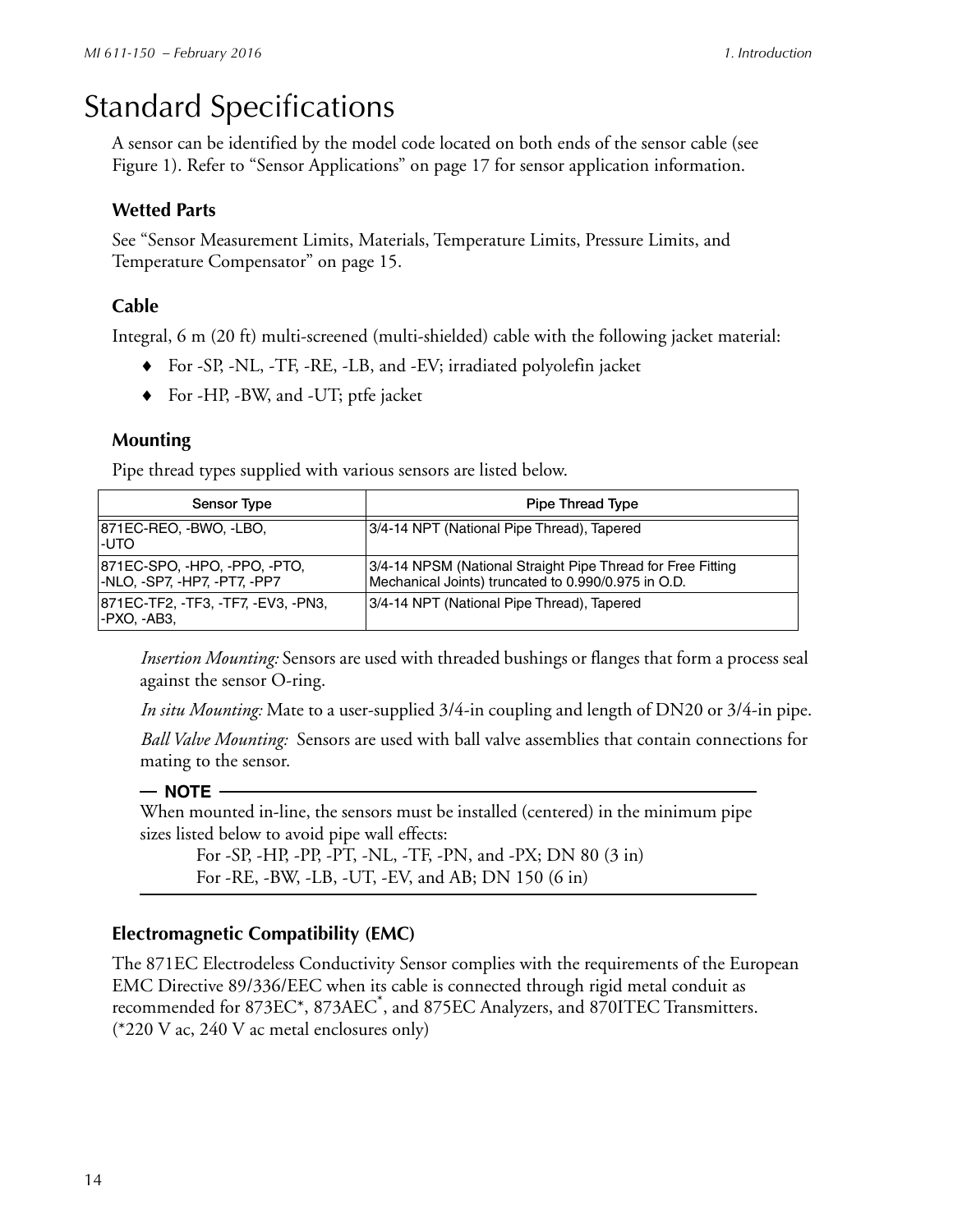### <span id="page-14-0"></span>**Sensor Measurement Limits, Materials, Temperature Limits, Pressure Limits, and Temperature Compensato**r

| <b>Sensor</b><br><b>Body</b><br>Code<br>(a) | <b>Full Scale</b><br><b>Measurement Limits</b><br>(min/max)            | <b>Wetted Parts</b>                                                          | <b>Temperature</b><br><b>Limits</b>                                   | <b>Pressure</b><br>Limits                                  | <b>Temperature</b><br><b>Element</b><br>(Integral)                                 |
|---------------------------------------------|------------------------------------------------------------------------|------------------------------------------------------------------------------|-----------------------------------------------------------------------|------------------------------------------------------------|------------------------------------------------------------------------------------|
|                                             |                                                                        | Standard Temperature PEEK - up to 120°C (250°F)                              |                                                                       |                                                            |                                                                                    |
| -SP                                         | 1.0 mS/cm $(1000 \mu S/cm)$<br>$minimum^{(b)}$ ;<br>2000 mS/cm maximum |                                                                              |                                                                       | -0.1 and<br>$+1.75$ MPa<br>$(-15$ and<br>$+250$ psi)       |                                                                                    |
| -RE                                         | 1.0 mS/cm $(1000 \mu S/cm)$<br>$minimum^{(b)}$<br>1000 mS/cm maximum   | Glass-filled PFFK<br>(Polyether-<br>etherketone), EPDM,<br>Viton, Kalrez, or | $-5$ and $+120^{\circ}$ C<br>$(20 \text{ and } 250^{\circ} \text{F})$ |                                                            | 100 k $\Omega$ thermistor<br>for use with 873EC.<br>875EC, and<br>873AEC Analyzers |
| -LB                                         | $0.05$ mS/cm (50 $\mu$ S/cm)<br>$minimum(b)$ ;<br>50 mS/cm maximum     | Chemraz O-rings,<br>as specified                                             |                                                                       | $-0.1$ and $+2.41$<br><b>MPa</b><br>$(-15$ and $+350$ psi) | or 870 TEC and<br>870EC<br>Transmitters.                                           |
|                                             |                                                                        | High Temperature PEEK - up to 200°C (390°F)                                  |                                                                       |                                                            |                                                                                    |
| -HP                                         | 1.0 mS/cm $(1000 \mu S/cm)$<br>$minimum^{(b)}$ ;<br>2000 mS/cm maximum | Glass-filled PEEK                                                            |                                                                       | $-0.1$ and<br>+1.75 MPa<br>$(-15$ and $+250$<br>psi)       | 100 $\Omega$ platinum                                                              |
| -BW                                         | 1.0 mS/cm $(1000 \mu S/cm)$<br>$minimum^{(b)}$ ;<br>1000 mS/cm maximum | (Polyetheretherketone<br>EPDM, Viton, Kalrez,<br>or Chemraz O-rings,         | -5 and $+200^{\circ}$ C<br>(20 and 392°F)                             | $-0.1$ and<br>$+2.41$ MPa<br>$(-15$ and $+350$             | RTD for use with<br>875EC and 873EC<br>Analyzers, and<br>870 TEC                   |
| -UT                                         | $0.05$ mS/cm (50 $\mu$ S/cm)<br>$minimum^{(b)}$ ;<br>50 mS/cm maximum  | as specified                                                                 |                                                                       | psi)                                                       | <b>Transmitters</b>                                                                |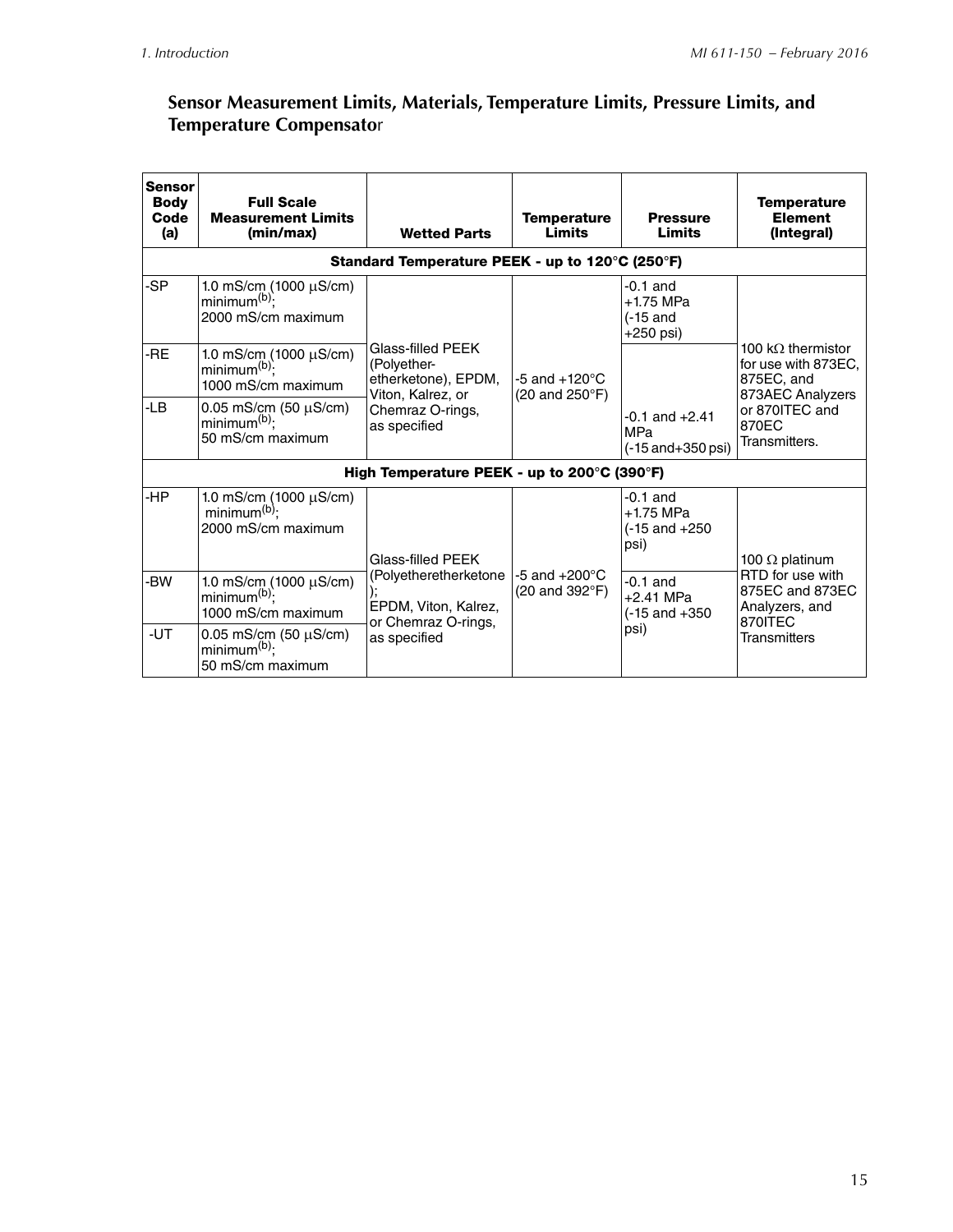| <b>Sensor</b><br><b>Body</b><br>Code<br>(a) | <b>Full Scale</b><br><b>Measurement Limits</b><br>(min/max)                            | <b>Wetted Parts</b>                                                                                                                                                       | <b>Temperature</b><br>Limits              | <b>Pressure</b><br>Limits                             | <b>Temperature</b><br><b>Element</b><br>(Integral)                                                                                            |
|---------------------------------------------|----------------------------------------------------------------------------------------|---------------------------------------------------------------------------------------------------------------------------------------------------------------------------|-------------------------------------------|-------------------------------------------------------|-----------------------------------------------------------------------------------------------------------------------------------------------|
|                                             |                                                                                        | <b>Non-PEEK Versions</b>                                                                                                                                                  |                                           |                                                       |                                                                                                                                               |
| -PT                                         | $1.0$ mS/cm<br>$(1000 \mu S/cm)$<br>$minimum^{(b)}$ :<br>2000 mS/cm maximum            | Virgin polypropylene,<br>EPDM, Viton, Kalrez,<br>or Chemraz O-ring, as                                                                                                    | -5 and $+120^{\circ}$ C<br>$(20$ and      |                                                       | 100 k $\Omega$ thermistor<br>for use with 873EC,<br>875EC, and<br>873AEC Analyzers<br>and 870ITEC and<br>870EC<br>Transmitters <sup>(d)</sup> |
| -PP                                         | $1.0$ mS/cm<br>(1000 µS/cm)<br>minimum (b);<br>2000 mS/cm maximum.                     | specified                                                                                                                                                                 | $250^{\circ}F)^{(c)}$                     |                                                       | 100 $\Omega$ platinum<br>RTD for use with<br>875EC and 873EC<br>Analyzers, and<br>870ITEC<br><b>Transmitters</b>                              |
| -NL                                         | $1.0$ mS/cm<br>$(1000 \mu S/cm)$<br>$minimum^{(b)}$<br>2000 mS/cm maximum              | Glass-filled Noryl;<br><b>EPDM O-rings</b>                                                                                                                                | -5 and +65°C<br>(20 and 150°F)            |                                                       |                                                                                                                                               |
| -PN                                         | 1.0 mS/cm (1000 $\mu$ S/cm)<br>minimum:<br>2000 mS/cm maximum                          | Glass-filled Noryl;<br>316 ss extension;<br><b>EPDM</b> or Viton<br>O-rings, as specified                                                                                 |                                           | $-0.1$ and<br>+1.4 MPa<br>$(-15$ and<br>$+200$ psi)   |                                                                                                                                               |
| -PX                                         | 1.0 mS/cm (1000 $\mu$ S/cm)<br>minimum:<br>2000 mS/cm maximum                          | Glass-filled Noryl;<br>GF Noryl extension;<br><b>EPDM</b> or Viton<br>O-rings, as specified                                                                               |                                           |                                                       |                                                                                                                                               |
| -TF                                         | 1.0 mS/cm (1000 μS/cm)<br>$minimum^{(b)}$<br>2000 mS/cm maximum                        | Fluorocarbon head:<br>316 ss or Carpenter<br>20 Cb <sup>(e)</sup> housing as<br>specified; EPDM,<br>Viton <sup>(f)</sup> , Kalrez, or<br>Chemraz O-rings,<br>as specified | -5 and $+105^{\circ}$ C<br>(20 and 225°F) |                                                       | 100 k $\Omega$ thermistor<br>for use with 873EC.<br>873AEC, and<br>875EC Analyzers<br>and 870ITEC and<br>870EC<br>Transmitters <sup>(c)</sup> |
| -EV                                         | $0.2$ mS/cm (200 $\mu$ S/cm)<br>$minimum^{(b)}$ ;<br>2000 mS/cm maximum <sup>(g)</sup> | Epoxy head; 316 ss<br>extension:<br><b>EPDM O-rings</b>                                                                                                                   |                                           |                                                       |                                                                                                                                               |
| -AB                                         | $2.0$ mS/cm (2000 $\mu$ S/cm)<br>minimum;<br>500 mS/cm maximum                         | Linatex (natural<br>rubber); 316 ss<br>extension:<br>EPDM or Viton O-<br>rings, as specified                                                                              | -5 and $+65^{\circ}$ C<br>(20 and 150°F)  | $-0.1$ and $+0.7$<br>MPa<br>$(-15$ and $+100$<br>psi) |                                                                                                                                               |

(a)In process fluids operating at electrical potentials above 30 V rms or 60 V dc, refer to Global Customer Support for applicable sensor.

(b)These minimum spans are for sensors used with 875EC, 873EC, and 873AEC Analyzers and 870ITEC Transmitters. For minimum spans for sensors used with 870EC Transmitters, refer to ranges given in PSS 6-3C3 A.

(c) 1.4 MPa at 80°C (200 psi at 176°F) is linearly derated to 1.05 MPa at 120°C (150 psi at 250°F)

(d)If -HP, -BW, -UT, or -PT sensor is used with an 870EC Transmitter, no temperature compensation can be applied.

(e)For sulfuric acid (99.5 to 93%) and oleum ranges, use optional Carpenter 20 Cb mounting extension.

(f) For sulfuric acid (99.5 to 93%), oleum ranges, and petroleum applications, use optional Viton O-rings

(g)Maximum span for -EV sensor when used with 873EC Analyzer is 1000 mS/cm.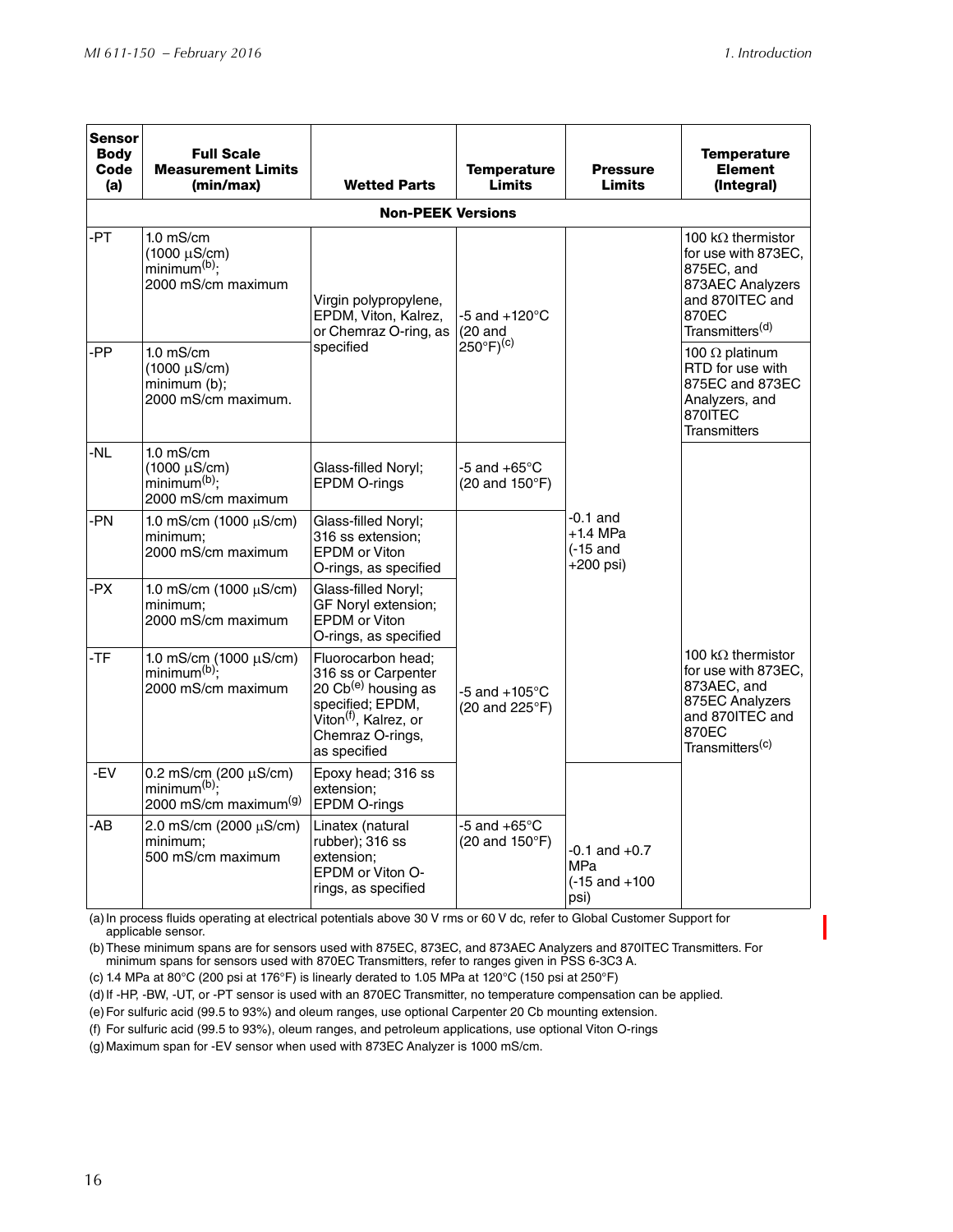# <span id="page-16-0"></span>Sensor Applications

#### <span id="page-16-2"></span> $-$  NOTE  $-$

- 1. PEEK is a thermoplastic material with excellent strength and chemical resistance properties over a wide range of process temperatures and pressures. It is recommended to use PEEK preferentially for all applications that qualify.
- 2. PEEK material displays excellent chemical resistance to most aqueous solutions of acids, bases, and salts. It is also excellent for organic solvents such as toluene, ethyl acetate, acetone, gasoline, and carbon tetrachloride. It is not recommended for concentrations of sulfuric or nitric acid above 40%, nor for hydrofluoric acid or oleum applications. Contact Global Customer Support for appropriate sensor(s).
- 3. Virgin polypropylene provides excellent chemical resistance for applications such as HF, KCl or KOH.

<span id="page-16-1"></span>

| Sensor<br>Body<br>Code(a) | Application(a)                                                                                                                                                                                                                                                                                                                                                                                                                                                                                                                                                           | Sensor |
|---------------------------|--------------------------------------------------------------------------------------------------------------------------------------------------------------------------------------------------------------------------------------------------------------------------------------------------------------------------------------------------------------------------------------------------------------------------------------------------------------------------------------------------------------------------------------------------------------------------|--------|
| $-SP$                     | This small bore sensor is suitable for the majority of all<br>electrodeless conductivity applications. Its compact size enables it<br>to be mounted in a multitude of methods, including insertion<br>(flange, bushing), retractable, and in situ. Typical applications<br>include salinity and brine measurements, steel pickling, scrubbing<br>towers, ion exchange regeneration, plating baths, rinse water,<br>caustic metal cleaning, and textile measurements in scouring,<br>mercerizing, and carbonizing baths.                                                  |        |
| -RE                       | This large bore sensor is recommended as a substitute for 871EC-<br>EV Series sensors, both for new and existing installations. Its large<br>bore makes it particularly suitable for measurements with very high<br>levels of fouling materials, such as limestone. Pulp and paper<br>applications include brown stock washing (filtrate) and paper<br>machine (white water). Additional applications include lye peeling<br>of fruits and vegetables, oil well drilling (mud-logging), waste<br>stream monitoring, and spill detection.                                 |        |
| $-LB$                     | This large bore sensor is used for low conductivity measurements<br>where a sensitive range is required. It is often used in place of a<br>conventional contacting conductivity measurement system to<br>reduce maintenance, since fouling from oil, water treatment<br>chemicals, particulates, etc., renders a contacting sensor<br>inoperative. Typical applications involve water quality<br>measurements such as boiler feedwater, steam condensate, rinse<br>water, boiler blowdown, heat exchanger leakage, stream pollution,<br>cooling towers, and evaporators. |        |

| Table 1. Sensor Applications - Standard Temperature PEEK - up to 120°C (250°F) |  |  |
|--------------------------------------------------------------------------------|--|--|
|                                                                                |  |  |

(a) In process fluids operating at electrical potentials above 30 V rms or 60 V dc, contact Global Customer Support.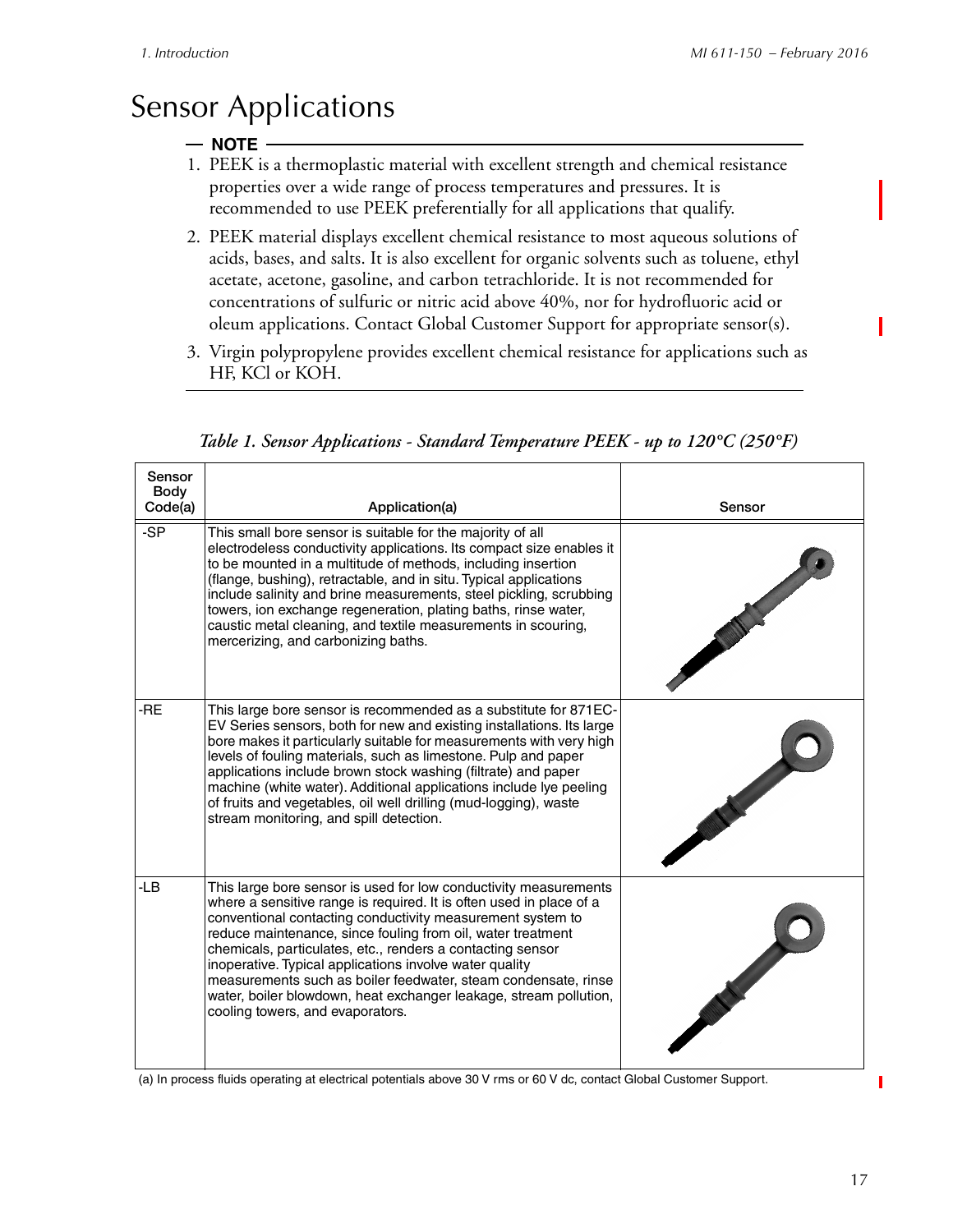$\blacksquare$ 

<span id="page-17-0"></span>

| Sensor<br><b>Body</b><br>Code(a) | Application(a)                                                                                                                                                                                                                                                                                                                                                                                                                                                 | Sensor |
|----------------------------------|----------------------------------------------------------------------------------------------------------------------------------------------------------------------------------------------------------------------------------------------------------------------------------------------------------------------------------------------------------------------------------------------------------------------------------------------------------------|--------|
| -HP                              | This small bore sensor is identical in physical size and<br>appearance to the -SP sensor and may be applied to any of the<br>-SP applications identified which have intermittent or continuously<br>high temperatures. Additional high temperature applications for<br>which this sensor is suited include alumina-to-caustic ratio in<br>Bayer plants, boiler blowdown, and clean-in-place (CIP)<br>measurements in food and related industries<br>$(-HP7)$ . |        |
| -BW                              | This highly specialized, large bore sensor is intended for use in<br>applications with a combination of both high temperatures and<br>very high levels of fouling materials. Application areas overlap with<br>those listed for the type -HP sensor. Additional applications<br>include pulp and paper measurements in green liquor (dissolving<br>tank), first and second causticizer, and white and black liquor<br>(digester).                              |        |
| -UT                              | This large bore sensor is identical in physical size and appearance<br>to the -LB sensor. Applications for this sensor are generically the<br>same as those identified for the -LB unit (e.g., low conductivity),<br>except that the -UT sensor should be specified for situations<br>where high temperatures may be present, either intermittently or<br>continuously.                                                                                        |        |

| Table 2. Sensor Applications - High Temperature PEEK - up to $200^{\circ}C$ (392 $^{\circ}F$ ) |  |
|------------------------------------------------------------------------------------------------|--|
|------------------------------------------------------------------------------------------------|--|

(a)In process fluids operating at electrical potentials above 30 V rms or 60 V dc, contact Global Customer Support.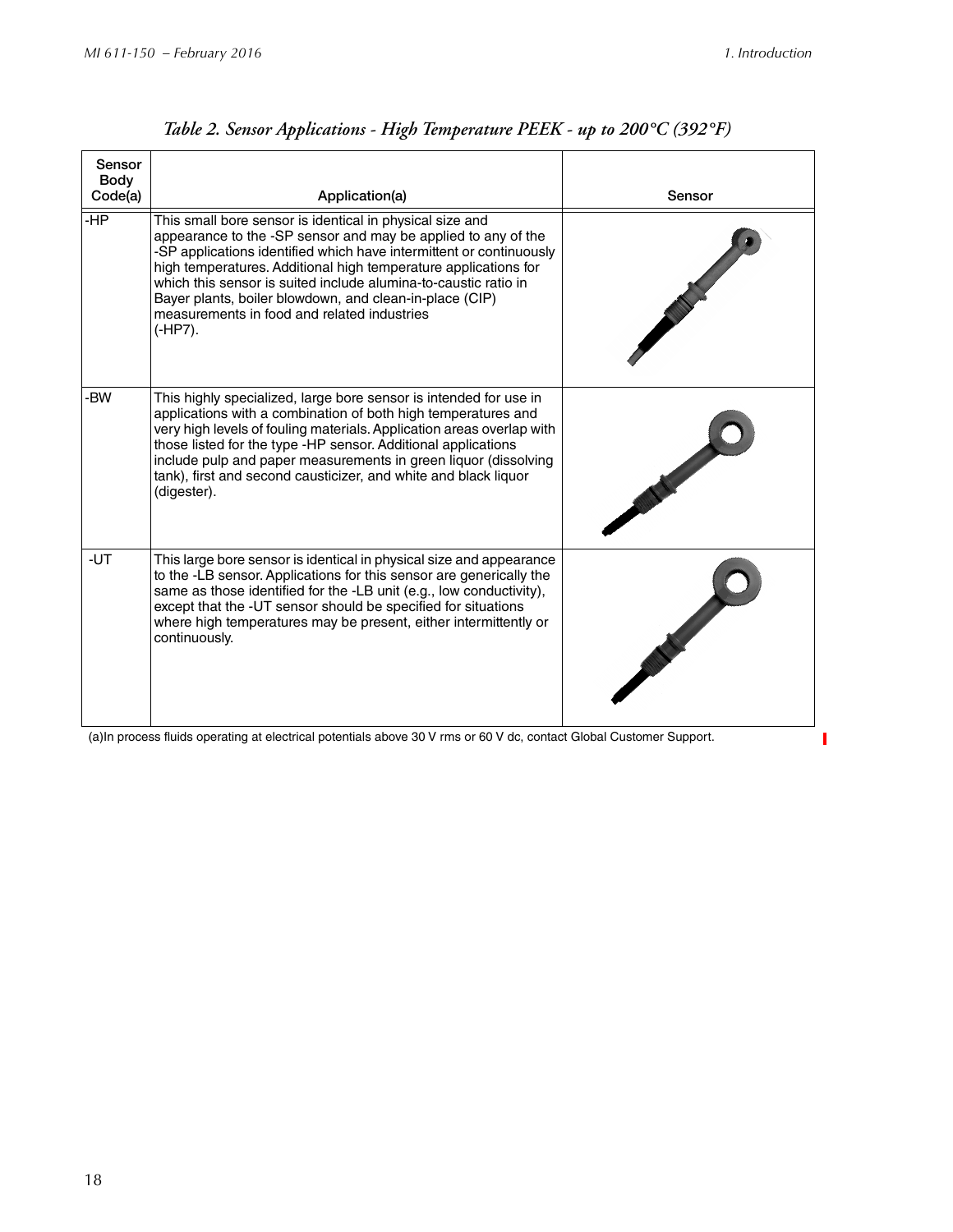<span id="page-18-0"></span>

| Sensor          |                                                                                                                                                                                                                                                                                                                                                                                                                                                                                                                                                                                                               |        |
|-----------------|---------------------------------------------------------------------------------------------------------------------------------------------------------------------------------------------------------------------------------------------------------------------------------------------------------------------------------------------------------------------------------------------------------------------------------------------------------------------------------------------------------------------------------------------------------------------------------------------------------------|--------|
| Body<br>Code(a) | Application(a)                                                                                                                                                                                                                                                                                                                                                                                                                                                                                                                                                                                                | Sensor |
| -PT             | This small bore sensor is suitable for many of the applications<br>typically addressed by the -SP sensor and those for which it is<br>uniquely suitable (for example, HF, KCI, KOH).                                                                                                                                                                                                                                                                                                                                                                                                                          |        |
| -PP.            | This small bore sensor is suitable for any of the applications<br>typically addressed by the -SP sensor and those for which it is<br>uniquely suitable (for example, HF, KCI, KOH).                                                                                                                                                                                                                                                                                                                                                                                                                           |        |
| -NL             | This general purpose, small bore sensor may be used for most<br>routine applications involving low (<5%) concentrations of<br>inorganic acids (hydrochloric, nitric, sulfuric, etc.), bases<br>(caustic, calcium hydroxide, etc.), and salts (sodium chloride,<br>calcium chloride, sodium sulfate, etc.). Not recommended<br>where organic solvents are present. Not recommended in<br>caustic applications above 50°C (122°F). When doubtful about<br>the effect of high levels of chemicals, temperatures, or abrasion<br>on the -NL sensor, specify a type -SP PEEK sensor as a<br>preferred alternative. |        |
| -PN             | This sensor is used for most general purpose and acidic<br>applications where a 316 ss mounting extension is acceptable.<br>It is not, however, recommended for use in caustic installations.                                                                                                                                                                                                                                                                                                                                                                                                                 |        |
| -PX             | This sensor is similar to the -PN sensor in that it is also used for<br>most general purpose and acidic applications, however, where<br>a glass-filled Noryl extension is acceptable. The -PX is also not<br>recommended for use in caustic installations.                                                                                                                                                                                                                                                                                                                                                    |        |
| -TF             | Used in oleum and concentrated (>90%) sulfuric acid<br>applications. Used in the food and pharmaceutical industries<br>when a sanitary mounting fitting (code 7) is required. For<br>alternative sanitary mounting sensor(s), consider -SP7, -HP7, -<br>PT7, or -PP7 sensors<br>(316 ss, 50 mm (2 in) Tri-Clamp fitting).                                                                                                                                                                                                                                                                                     |        |

### *Table 3. Sensor Applications - Non-PEEK Version*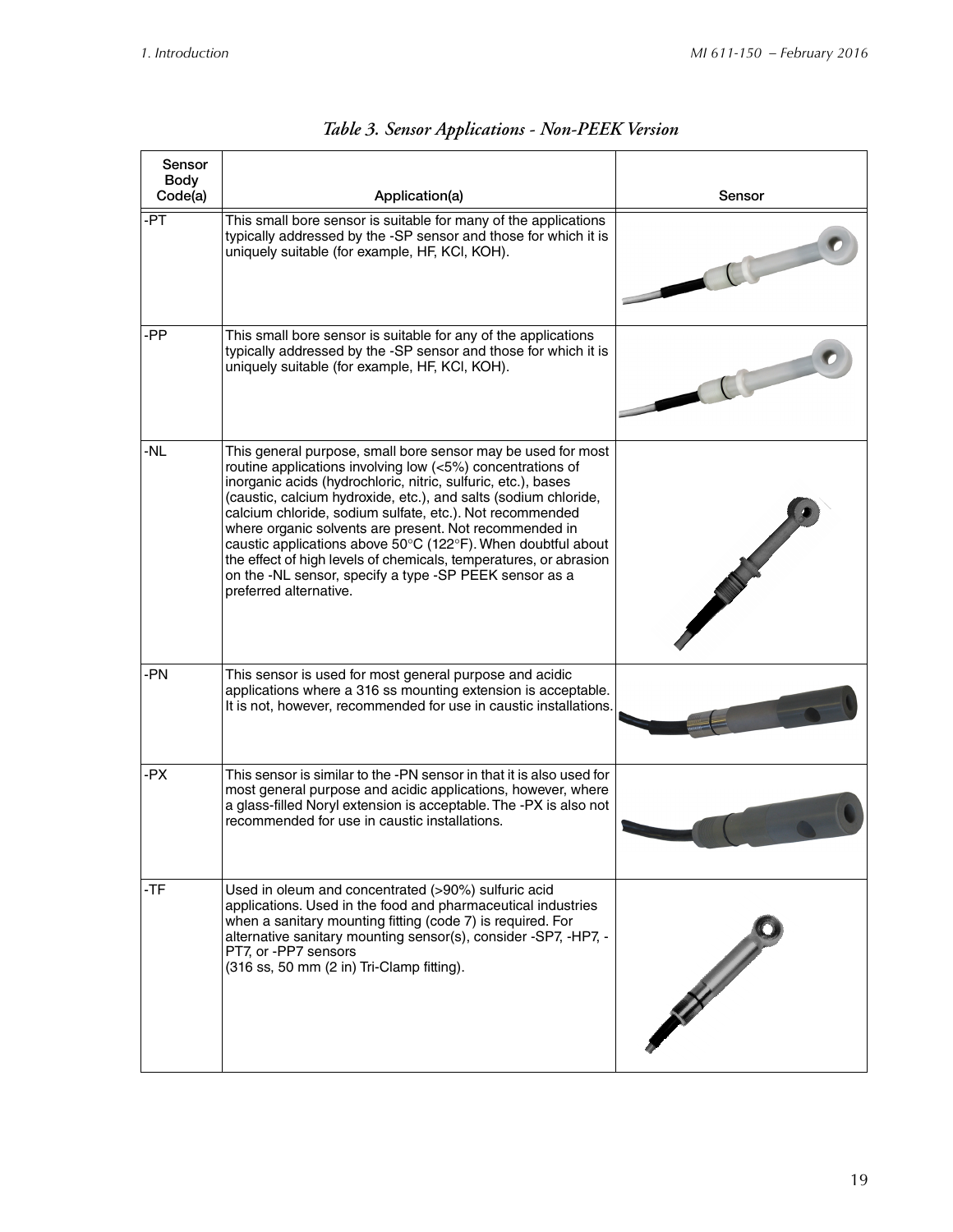ı

| Sensor<br><b>Body</b><br>Code(a) | Application(a)                                                                                                                                                                                                                                          | Sensor |
|----------------------------------|---------------------------------------------------------------------------------------------------------------------------------------------------------------------------------------------------------------------------------------------------------|--------|
| -EV                              | This large bore sensor has been superseded by PEEK sensor<br>type -RE. However, it may still be specified in beet sugar<br>carbonation applications and in mining applications such as<br>copper flotation, where highly abrasive slurries are present. |        |
| -AB                              | This specialized large bore sensor is similar to sensor type -EV.<br>It has a highly abrasion-resistant coating which is suitable for<br>use in slurry and other abrasive applications.                                                                 |        |

#### *Table 3. Sensor Applications - Non-PEEK Version*

(a) In process fluids operating at electrical potentials above 30 V rms or 60 V dc, contact Global Customer Support for applicable sensor.

# <span id="page-19-0"></span>Sensor Cell Factors

<span id="page-19-2"></span><span id="page-19-1"></span>Refer to [Table 4](#page-19-1) to determine the cell factor for a particular sensor.

| Type of 871EC Sensor | <b>Cell Factor</b> |
|----------------------|--------------------|
| -SP, -HP             | 2.15               |
| -PP, -PT             | 2.185              |
| -RE, -LB, -UT, -BW   | 0.873              |
| $-TF$                | 2.31               |
| $-NL$                | 2.35               |
| -PN, -PX             | 2.45               |
| -EV                  | 0.45               |
| $-AB$                | 0.588              |

|  |  | Table 4. Sensor Cell Factors |
|--|--|------------------------------|
|--|--|------------------------------|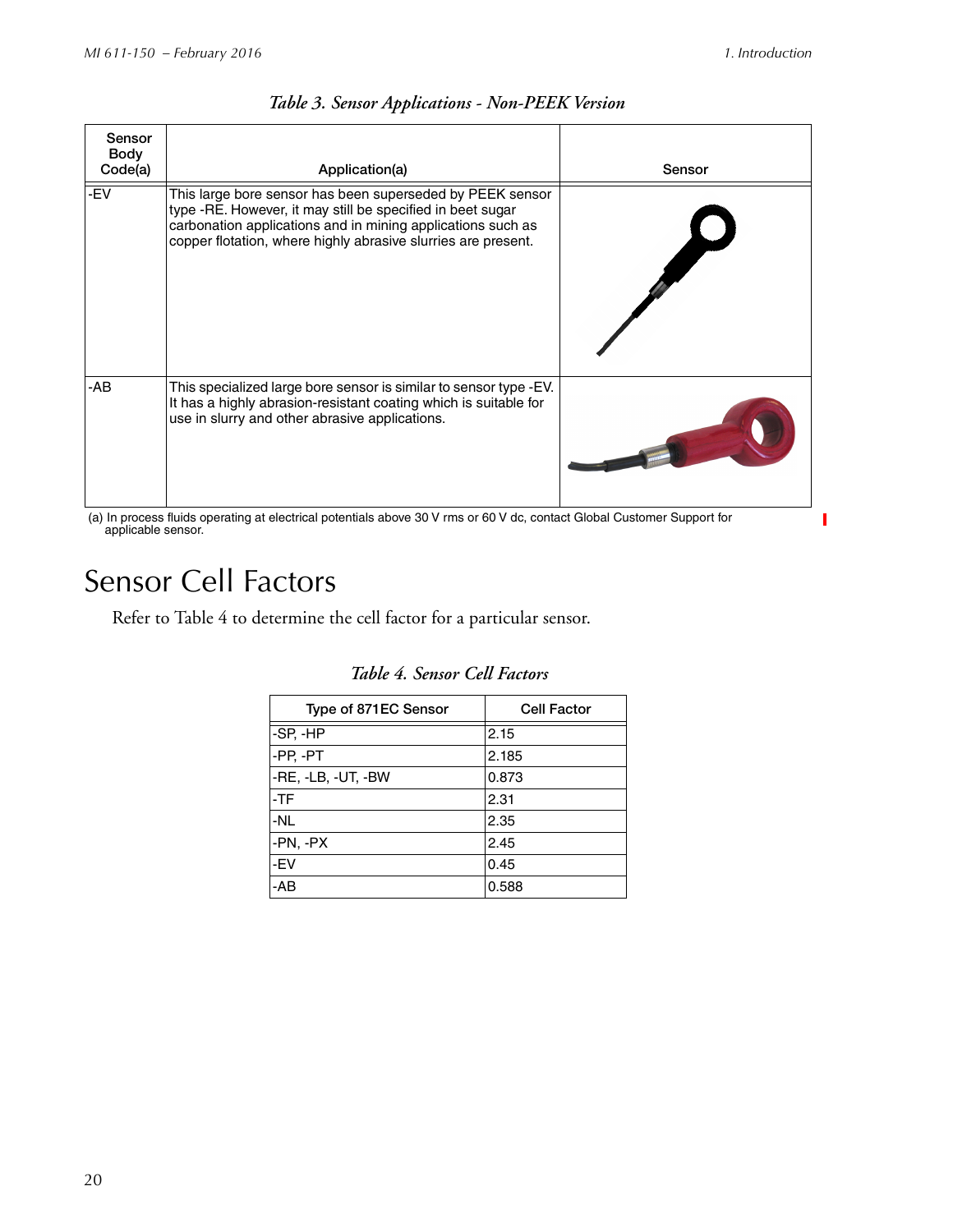# <span id="page-20-0"></span>Sensor Model Code

| <b>Description</b>                                                                                                |                                                                                 |                                           | <b>Mode</b>    |  |  |
|-------------------------------------------------------------------------------------------------------------------|---------------------------------------------------------------------------------|-------------------------------------------|----------------|--|--|
| <b>Electrodeless Conductivity Sensor</b>                                                                          |                                                                                 |                                           | 871EC          |  |  |
|                                                                                                                   |                                                                                 |                                           |                |  |  |
| <b>Sensor Body Material, Temperature Limits, and Thermistor or RTD</b>                                            |                                                                                 |                                           |                |  |  |
| <b>Sensor Body Material</b>                                                                                       | <b>Temperature Limits</b><br>-5 and +120 $^{\circ}$ C (20 and 250 $^{\circ}$ F) | <b>Temp. Element</b><br>100 kΩ Thermistor | -SP            |  |  |
| PEEK, Small Bore                                                                                                  |                                                                                 |                                           |                |  |  |
| PEEK, Large Bore (Wide Range)                                                                                     | -5 and $+120^{\circ}$ C (20 and 250 $^{\circ}$ F)                               | 100 kΩ Thermistor                         | $-RE$          |  |  |
| PEEK, Large Bore (High Sensitivity)                                                                               | -5 and +120 $^{\circ}$ C (20 and 250 $^{\circ}$ F)                              | 100 kΩ Thermistor                         | $-LB$          |  |  |
| PEEK, Small Bore                                                                                                  | -5 and $+200^{\circ}$ C (20 and 390 $^{\circ}$ F)                               | 100 $\Omega$ RTD                          | -HP            |  |  |
| PEEK, Large Bore (Wide Range)                                                                                     | -5 and $+200^{\circ}$ C (20 and 390 $^{\circ}$ F)                               | 100 $\Omega$ RTD                          | $-BW$          |  |  |
| PEEK, Large Bore (High Sensitivity)                                                                               | -5 and $+200^{\circ}$ C (20 and 390 $^{\circ}$ F)                               | 100 $\Omega$ RTD                          | $-UT$          |  |  |
|                                                                                                                   |                                                                                 |                                           |                |  |  |
| Noryl                                                                                                             | -5 and $+65^{\circ}$ C (20 and 150 $^{\circ}$ F)                                | 100 k $\Omega$ Thermistor                 | $-NL$          |  |  |
| Linatex (Natural Rubber)                                                                                          | -5 and $+65^{\circ}$ C (20 and 150 $^{\circ}$ F)                                | 100 kΩ Thermistor                         | -AB            |  |  |
| Fluorocarbon                                                                                                      | -5 and $+105^{\circ}$ C (20 and 225 $^{\circ}$ F)                               | 100 kΩ Thermistor                         | $-TF$          |  |  |
| Epoxy                                                                                                             | -5 and $+105^{\circ}$ C (20 and 225 $^{\circ}$ F)                               | 100 kΩ Thermistor                         | -EV            |  |  |
|                                                                                                                   |                                                                                 |                                           |                |  |  |
| Virgin Polypropylene, Small Bore                                                                                  | -5 and +120°C (20 and 250°F)(a) 100 $\Omega$ RTD                                |                                           | -PP            |  |  |
| Virgin Polypropylene, Small Bore                                                                                  | -5 and +120°C (20 and 250°F)(a) 100 k $\Omega$ Thermistor                       |                                           | $-PT$          |  |  |
|                                                                                                                   |                                                                                 |                                           |                |  |  |
| <b>Sensor Wetted Metallic and Mounting Parts</b>                                                                  |                                                                                 |                                           |                |  |  |
| None - Universal Mount                                                                                            |                                                                                 |                                           | 0              |  |  |
| Used with Sensor Codes -SP, -HP, -LB, -UT, -RE, -BW, -NL, -PX, -PP, and -PT only                                  |                                                                                 |                                           |                |  |  |
| Carpenter 20 Cb - Universal Mount                                                                                 |                                                                                 |                                           | $\overline{c}$ |  |  |
| Used with Sensor Code -TF only                                                                                    |                                                                                 |                                           | 3              |  |  |
| 316 ss - Universal Mount<br>Used with Sensor Codes -AB, -EV, -TF, and -PN only                                    |                                                                                 |                                           |                |  |  |
|                                                                                                                   |                                                                                 |                                           | $\overline{7}$ |  |  |
| 316 ss Sanitary Mounting Fitting, 2-inch Tri-Clamp (b)<br>Used with Sensor Codes -SP, -HP, -PP, -PT, and -TF only |                                                                                 |                                           |                |  |  |
|                                                                                                                   |                                                                                 |                                           |                |  |  |
| <b>Optional Selections</b>                                                                                        |                                                                                 |                                           |                |  |  |
| <b>Cable Options</b>                                                                                              |                                                                                 |                                           |                |  |  |
| Nonstandard Integral Cable; specify length from 1 to 30 m (3 to 100 ft) (c)                                       |                                                                                 |                                           | -3             |  |  |
| Standard cable length is 6 m (20 ft)                                                                              |                                                                                 |                                           |                |  |  |
| Not available with Option -5                                                                                      |                                                                                 |                                           |                |  |  |
| Pin Lug cable termination (d)                                                                                     |                                                                                 |                                           | -4             |  |  |
| Not available with Options -5, -6, and -7                                                                         |                                                                                 |                                           |                |  |  |
| Nonstandard Integral Cable terminated in a connector plug (c)(e)(f)                                               |                                                                                 |                                           |                |  |  |
| Specify length from 1 to 30 m (3 to 100 ft)                                                                       |                                                                                 |                                           |                |  |  |
| Not available with Options -3, -4, -6 and -7                                                                      |                                                                                 |                                           |                |  |  |
| Connector Integral to Sensor (b)(d)(f)                                                                            |                                                                                 |                                           | -6             |  |  |
| Not available with Options -3, -4, -5, and -7                                                                     |                                                                                 |                                           |                |  |  |
| Standard length, 6 m (20 ft), integral cable terminated in a connector plug (c)(e)                                |                                                                                 |                                           | -7             |  |  |
| Not available with Options -3, -4, -5, and -6                                                                     |                                                                                 |                                           | -N             |  |  |
| Integral Low Smoke Cable; specify length from 1 to 30 m (3 to 100 ft) (c)(d)(f)                                   |                                                                                 |                                           |                |  |  |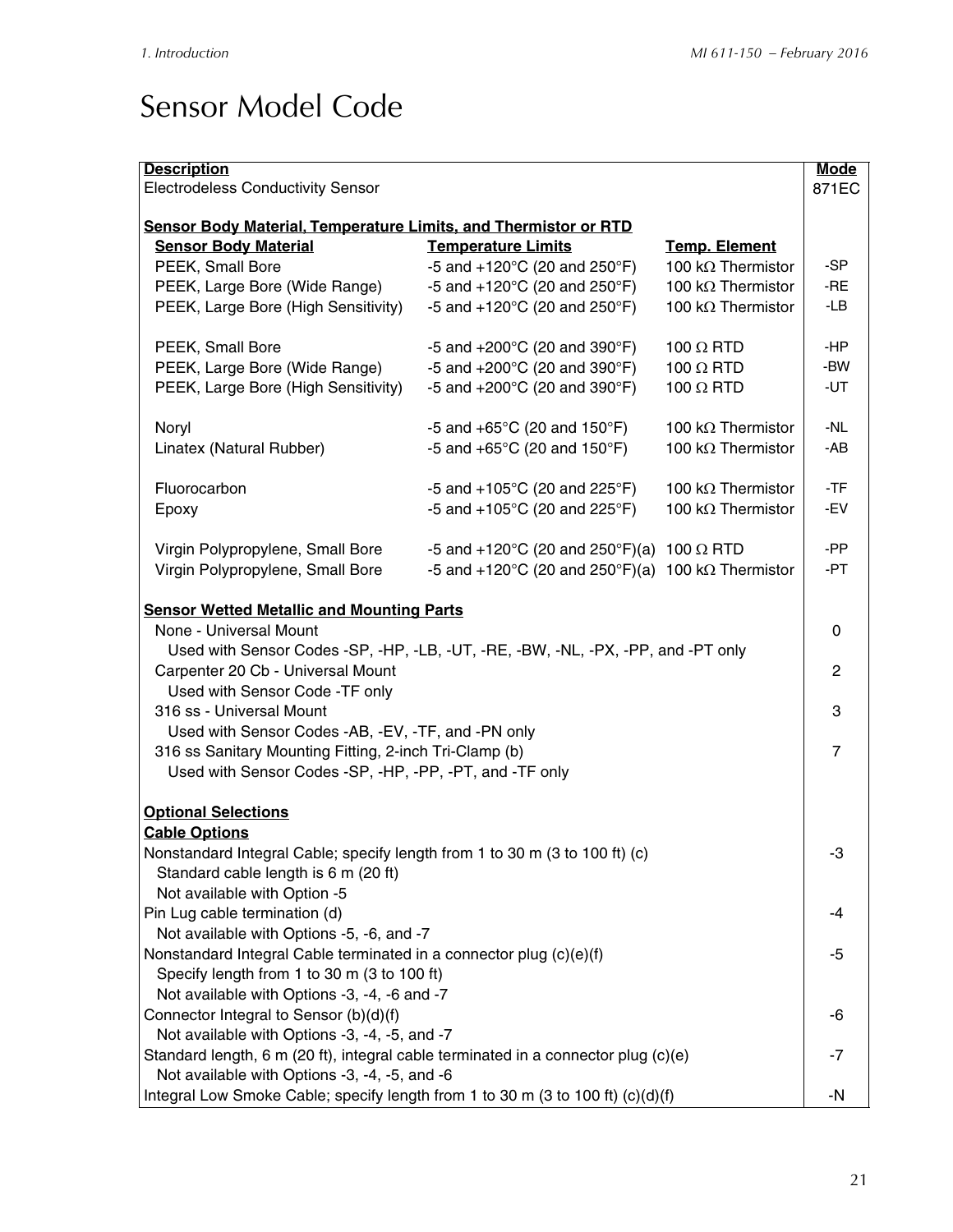| <b>Optional Selections</b>                                                         |    |
|------------------------------------------------------------------------------------|----|
| <b>O-Ring Options</b>                                                              |    |
| (Available with Sensor Codes -SP, -HP, -LB, -UT, -RE, -BW, -TF, -PP, and -PT only) |    |
| Chemraz O-rings                                                                    | -C |
| Kalrez O-rings                                                                     | -K |
| Viton O-rings                                                                      | -V |
|                                                                                    |    |
| Example: 871EC-SP0-34V                                                             |    |

(a)The -PP and -PT sensor temperatures are listed at 1.05 MPa (150 psi). The temperatures are linearly derated to 80°C (176°F) at a higher pressure of 1.4 MPa (200 psi).

- (b)2 in 316ss Tri-Clamp: Removable adapter for Sensor Codes -SP7, -HP7, -PP7, and -PT7; integral mounting fitting for Sensor Code -TF7.
- (c) Include the patch cable and integral cable lengths when calculating the overall cable length for Options -5, -6, and -7.
- (d)All cables, not terminated with connectors or spade lugs, do have leads terminated with straight pin lugs and are compatible with all Foxboro Analyzers and Transmitters.

(e)A patch cable is required with Options -5, -6, and -7. For these options, use:

– For Sensors -AB, -EV, -PN, -PX, -TF, -NL, -SP, -LB, -RE, -PP, and -PT, and low temperature applications up to 125°C (257°F)

- ◆ Patch Cable Part No. BS811RL: Standard length of 6 m (20 ft)
- Patch Cable Part No. BS811RM: Length per Sales Order up to 30 m (100 ft).

– For Sensors -HP, -UT, -BW, and high temperature applications up to 200°C (390°F)

Patch Cable Part No. BS811RJ: Standard length of 6 m (20 ft)

Patch Cable Part No. BS811RK: Length per Sales Order up to 30 m (100 ft).

– For applications requiring Low Smoke Cable and temperatures up to 90°C (194°F)

- Patch Cable Part No. BS811RN: Standard length of 6 m (20 ft)
- Patch Cable Part No. BS811RP: Length per Sales Order up to 30 m (100 ft).

(f) Contact Global Customer Support.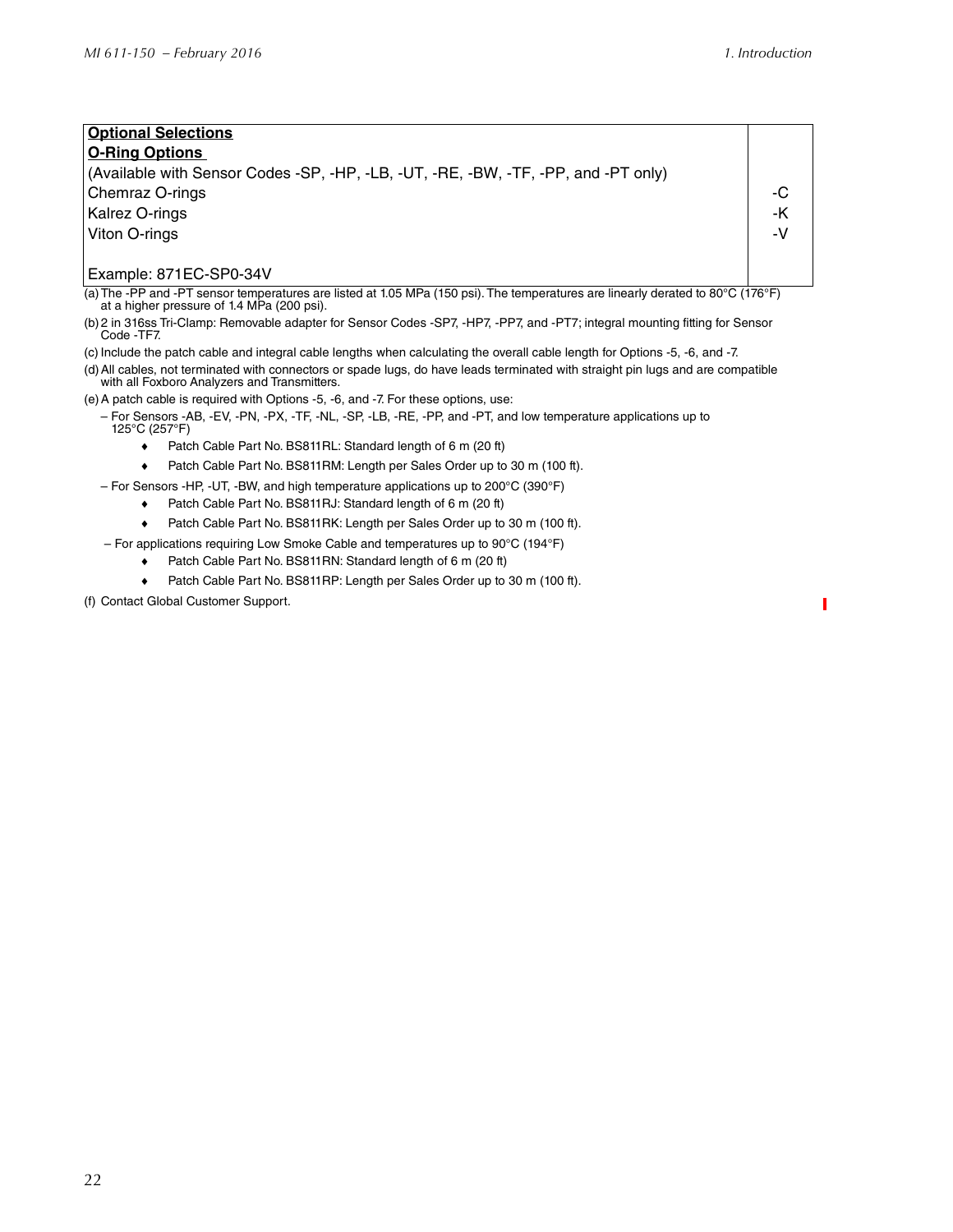# <span id="page-22-4"></span><span id="page-22-3"></span><span id="page-22-0"></span>*2. Sensor Installation and Accessories*

Proper installation of the sensor is important for efficient and accurate operation.

For all applications and sensor configurations, mounting arrangements must be located so that:

- Sample at the sensing area is representative of the solution.
- Position and orientation of the sensor does not trap air bubbles within sensing area.

If the sensor cable is installed in metal conduit (recommended), either flexible conduit should be used or some other provision made for removal of sensor from the process.

<span id="page-22-5"></span>Lubricate all O-rings with a thin film of suitable grease.

# <span id="page-22-2"></span><span id="page-22-1"></span>Installation Precautions

### **!** WARNING

Use care to avoid contact with process solution when installing, removing, or calibrating electrodeless sensors. Many of the solutions serviced by these sensors are very aggressive, and contact with them can cause personal injury or even death.

- 1. Maximum recommended flow rate for these sensors is 3.05 m/s (10 ft/s). Although greater flow rates will not damage the sensor, they cause an increased likelihood of cavitation (air pockets) which can result in a noisy signal.
- 2. For applications requiring high accuracy (for example, percent concentration measurement), avoid mounting the sensor head close to solid surfaces. Make certain the sensor is centered in pipe having **at least** the inner diameter specified in [Table 8 on](#page-37-2)  [page 38.](#page-37-2) (This is less critical in applications, such as interface detection, that require only an indication of significant conductivity changes).
- 3. Avoid locating the sensor close to sources of strong magnetic fields (such as electric motors) which can magnetize the sensor. A magnetized sensor will generally result in low measurement values, especially when using sensors for low conductivity ranges. For information on degaussing a magnetized sensor, see TI 612-005.
- 4. To avoid any interaction between sensors, a minimum installation distance of 460 mm (18 in) between them is recommended.
- 5. Maximum recommended cable length is 30.5 m (100 ft). Longer cable lengths can result in reduced sensor accuracy; primarily due to degradation of temperature measurement. Standard cable length is 6.1 m (20 ft) with optional lengths of up to 30.5 m (100 ft).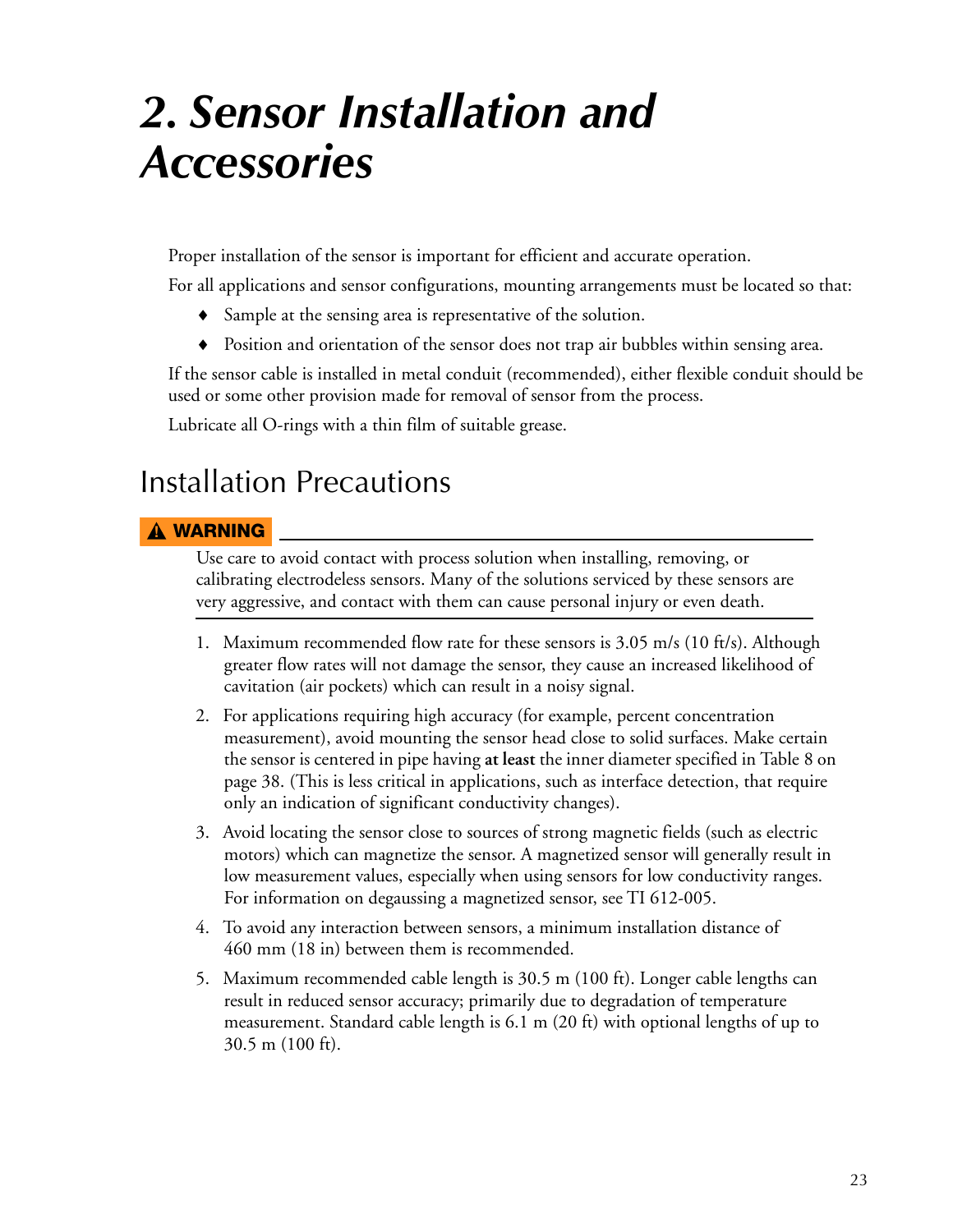- 6. Any external cable extensions, up to the recommended overall maximum of 30.5 m (100 ft), should be accomplished via NEMA 4X rated junction boxes and should have good quality connections. Do **not** use wire nuts and avoid solder connections when possible. Also, use only Foxboro extension cables that were designed for use with 871EC Sensors. There are no equivalent cables from Belden or other suppliers.
- 7. When using extended lengths of cable, a complete calibration, including temperature verification, should be performed with the additional cables installed.
- 8. The O-ring located at the cable end of the sensor provides a process seal when used in bushing or flange installations. Make certain that the O-ring material, as specified in the sales order, is compatible with the process fluid. Also make certain that the O-ring is not twisted, kinked or damaged prior to installation.
- 9. The RTV seal provided at the cable end of the sensor prevents ingress of *non-caustic* solutions such as water. For *caustic* solutions, such as NaOH, which can degrade the RTV seal, use of additional sealant, suitable for the application, is recommended.
- 10. -TF sensors (for example, 871EC-TF2) have two O-ring seals. Only the O-ring at the cable end of the sensor is replaceable.
- 11. The second O-ring on -TF sensors is not field-replaceable. For example, a 871EC-TF2 Sensor cannot be converted to a 871EC-TF2-V Sensor by replacing the EPDM O-ring with a Viton O-ring.
- 12. These sensors are highly sensitive devices that will detect even a thin film which will affect calibration results. They, therefore, should be clean and dry before being calibrated.

# <span id="page-23-0"></span>Notes For Small Bore Sensor Types

This section applies to sensor types -SP, -HP, -PP, -PT, -NL, -TF, -PN, and -PX.

- $-$  NOTE  $-$
- 1. An O-ring is in place near the cable end of the sensor.
- 2. Ensure that the sensor received has the O-ring in the proper position, without nicks, and is not twisted.
- 3. Ensure that future O-ring replacement is in the proper position and not twisted.

#### **!** WARNING

Incorrect O-ring positioning, as previously indicated, could result in process leakage, causing injury or death of personnel.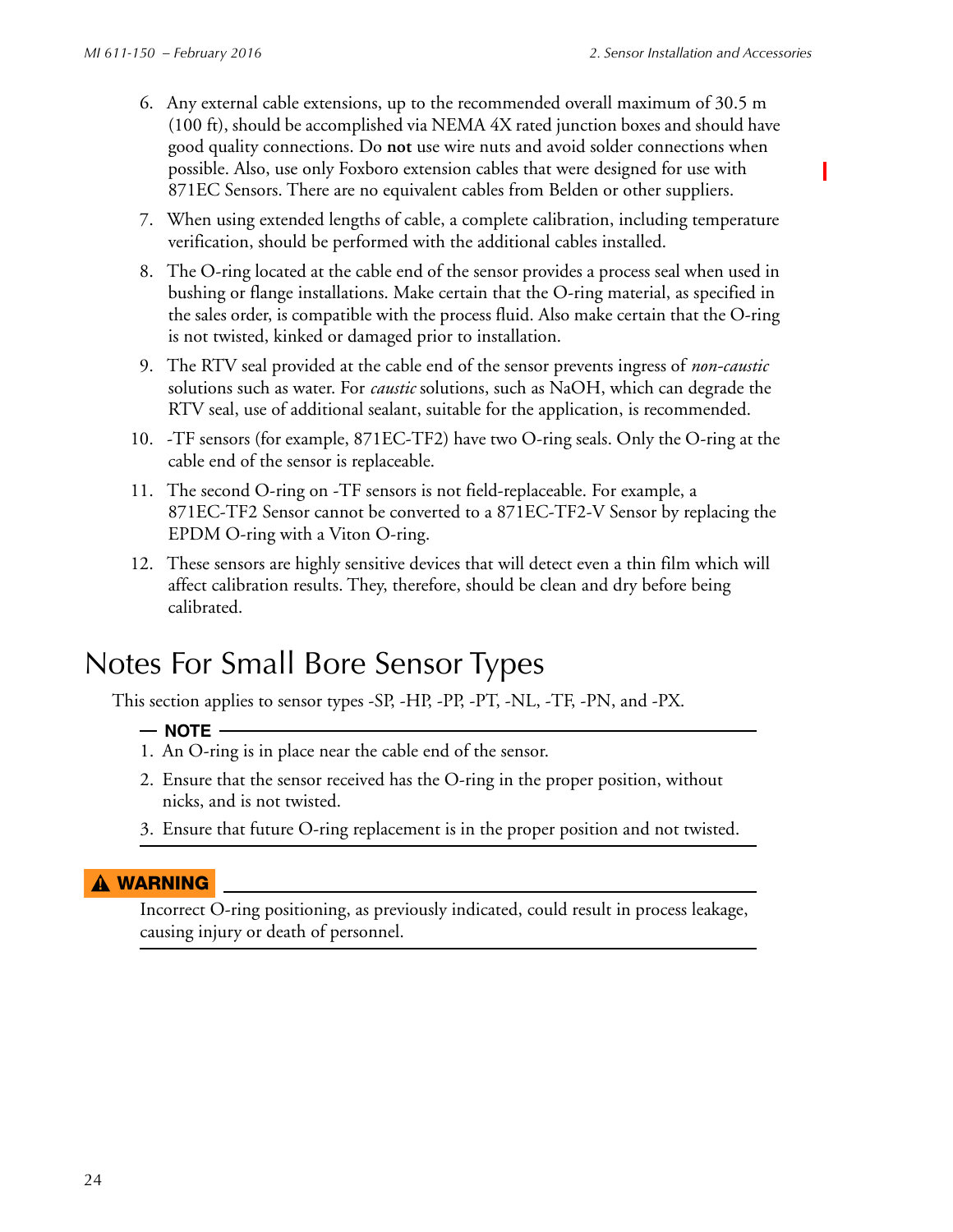# <span id="page-24-4"></span><span id="page-24-0"></span>O-Ring Seals for Small Bore Sensors



*Figure 2. Sensor Types -SP, -HP, -PP, -PT, -NL, -TF, -PN, and -PX O-ring Seals*

<span id="page-24-2"></span>**NOTE** Sensor Types -TF, and -PN also have an inner O-ring that is not accessible.

# <span id="page-24-1"></span>O-Ring Seals for Large Bore Sensors



*Figure 3. Sensor Types -LB, -UT, -RE, -BW, -EV, and -AB O-ring Seals*

#### <span id="page-24-3"></span> $-$  NOTE  $\cdot$

There are two notches at the cable cap that line up with the flat edges of the sensor "donut". These notches are an aid in positioning the sensor in a pipe or vessel. For example, you may choose to direct flow **through** the sensor bore.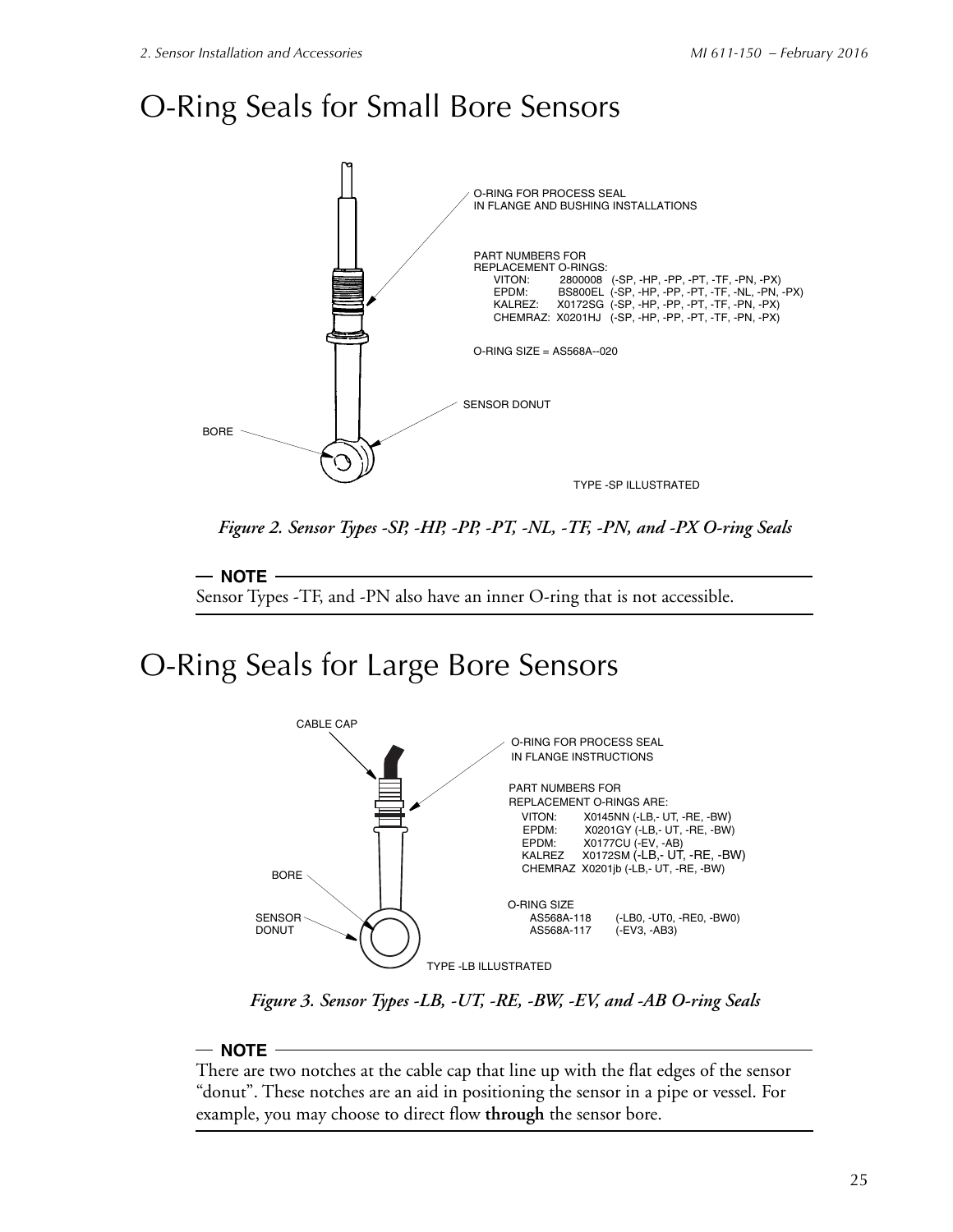# <span id="page-25-2"></span><span id="page-25-0"></span>Ball Valve Assembly Installation

#### $-$  NOTE  $-$

- 1. Sensor types -SP, -HP, -PP, -PT, -NL, and -TF use 2 NPT ball valves. Sensor types -RE, -LB, -BW, and -UT uses a 3 NPT ball valve. Sensor type -PN uses a 1 1/2 NPT ball valve. See [Table 5](#page-25-1).
- 2. The purgeable ball valve assembly provides for two 1/4 NPT connections to allow purging of dirty solutions, high suspended solids, and so forth, before insertion of the sensor and during operation. Some assemblies have both connections facing in the same direction; others have the connections facing opposite directions.

### **!** WARNING

When you use high temperature PEEK sensors (871EC-HP, -BW) for digester liquor measurements in pulp and paper processes, a ball valve installation is **not recommended**. Instead, use a metal bushing or an ANSI Class 300 Flange or the 871FT Industrial Flow-Through Conductivity Sensor.

The ball valve assembly permits sensors to be removed from a process stream or tank under rated temperature and pressure without draining the system or resorting to a bypass arrangement. The assembly consists of the ball valve unit and a shaft assembly. Standard flexible conduit (user provided) can be used for cable protection.

A ball valve assembly installation must meet mounting arrangements specified under "Sensor Mounting" section, as well as the following requirements:

- 1. Direct the flow of the solution (as much as possible) toward the sensing area.
- 2. Provide a space for removal of the sensor in the ball valve unit, see DP 611-155 (for -SP, -HP, -PP, -PT,-NL), DP 611-156 (for -TF), DP 611-180 (for -RE, -BW, -LB, -UT), and DP 611-142 (for -PN).
- 3. Refer to [Table 5](#page-25-1) for ball valve specifications.

<span id="page-25-1"></span>

|                                      |                      | Part No.                     | <b>Material of</b><br><b>Processed Wetted Parts</b> |              |                    | Rated<br>Pressure <sup>(a)</sup> |                    | at Rated<br>Pressure <sup>(a)</sup> | <b>Maximum</b><br>Temperature | Used with        |                                              |
|--------------------------------------|----------------------|------------------------------|-----------------------------------------------------|--------------|--------------------|----------------------------------|--------------------|-------------------------------------|-------------------------------|------------------|----------------------------------------------|
| <b>Process</b><br>Line<br>Conn. (in) | Purgeable<br>Housing | Non-<br>purgeable<br>Housing | <b>Process</b><br>Conn. and<br>Housing              | Ball<br>Seat | <b>Ball Valve</b>  | O-Ring                           | Mpa                | psi                                 | °C                            | °F               | 871EC<br>Body<br><b>Codes</b>                |
| 2 NPT<br>(full port)                 | <b>BS805JV</b>       | <b>BS805JU</b>               | 316 ss                                              | ptfe         | 316 ss             | <b>EPDM</b>                      | 1.4                | 200                                 | 150                           | 300              | $-TF, -SP,$<br>$-NL$ , $-HP$ ,<br>$-PP, -PT$ |
| 2 NPT<br>(full port)                 | <b>BS805HX</b>       |                              | 316 ss                                              | ptfe         | poly-<br>propylene | <b>EPDM</b>                      | 0.7<br>0.4<br>0.27 | 100<br>60<br>40                     | 20<br>65<br>95                | 70<br>150<br>200 | $-TF, -SP,$<br>$-NL, -HP,$<br>$-PP, -PT$     |
| 3 NPT<br>(full port)                 | <b>BS806GE</b>       |                              | 316 ss                                              | ptfe         | 316 ss             | <b>EPDM</b>                      | 2.1<br>0.7         | 300<br>100                          | 177<br>200                    | 350<br>390       | $-RE$ , $-LB$<br>-BW, -UT                    |
| 1 1/2 NPT<br>(full port)             | <b>BS805JS</b>       | <b>BS805JR</b>               | 316 ss                                              | ptfe         | 316 ss             | <b>EPDM</b>                      | 0.9<br>0.5<br>0.3  | 125<br>70<br>50                     | 20<br>65<br>95                | 70<br>150<br>200 | -PN                                          |

*Table 5. Ball Valve Assembly Specifications*

(a) Actual application rating may be reduced by Sensor Pressure-Temperature rating.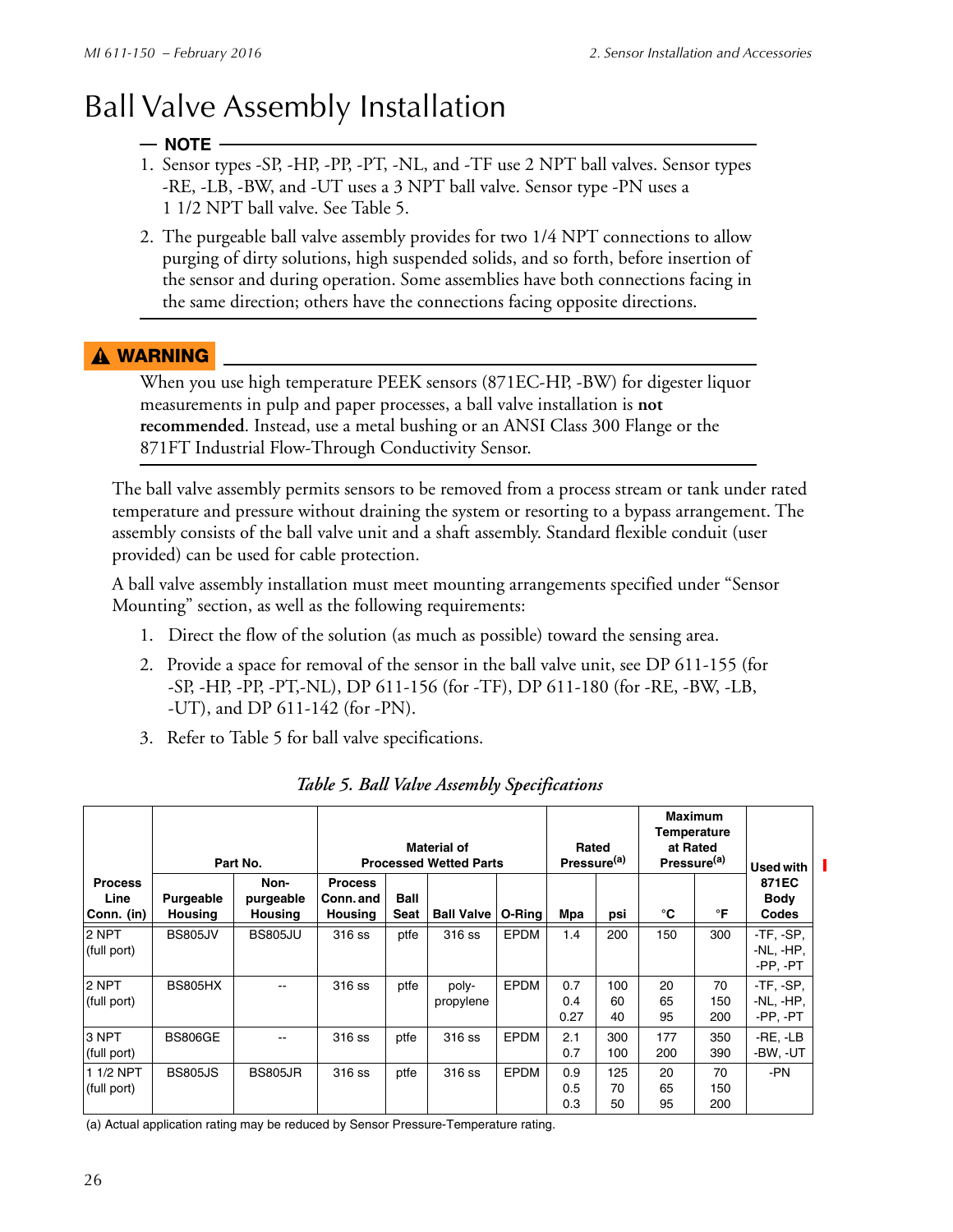### <span id="page-26-0"></span>Installing the Ball Valve Assembly Into the Process

- 1. Unscrew the housing nut and remove the insertion shaft assembly.
- 2. Close the ball valve by turning the handle so that it is perpendicular to the housing (as indicated by the arrow on top of the handle).
- 3. Screw the NPT nipple of the ball valve into the process vessel. Tighten as required.



*Figure 4. Ball Valve Assembly*

<span id="page-26-1"></span>4. Connect appropriate piping to the purge ports of the retraction chamber (if applicable).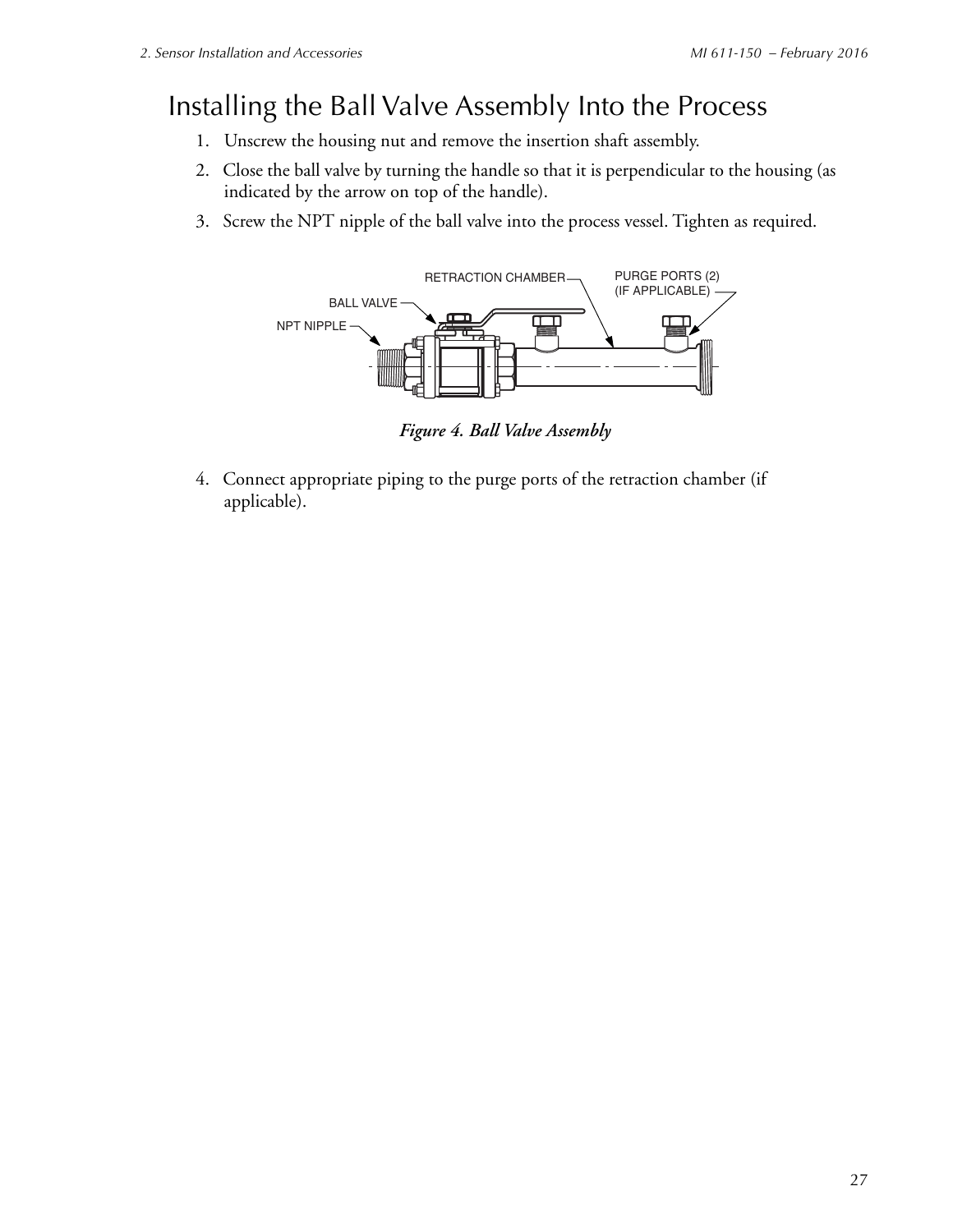### <span id="page-27-0"></span>Connecting the Sensor to the Insertion Shaft Assembly

1. Feed the sensor cable through the shaft bushing assembly and the shaft assembly. Screw the shaft bushing assembly onto the sensor. Tighten the set screws to the 3/4 NPT end of the sensor. (see [Figure 5](#page-27-1))

### **!** CAUTION

Do not overtighten the set screws.

2. Wrap Teflon $^{\circledR}$  tape onto the threads of the shaft nut. Screw the shaft assembly onto the shaft bushing assembly.

**NOTE**

To prevent the cable from twisting, it is recommended that this be done by holding the sensor and turning the insertion shaft.



*Figure 5. Assembly of Shaft Bushing to Sensor*

- <span id="page-27-1"></span>3. Make sure the shaft assembly is preassembled as shown in [Figure 6](#page-27-2).
- 4. Lightly lubricate the shaft with silicone grease (or equivalent).



<span id="page-27-2"></span>*Figure 6. Preassembly of Shaft Assembly*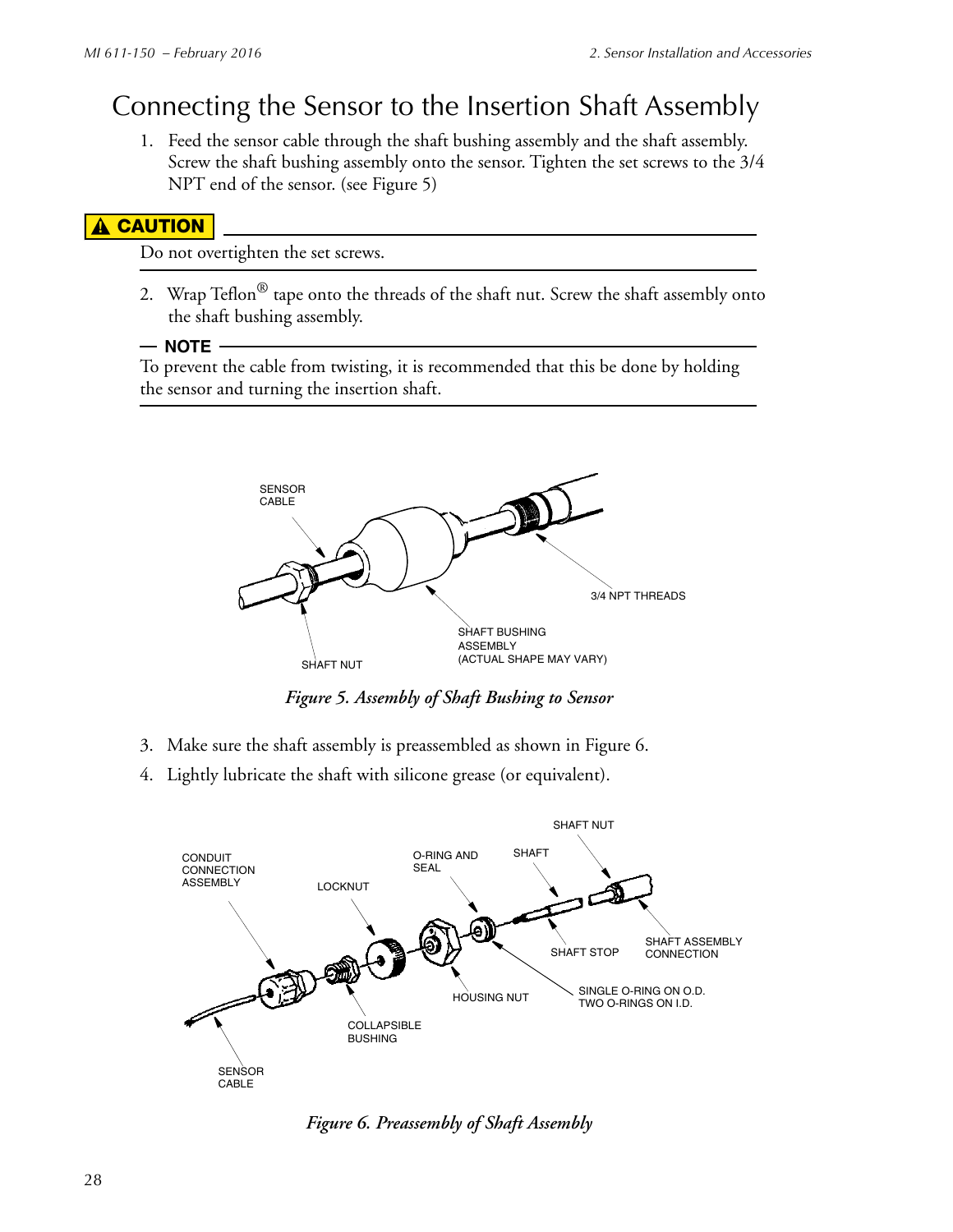## <span id="page-28-0"></span>Installing the Insertion Shaft Into the Ball Valve

### **!** WARNING

Do not exceed the sensor or ball valve temperature and pressure limits.

### **!** WARNING

Stand to the side, not directly behind the assembly, during insertion of the sensor.

#### $-$  NOTE  $-$

The sensor should have been connected to the insertion shaft assembly prior to performing this procedure. See ["Connecting the Sensor to the Insertion Shaft](#page-27-0)  [Assembly" on page 28](#page-27-0).

- 1. Assure that the ball valve is closed. The handle should be perpendicular to the housing (as indicated by the arrow on top of the handle).
- 2. Fill and pressurize the process line or tank as required. Check for and eliminate leaks.
- 3. Lightly lubricate the shaft with silicone grease (or equivalent).
- 4. Slide the O-ring and seal along the insertion shaft towards the sensor as far as it goes.

### **!** CAUTION

Failure to do this makes it possible for the sensor to contact the closed ball valve when performing the next step. Such contact could damage the sensor.

5. Carefully insert the sensor (connected to the insertion shaft assembly) into the housing retraction chamber until the O-ring and seal are seated into the end of the chamber (see [Figure 7](#page-29-0)).

### **!** CAUTION

Do not nick the O-rings. Do not force the sensor against the closed ball valve.

6. Tighten the housing nut onto the end of the retraction chamber.

#### **NOTE**

The housing nut is supplied lubricated. It should be relubricated periodically to prevent galling.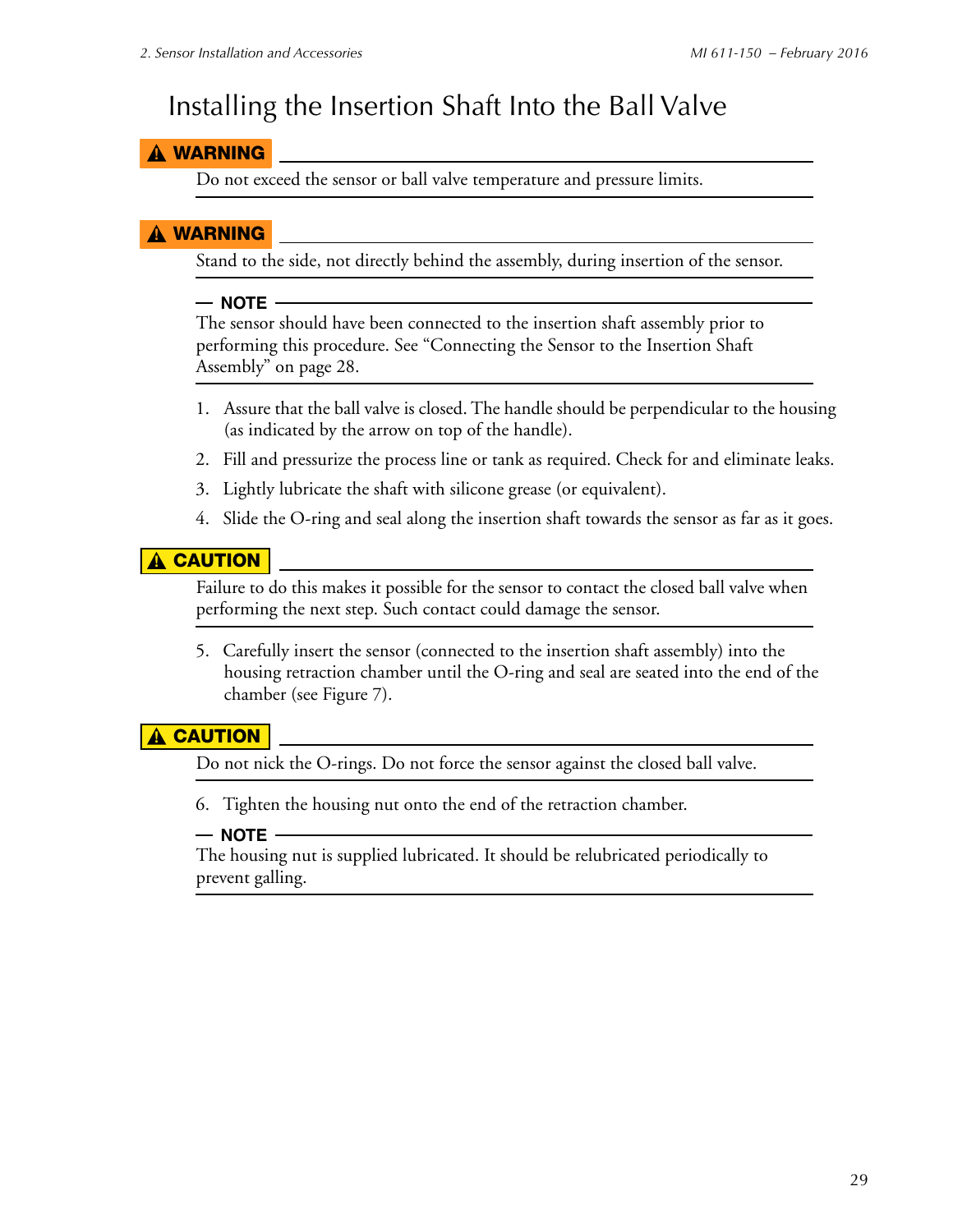7. Slowly turn the handle on top of the ball valve unit to the open position (parallel to the housing as indicated by an arrow on top of the handle).

#### **!** WARNING

Depending on the condition of the seal, process seepage is possible as you perform the next step.

#### **!** CAUTION

Failure to open the ball valve causes the sensor to contact the closed ball valve when performing the next step. Such contact could damage the sensor.



*Figure 7. Ball Valve Assembly Shaft Installation and Removal*

- <span id="page-29-0"></span>8. Insert the shaft slowly until the locknut reaches the housing nut. Tighten the locknut onto the housing nut.
- 9. Push the collapsible bushing against the locknut.
- 10. Assemble the conduit connection assembly to the collapsible bushing.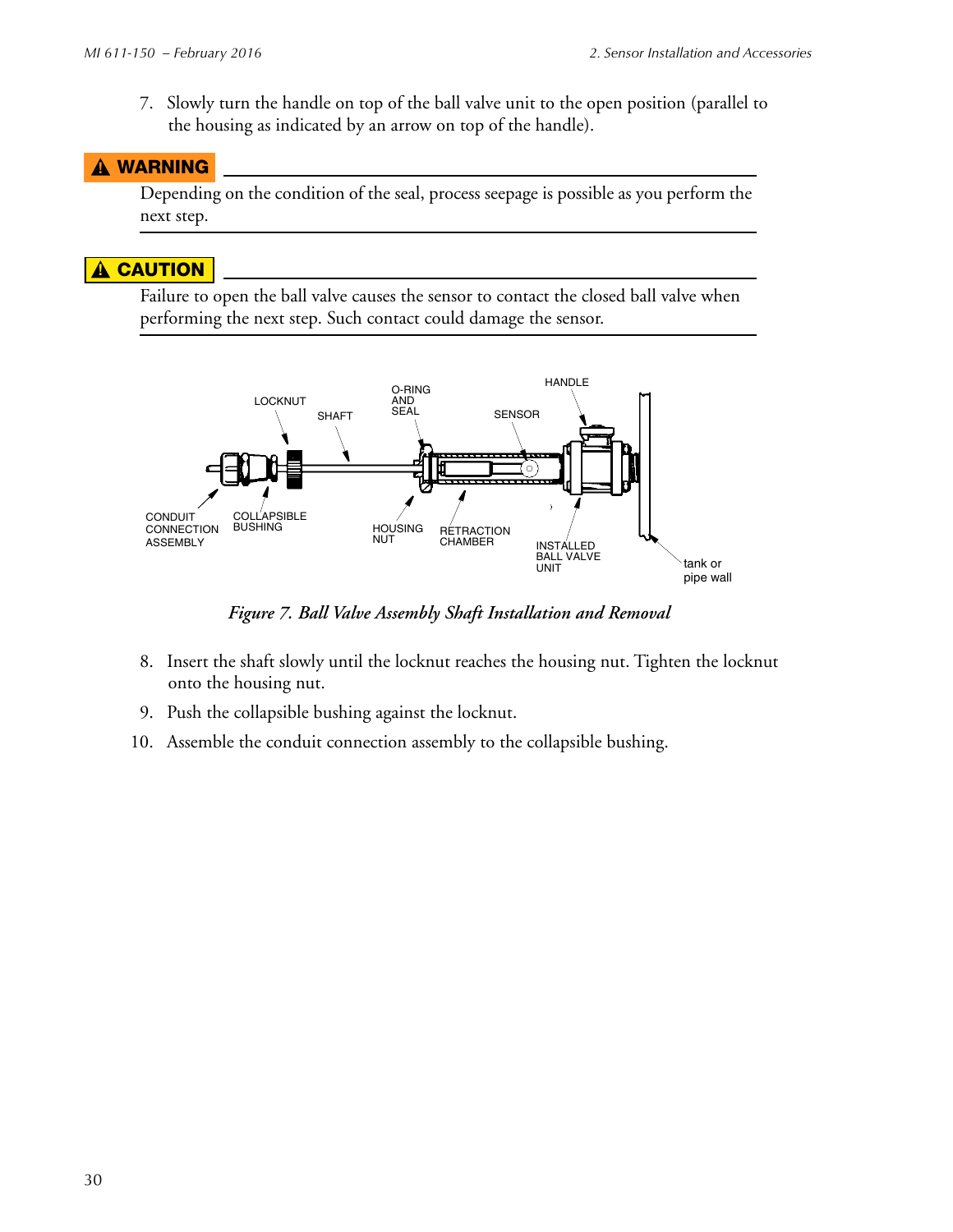# <span id="page-30-1"></span><span id="page-30-0"></span>Removing and Replacing a Sensor

### **!** WARNING

Stand to the side, not directly behind the assembly, during insertion of the sensor.

### **!** WARNING

If process fluid is present, there could be some process seepage as you perform Steps 2 and 5. Take all necessary precautions.

### **!** WARNING

Do not loosen the **housing nut** (see [Figure 7](#page-29-0)) when the ball valve unit is open and the process line or tank is filled and pressurized. Severe injury to personnel may result.

- 1. Carefully loosen and detach the locknut **only**. Do **not** loosen the housing nut at this time.
- 2. Pull the insertion shaft out of the process as far as you can. This positions the sensor in the retraction chamber.
- 3. Close the ball valve by turning the handle so that it is perpendicular to the housing (as indicated by the arrow on top of the handle).
- 4. Flush and drain the purgeable retraction chamber (if applicable). Then close the purge fittings.
- 5. Slowly loosen and detach the housing nut. Withdraw the shaft assembly from the housing retraction chamber.
- 6. Remove the conduit connection assembly from the insertion shaft.
- 7. Unscrew and remove the sensor from the insertion shaft.
- 8. Perform ["Connecting the Sensor to the Insertion Shaft Assembly" on page 28](#page-27-0).
- 9. Perform ["Installing the Insertion Shaft Into the Ball Valve" on page 29.](#page-28-0)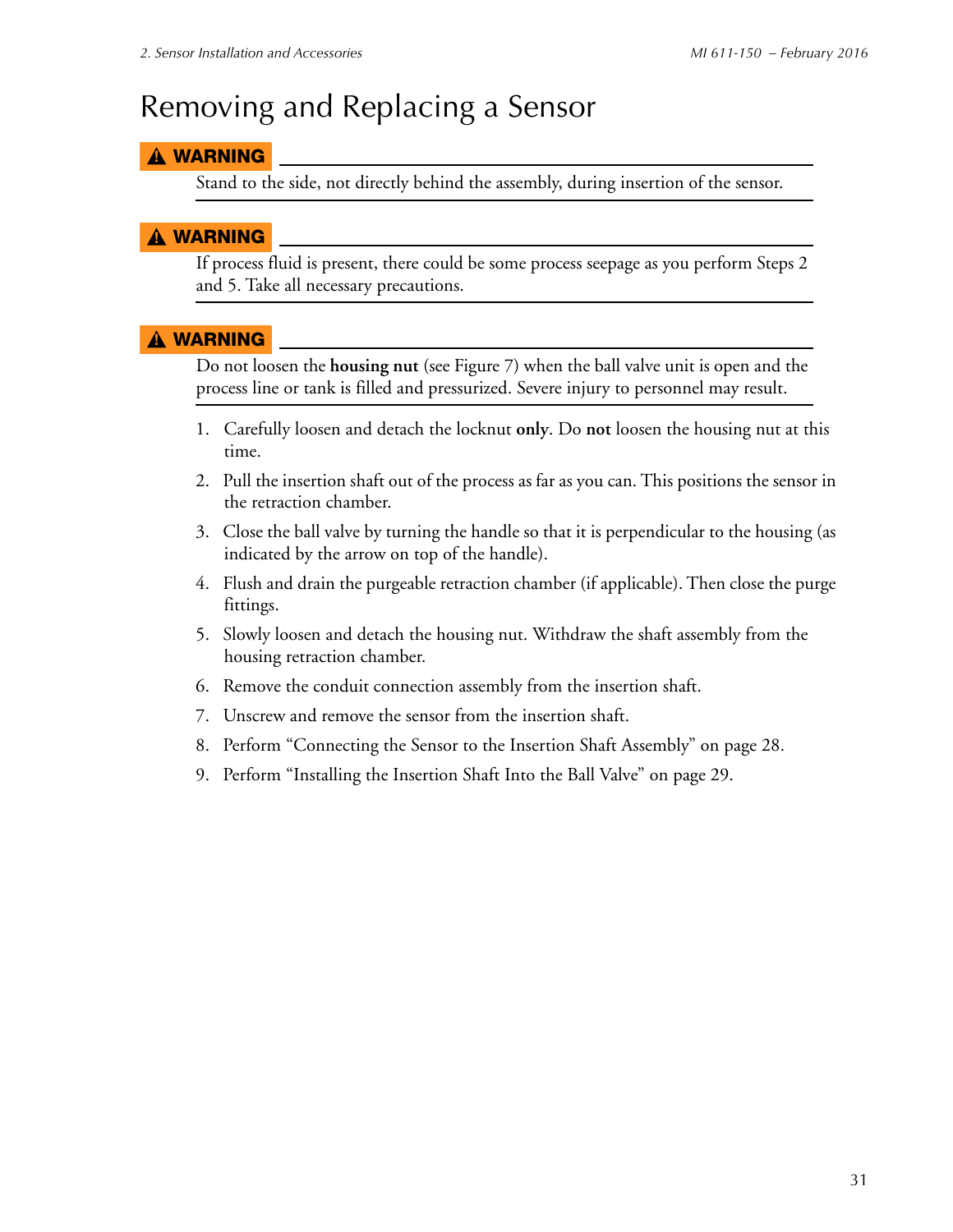ı

# <span id="page-31-3"></span><span id="page-31-0"></span>Flange Installation (All Sensor Types)

Foxboro Flanges are used for permanent installations in pipelines and tanks. Flanges are used with electrodeless conductivity sensors in systems using 2-inch and larger process piping. Flanges come complete with locknut and one or more spacers.

#### $-$  NOTE

- 1. One or more spacers are used depending on flange thickness. The O-ring must be positioned correctly for proper spacing.
- 2. If the sensor will be exposed to moisture (for example, rain, hosing, or condensation), the cable end of the sensor should be further protected. Refer to ["In](#page-35-0)  [Situ Installation" on page 36](#page-35-0) and perform Steps 1 through 9; replace support pipe with appropriate electrical conduit.
- 3. If an 871EC-HP or -BW Sensor is to be installed in a digester line in the pulp and paper industry, the use of an ANSI Class 300 Flange (**not** an MSS-SP-51 Class 150LW Flange) is recommended.

## <span id="page-31-1"></span>Flange Specifications

<span id="page-31-2"></span>

| Flange Size*                                                                              | Part                                                          | Flange<br><b>Material</b>                | Used With 871EC Sensor Body Codes                                                                                                                |
|-------------------------------------------------------------------------------------------|---------------------------------------------------------------|------------------------------------------|--------------------------------------------------------------------------------------------------------------------------------------------------|
| $2 \text{ in}^{(\text{a})}$<br>$2 \text{ in}^{(b)}$                                       | 0051199<br><b>BS805PL</b>                                     | 316 ss<br>316 ss                         | -SP. -HP. -PP. -PT. -TF. -NL. -PN. -PX<br>-SP, -HP, -PP, -PT, -TF, -NL, -PN, -PX                                                                 |
| DN $50^{(c)}$                                                                             | <b>BS805JL</b>                                                | 316 ss                                   | -SP, -HP, -PP, -PT, -TF, -NL, -PN, -PX                                                                                                           |
| 2 1/2 in <sup>(a)</sup>                                                                   | 0051196                                                       | 316 ss                                   | -SP. -HP. -PP. -PT. -TF. -NL. -PN. -PX                                                                                                           |
| $3 \text{ in}^{(a)}$<br>$3 \text{ in}^{(b)}$                                              | 0051197<br><b>BS805PM</b>                                     | 316 ss<br>316 ss                         | -SP. -HP. -PP. -PT. -TF. -NL. -PN. -PX<br>-SP. -HP. -PP. -PT. -TF. -NL. -PN. -PX                                                                 |
| $4 \text{ in}^{(a)}$<br>4 in <sup>(a)</sup><br>4 in <sup>(b)</sup><br>4 in <sup>(b)</sup> | 0051198<br><b>BS805XQ</b><br><b>BS805PN</b><br><b>BS805XS</b> | 316 ss<br>316 ss<br>$316$ ss<br>$316$ ss | -SP, -HP, -PP, -PT, -TF, -NL, -EV, -AB, -PN, -PX<br>-RE. -LB. -BW. -UT<br>-SP, -HP, -PP, -PT, -TF, -NL, -EV, -AB, -PN, -PX<br>-RE, -LB, -BW, -UT |
| DN $100^{(c)}$                                                                            | <b>BS805JM</b>                                                | 316 ss                                   | -SP, -HP, -PP, -PT, -TF, -NL, -EV, -AB, -PN, -PX                                                                                                 |

*Table 6. Flange Specifications*

\*Flange pressure and temperature ratings are per Notes a, b, and c below:

(a) MSS-SP-51 Class 150LW

(b) ANSI Class 300 (c) DIN 2501, 10 bar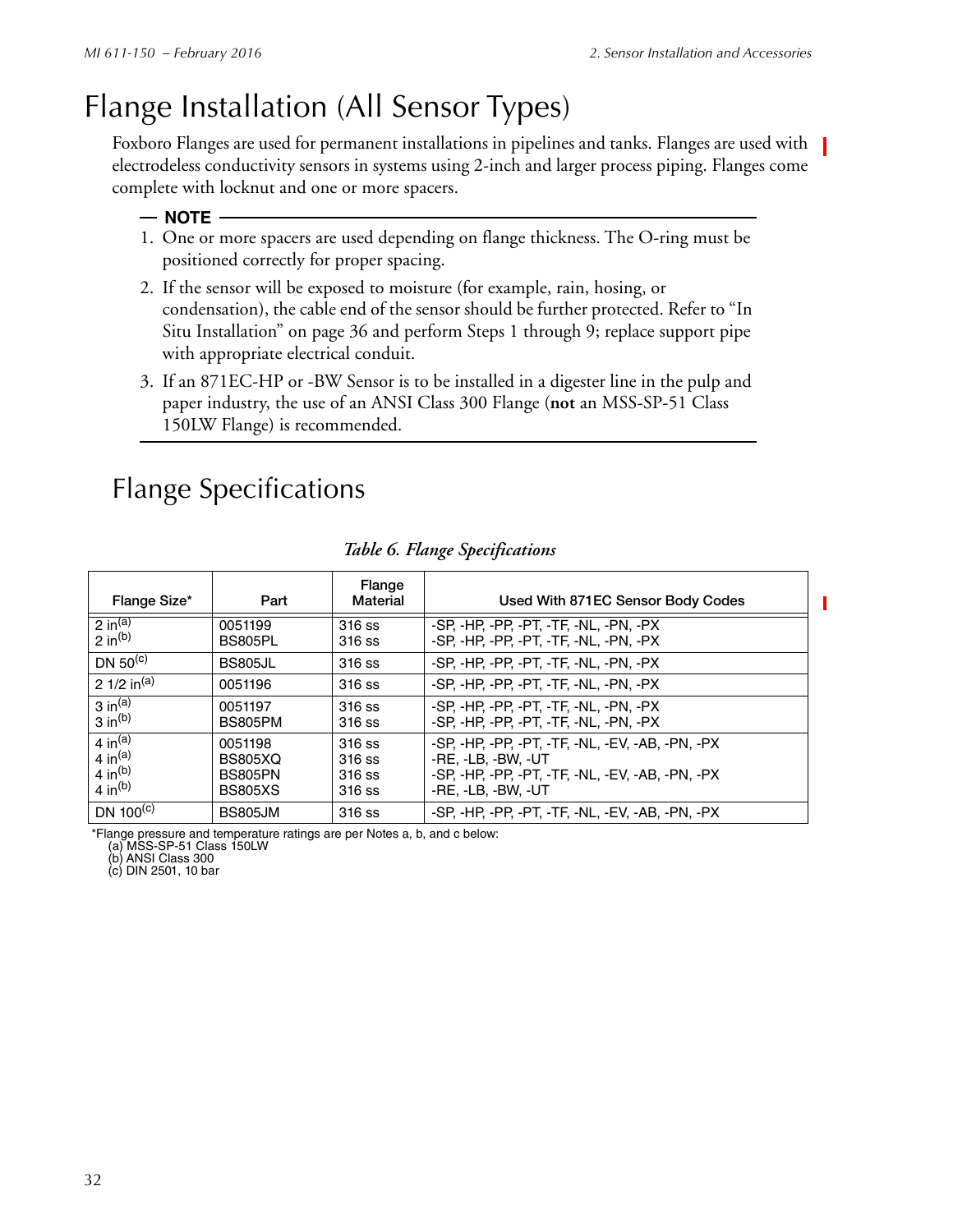### <span id="page-32-0"></span>Installation Procedure

When installing a sensor with a flange, use one or more of the spacers so that the O-ring on the sensor seats within the flange inside diameter.



<span id="page-32-1"></span>*Figure 8. Typical Flange Installation*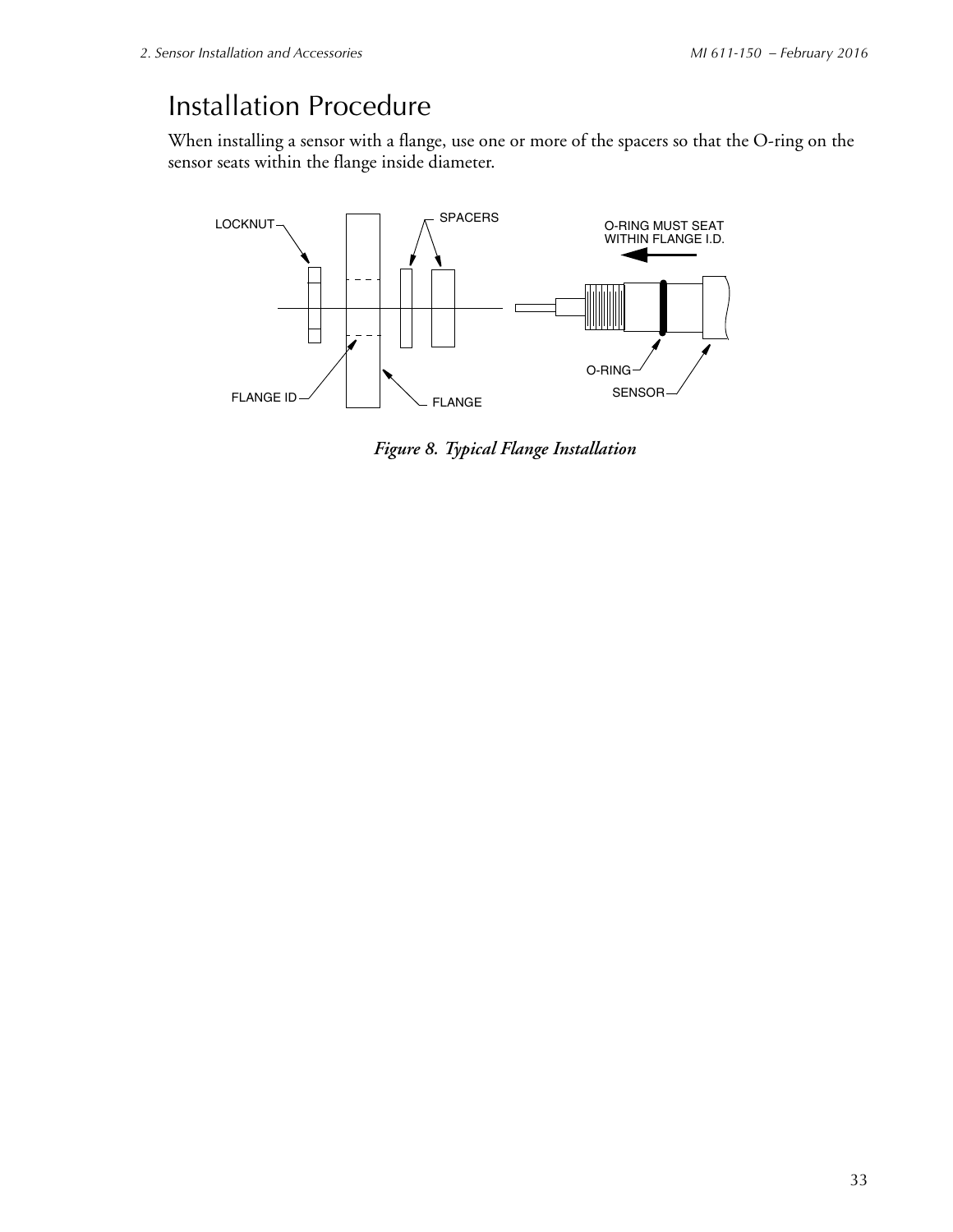# <span id="page-33-3"></span><span id="page-33-0"></span>Bushing Installation (Sensor Types -TF, -SP, -NL, -HP, -PN, -PX, -PP, and -PT)

Bushings (locknuts supplied) are used for permanent installations in pipelines and tanks.

## <span id="page-33-1"></span>Bushing Specifications

<span id="page-33-2"></span>

| Material  | Part No.       | <b>Thread Size</b>    | Used with 871EC Sensor Body Codes                     | <b>Rated Pressure at</b><br><b>Specific Temperatures</b>                                                   |
|-----------|----------------|-----------------------|-------------------------------------------------------|------------------------------------------------------------------------------------------------------------|
| $316$ ss  | 0051192        | 1-1/2 NPT             | <u>-TF, -NL, -SP, -HP, -PN, -PX, PP, PT</u>           |                                                                                                            |
|           | <b>BS805JJ</b> |                       | R 1-1/2 metric   -TF, -NL, -SP, -HP, -PN, -PX, PP, PT | 1.75 MPa (250 psi) @ 200°C (390°F)*                                                                        |
|           | 0051193        | 2 NPT                 | -TF, -NL, -SP, -HP, -PN, -PX, PP, PT                  |                                                                                                            |
|           | <b>BS805JC</b> | R <sub>2</sub> metric | -TF, -NL, -SP, -HP, -PN, -PX, -PP, PT                 |                                                                                                            |
| Carpenter | 0051177        | $1-1/2$ NPT           | -TF, -NL, -SP, -HP, -PN, -PX, PP, PT                  |                                                                                                            |
| 20Cb      | BS805JK        |                       | R 1-1/2 metric   -TF, -NL, -SP, -HP, -PN, -PX, PP, PT | 1.75 MPa (250 psi) @ 200°C (390°F)*                                                                        |
|           | 0051178        | 2 NPT                 | -TF, -NL, -SP, -HP, -PN, -PX, PP, PT                  |                                                                                                            |
|           | <b>BS805JD</b> | R <sub>2</sub> metric | -TF, -NL, -SP, -HP, -PN, -PX, -PP, PT                 |                                                                                                            |
| Kynar     | <b>BS805JF</b> | 1-1/2 NPT             | -TF, -NL, -SP, -HP, -PN, -PX, PP, PT                  |                                                                                                            |
|           | <b>BS805JH</b> |                       | R 1-1/2 metric   -TF, -NL, -SP, -HP, -PN, -PX, PP, PT | 1.0 MPa (150 psi) @ 25°C (77°F)<br>0.4 MPa (60 psi) @ 80°C 180°F                                           |
|           | BS805HZ        | 2 NPT                 | -TF, -NL, -SP, -HP, -PN, -PX, -PP, PT                 | 0.2 MPa (30 psi) @ 120°C (250°F)*                                                                          |
|           | <b>BS805JB</b> | R <sub>2</sub> metric | -TF, -NL, -SP, -HP, -PN, -PX, -PP, PT                 |                                                                                                            |
| Noryl     | <b>BS805JE</b> | 1-1/2 NPT             | -TF, -NL, -SP, -HP, PP, PT                            |                                                                                                            |
|           | <b>BS805JG</b> | R 1-1/2 metric I      | TF, -NL, -SP, -HP, -PN, -PX, PP, PT                   | 1.4 MPa (200 psi) @ 25 $\degree$ C (77 $\degree$ F)<br>0.7 MPa (60 psi) @ 80 $\degree$ C (180 $\degree$ F) |
|           | <b>BS805HY</b> | 2 NPT                 | -TF, -NL, -SP, -HP, -PN, -PX,-PP, PT                  | 0.3 MPa (50 psi) @ 95°C (200°F)*                                                                           |
|           | <b>BS805JA</b> | R <sub>2</sub> metric | -TF, -NL, -SP, -HP, -PN, -PX, PP, PT                  |                                                                                                            |

#### *Table 7. Hex Head Bushing Specifications*

\*Maximum Temperature Rating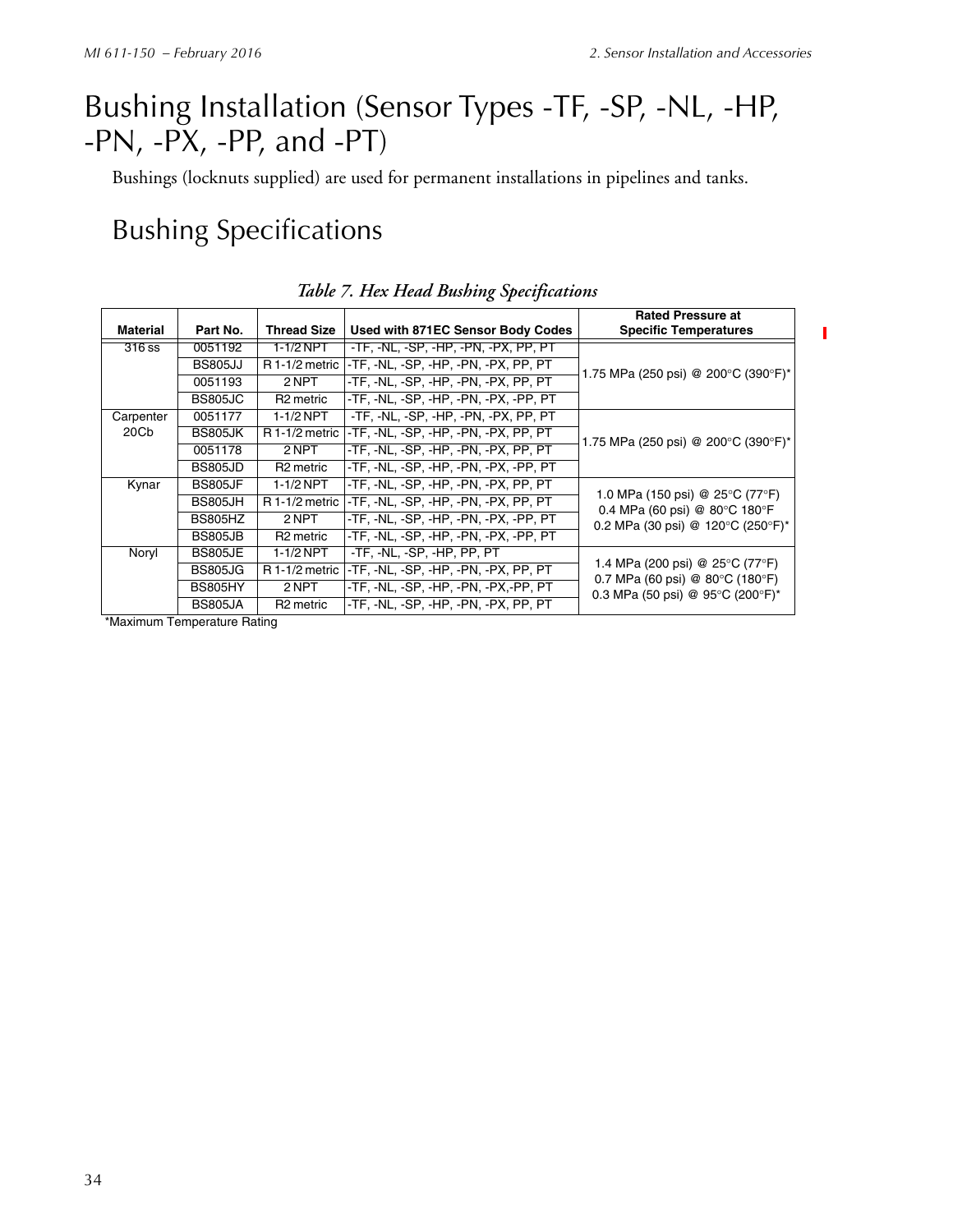## <span id="page-34-0"></span>Installation Procedure

- 1. Feed the sensor cable through the bushing and locknut.
- 2. Wrap ptfe tape on the bushing thread. Screw the bushing into the pipe or tank and tighten as required.
- 3. Screw the locknut onto the sensor thread.

#### $-$  NOTE  $-$

If the cable end of the sensor will be exposed to moisture (for example, rain, hosing, or condensation), it should be further protected. Refer to ["In Situ Installation" on](#page-35-0)  [page 36](#page-35-0) section and perform Steps 1 through 9, except replace support pipe with appropriate electrical conduit.



*Figure 9. Typical Bushing Installations* 

# <span id="page-34-4"></span><span id="page-34-2"></span><span id="page-34-1"></span>Tri-Clamp Flange Installation

Install the sensor to a 2 in Tri-Clamp flange (see [Figure 10\)](#page-34-3). The flange on the process tank, the gasket, and the clamp are supplied by the user.



<span id="page-34-3"></span>NOTE: -sp, -hp, -pp, AND -pt TYPE SENSOR IS SHOWN. -tf SENSOR HAS AN INTEGRAL TRI-CLAMP FLA NOTE: -SP, -HP, -PP, AND -PT TYPE SENSOR IS SHOWN. -TF SENSOR HAS AN INTEGRAL FLANGE THEREFORE NO SEPERATE TRI-CLAMP FLANGE OR LOCKNUT IS REQUIRED.

*Figure 10. Tri-Clamp Flange Installation*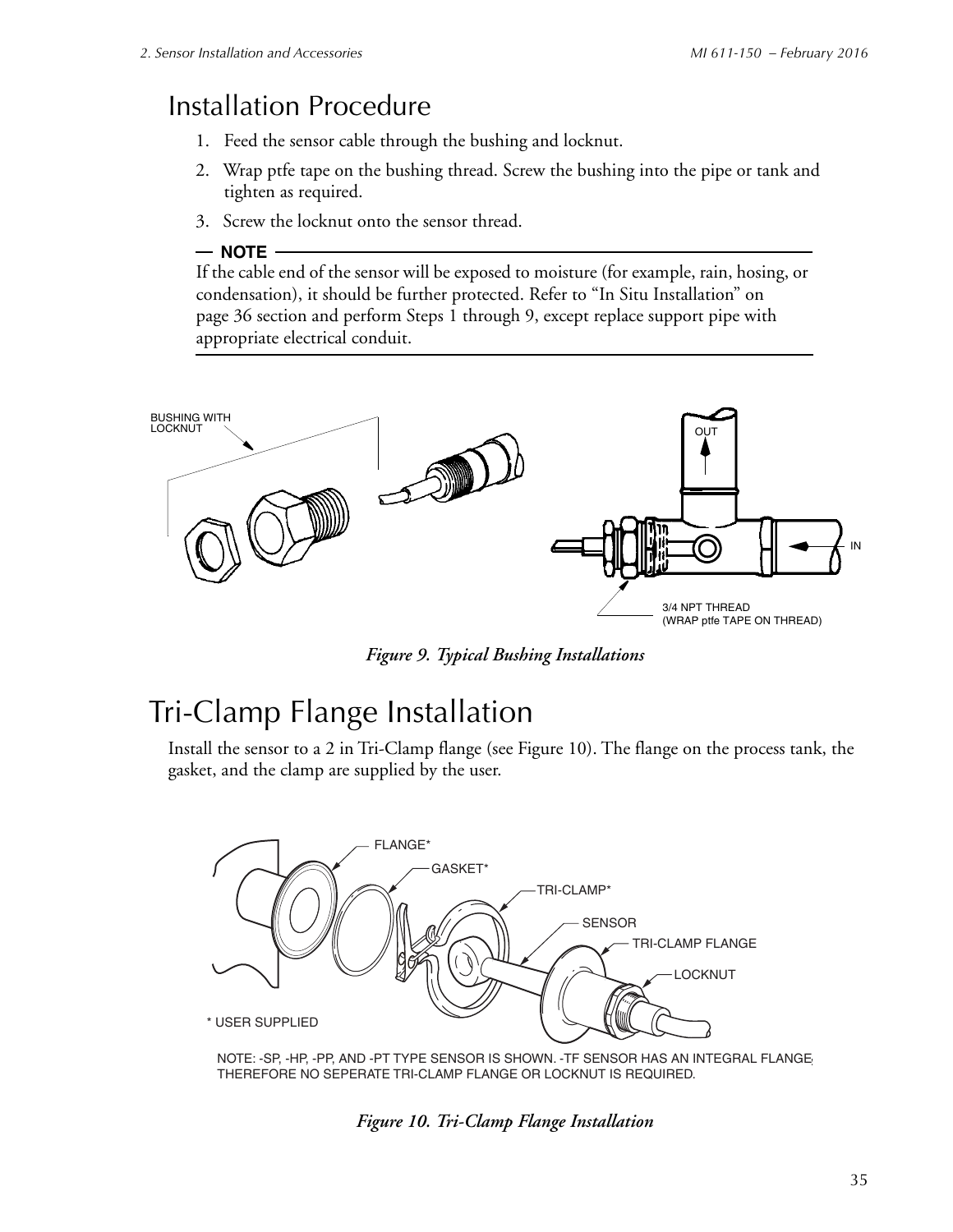# <span id="page-35-1"></span><span id="page-35-0"></span>In Situ Installation

If the sensor is supported by a length of DN 20 or 3/4-in pipe in a tank or stream, the sensor cable should be protected from damage by using flexible metal conduit.

#### $-$  NOTE  $-$

- 1. The end of the support pipe that is opposite the sensor must be above the process solution (enough to prevent the process solution from entering into that end of the pipe).
- 2. All electrodeless sensors have an integral RTV seal at the cable end that protects the sensor against normal exterior moisture. Note that RTV is caustic sensitive.

### **!** CAUTION

To avoid damaging the sensor cable jacket, use care when you remove the rubber strain relief.

- 1. Cut (as close to the end of the sensor as possible) and remove the rubber strain relief. See [Figure 11](#page-36-0)(a).
- 2. Wrap several thicknesses of ptfe tape on the sensor threads. See [Figure 11.](#page-36-0)

### **!** CAUTION

Do not damage the cable when installing the coupling.

3. Slide the 3/4 NPT coupling (user supplied) over the sensor cable and thread coupling onto sensor threads.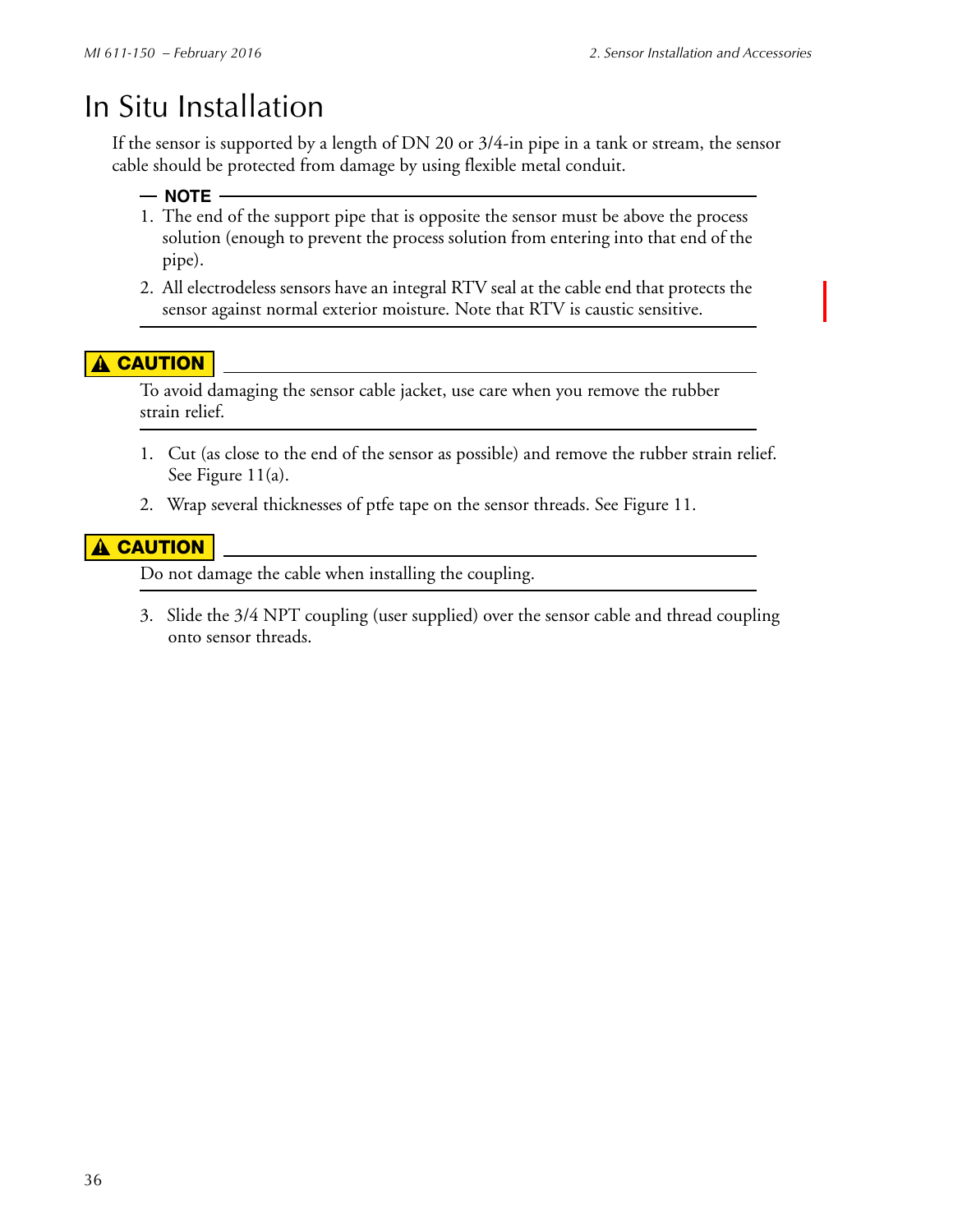

*Figure 11. Typical In Situ Installation*

- <span id="page-36-0"></span>4. Prepare a potting compound (for example, polyurethane). Follow manufacturer's instructions.
- 5. Pour potting compound into the top of the coupling. Fill to slightly below the top threads of the coupling.

#### $-$  NOTE

A DN 20 or 3/4-in pipe (user supplied) should be used to support the sensor and coupling.

- 6. Wrap ptfe tape on the pipe threads.
- 7. Slide the pipe over the sensor cable and thread the pipe to the 3/4 NPT coupling.
- 8. Install liquid-tight connector (user supplied) into the top of the pipe. See [Figure 11\(](#page-36-0)c).
- 9. Slide flexible conduit (user supplied) over the remainder of the cable up to the liquid-tight connector.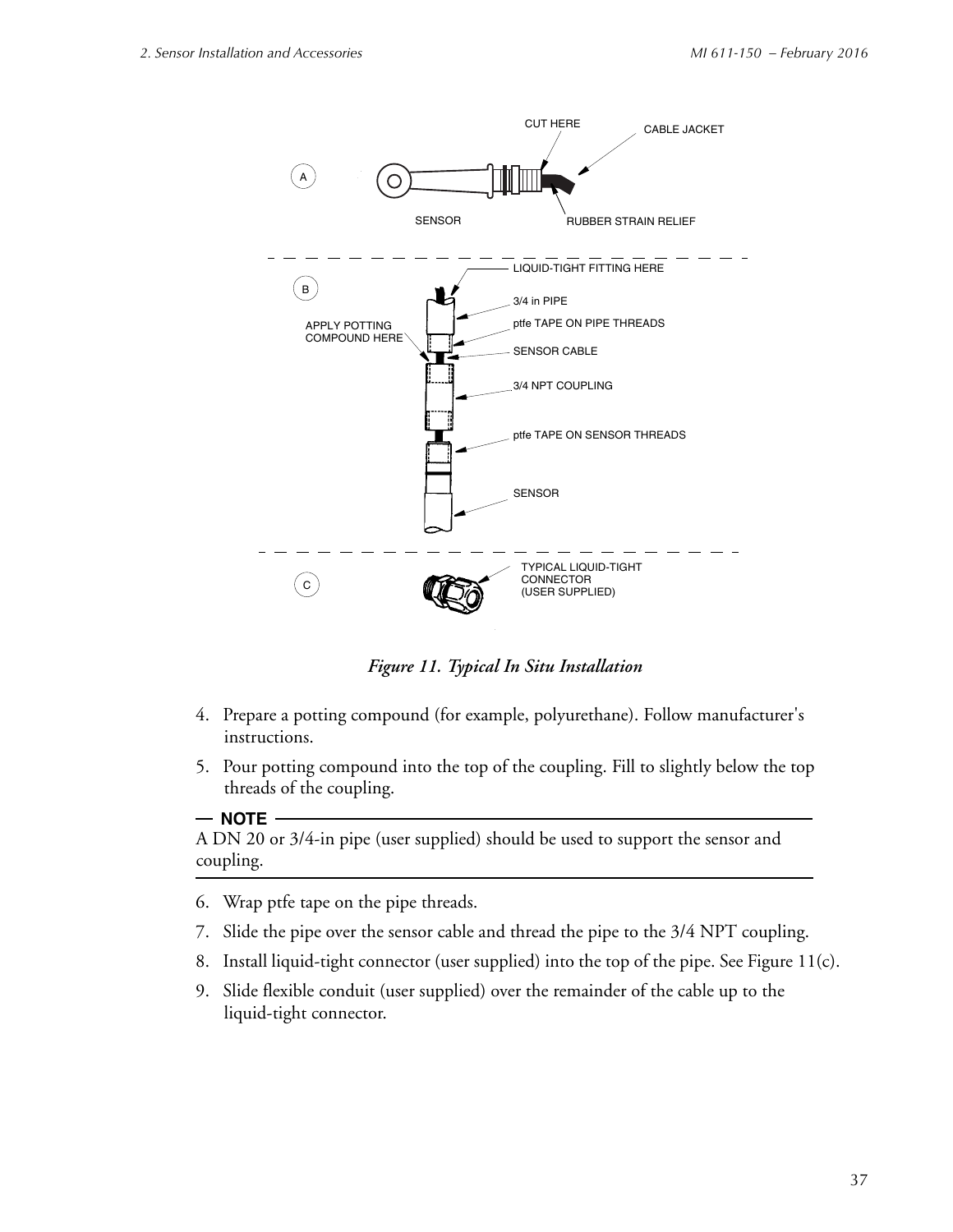# <span id="page-37-4"></span><span id="page-37-0"></span>In-Line Installation

<span id="page-37-2"></span>For in-line applications within a metal or plastic pipe (see [Figure 12\)](#page-37-1), the pipe must have a minimum inside diameter, as shown in [Table 8](#page-37-2), and the sensor should be aligned as closely as possible with the centerline of the pipe.

| Sensor Body Code | Minimum Pipe Diameter |  |  |  |  |  |  |
|------------------|-----------------------|--|--|--|--|--|--|
| -HP              | 76 mm (3 in)          |  |  |  |  |  |  |
| -NL              | 76 mm (3 in)          |  |  |  |  |  |  |
| -SP              | 76 mm (3 in)          |  |  |  |  |  |  |
| -TF              | 76 mm (3 in)          |  |  |  |  |  |  |
| -PP              | 76 mm (3 in)          |  |  |  |  |  |  |
| -PT              | 76 mm (3 in)          |  |  |  |  |  |  |
| -AB              | 230 mm (9 in)         |  |  |  |  |  |  |
| -BW              | 152 mm (6 in)         |  |  |  |  |  |  |
| -EV              | 230 mm (9 in)         |  |  |  |  |  |  |
| -LB              | 152 mm (6 in)         |  |  |  |  |  |  |
| -RE              | 152 mm (6 in)         |  |  |  |  |  |  |
| -UT              | 152 mm (6 in)         |  |  |  |  |  |  |
| -PN              | 76 mm (3 in)          |  |  |  |  |  |  |
| -PX              | 76 mm (3 in)          |  |  |  |  |  |  |
| EP307G           | 76 mm (3 in)          |  |  |  |  |  |  |

<span id="page-37-3"></span>*Table 8. Minimum Pipe Diameters*

A larger pipe diameter should be used wherever possible to avoid distorting the measurement signal.



<span id="page-37-1"></span>*Figure 12. Typical In-Line Installation*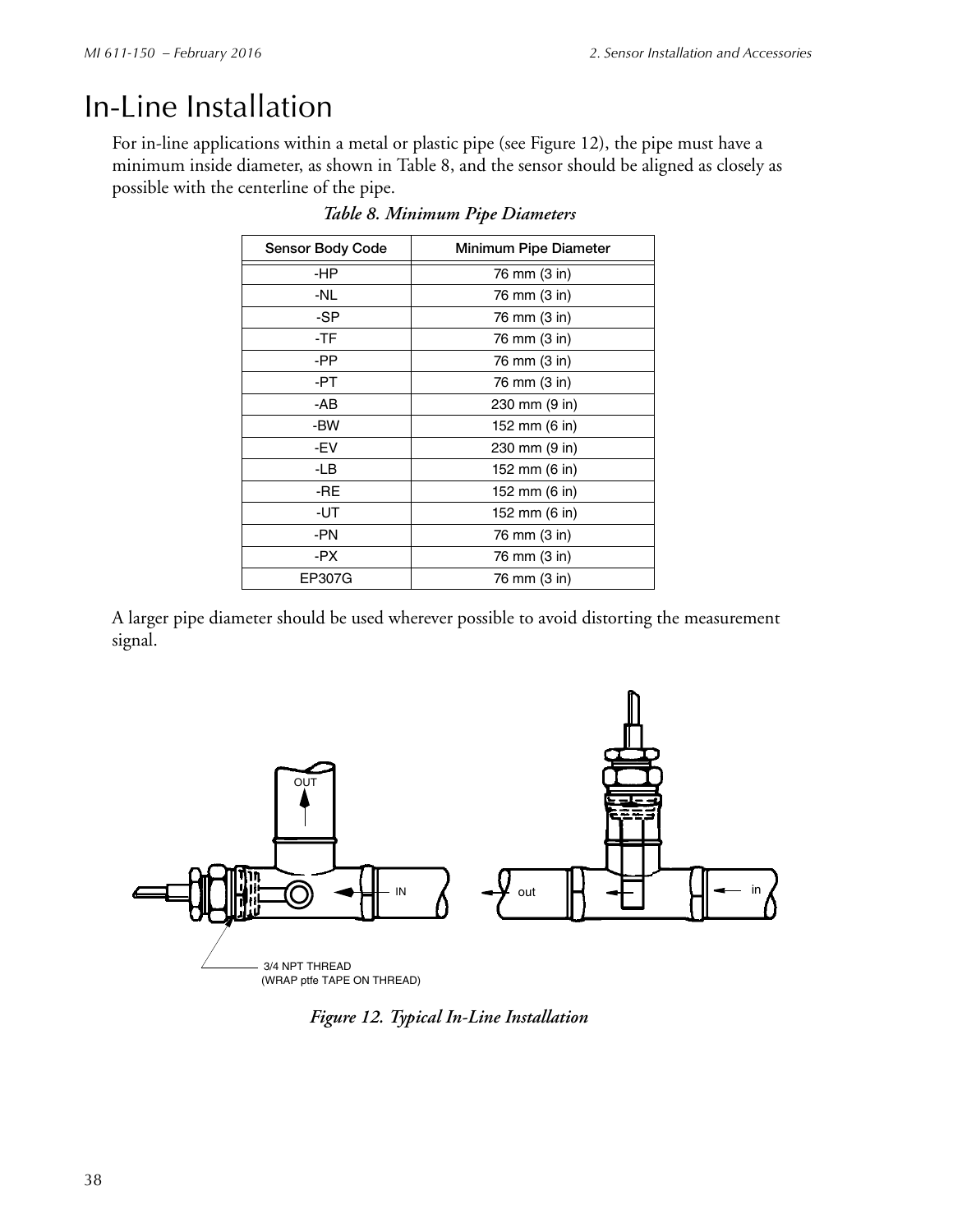# <span id="page-38-2"></span><span id="page-38-0"></span>Junction Box Installation

## <span id="page-38-1"></span>Mounting

The junction box is used when the distance between sensor and analyzer or transmitter is greater than the standard length of the sensor cable.

#### $-$  NOTE  $-$

The maximum recommended distance between the sensor and its analyzer or transmitter is 30 m (100 ft).

### **A** CAUTION

Cable length must be considered so that connections can be made without exposing cable to damage.

- 1. Select a rigid surface and a position protected from damage or exposure to excessive moisture and corrosive fumes.
- 2. Position the junction box against the mounting surface and mark the location of the mounting holes.
- 3. Drill the mounting holes on the marked centers.
- 4. Mount the junction box with appropriate hardware (user supplied).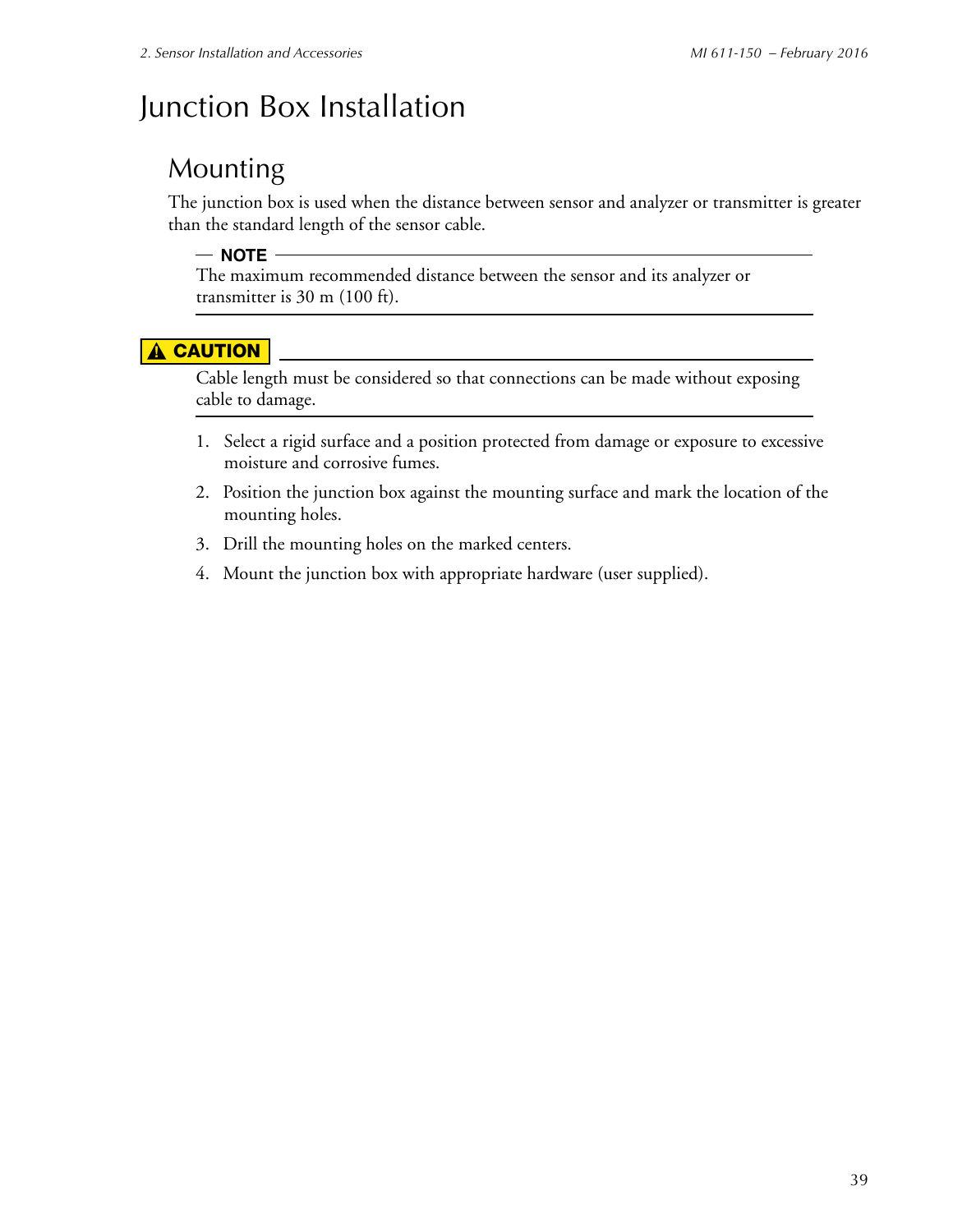# <span id="page-39-0"></span>Wiring

- 1. Remove the junction box cover and loosen the cable connectors (see [Figure 13\)](#page-39-1).
- 2. Insert the sensor cable through the appropriate connector and connect the numbered terminals of the sensor cable to the corresponding numbered terminals on the terminal strip.
- 3. Insert extension cable assembly through appropriate connector and connect the numbered terminals of extension cable assembly opposite the corresponding number.



<span id="page-39-1"></span>*Figure 13. Junction Box Wiring*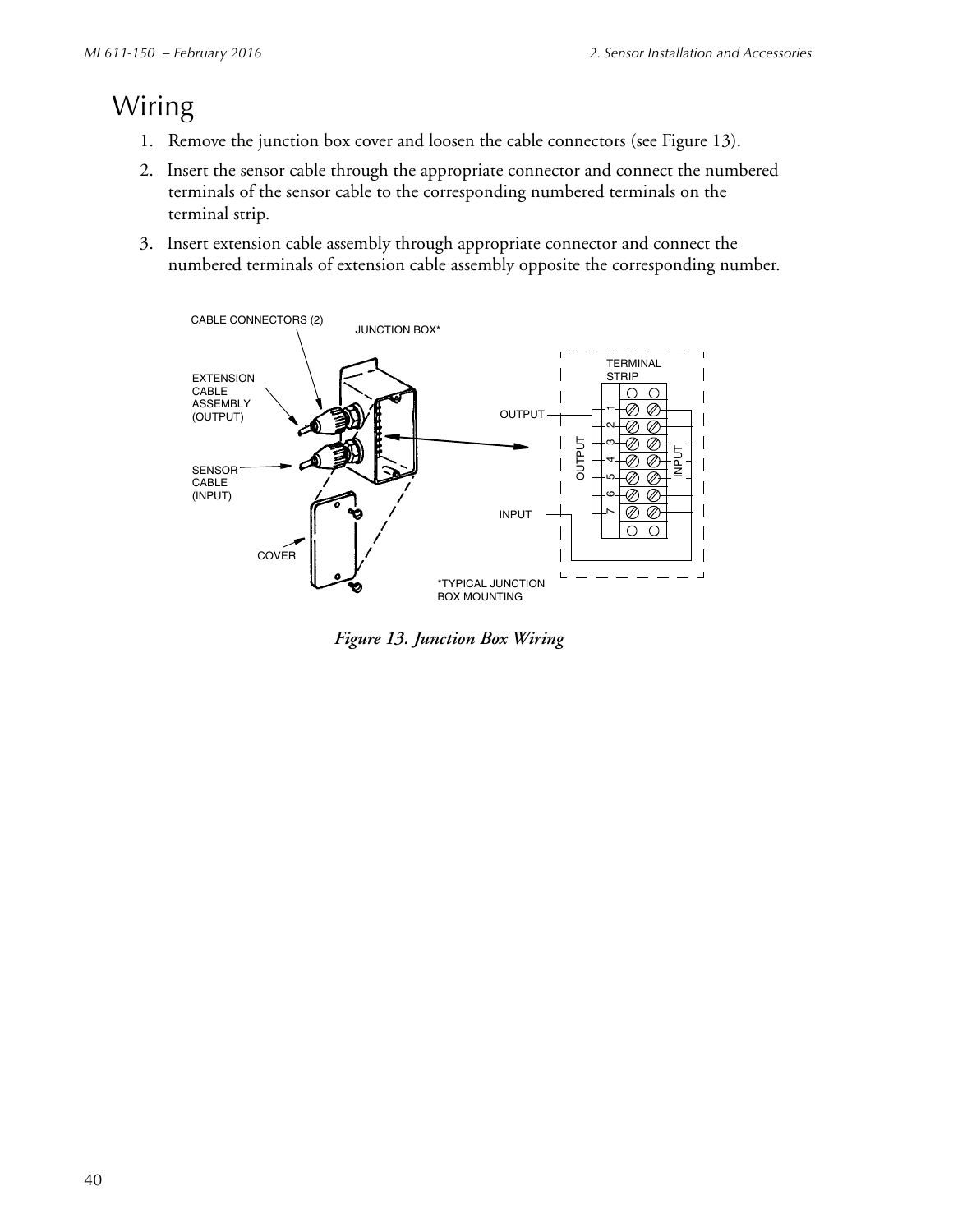# <span id="page-40-3"></span><span id="page-40-0"></span>*3. Maintenance*

# <span id="page-40-4"></span><span id="page-40-1"></span>Troubleshooting

The following table identifies some faulty symptoms, possible causes, and corrective actions.

<span id="page-40-2"></span>

| Symptom                                        | Possible Cause(s)                                                                                                                                         | <b>Corrective Action</b>                                                                                                  |  |  |  |  |  |
|------------------------------------------------|-----------------------------------------------------------------------------------------------------------------------------------------------------------|---------------------------------------------------------------------------------------------------------------------------|--|--|--|--|--|
| Noisy or Erratic<br>Measurement<br>Signal      | 1.<br>Sensor is located near a pump, compressor,<br>transmitting device (e.g., walkie talkie), etc.                                                       | Relocate the sensor or the interfering<br>1.<br>device.                                                                   |  |  |  |  |  |
|                                                | 2.<br>Poor wire splice in sensor line                                                                                                                     | Check wire splices and repair as<br>2.<br>necessary.                                                                      |  |  |  |  |  |
|                                                | Excessively high flow rate<br>З.                                                                                                                          | Avoid exceeding the recommended<br>3.<br>maximum of 3.05 m/s (10 ft/s).                                                   |  |  |  |  |  |
| Low Measurement 1.<br>Signal                   | Sensor is mounted in a pipe that is too<br>narrow; causing a "sidewall" effect                                                                            | 1.<br>Make certain that the pipe diameter meets<br>the minimum specification specified in<br>Table 8 on page 38.          |  |  |  |  |  |
|                                                | 2. Sensor has become magnetized (this can<br>occur when the sensor is placed in a strong<br>magnetic field from sources such as electric<br>motors, etc.) | 2.<br>Degauss the sensor per the instructions<br>that follow.                                                             |  |  |  |  |  |
|                                                | Sensors are located too close to each other 13.<br>3.                                                                                                     | Avoid locating sensors within 460 mm<br>(18 in) of each other.                                                            |  |  |  |  |  |
| Inaccurate<br>or no<br>Measurement<br>Readings | 1.<br>Sensor has been incorrectly calibrated                                                                                                              | 1.<br>Recalibrate the loop. When calibrating,<br>note the precautions listed in "Installation<br>Precautions" on page 23. |  |  |  |  |  |
|                                                | 2. Use of excessive lengths of sensor cables                                                                                                              | Maximum recommended overall cable<br>2.<br>length is 30.5 m (100 ft).                                                     |  |  |  |  |  |
|                                                | 3.<br>Defective sensor                                                                                                                                    | 3. Check the sensor resistance values per<br>"Sensor Resistance Check" on page 43. If<br>defective, replace the sensor.   |  |  |  |  |  |
| Drifting<br>Measurement                        | 1.<br>Sensor incompletely submersed                                                                                                                       | 1.<br>Completely immerse sensor toroid head.                                                                              |  |  |  |  |  |
| Readings                                       | 2.<br>Bubbles on sensor                                                                                                                                   | Avoid air/bubbles.<br>2.                                                                                                  |  |  |  |  |  |
| Zero Shift                                     | Sensor is magnetized.                                                                                                                                     | Degauss the sensor (see TI 612-005).                                                                                      |  |  |  |  |  |

### *Table 9. Troubleshooting*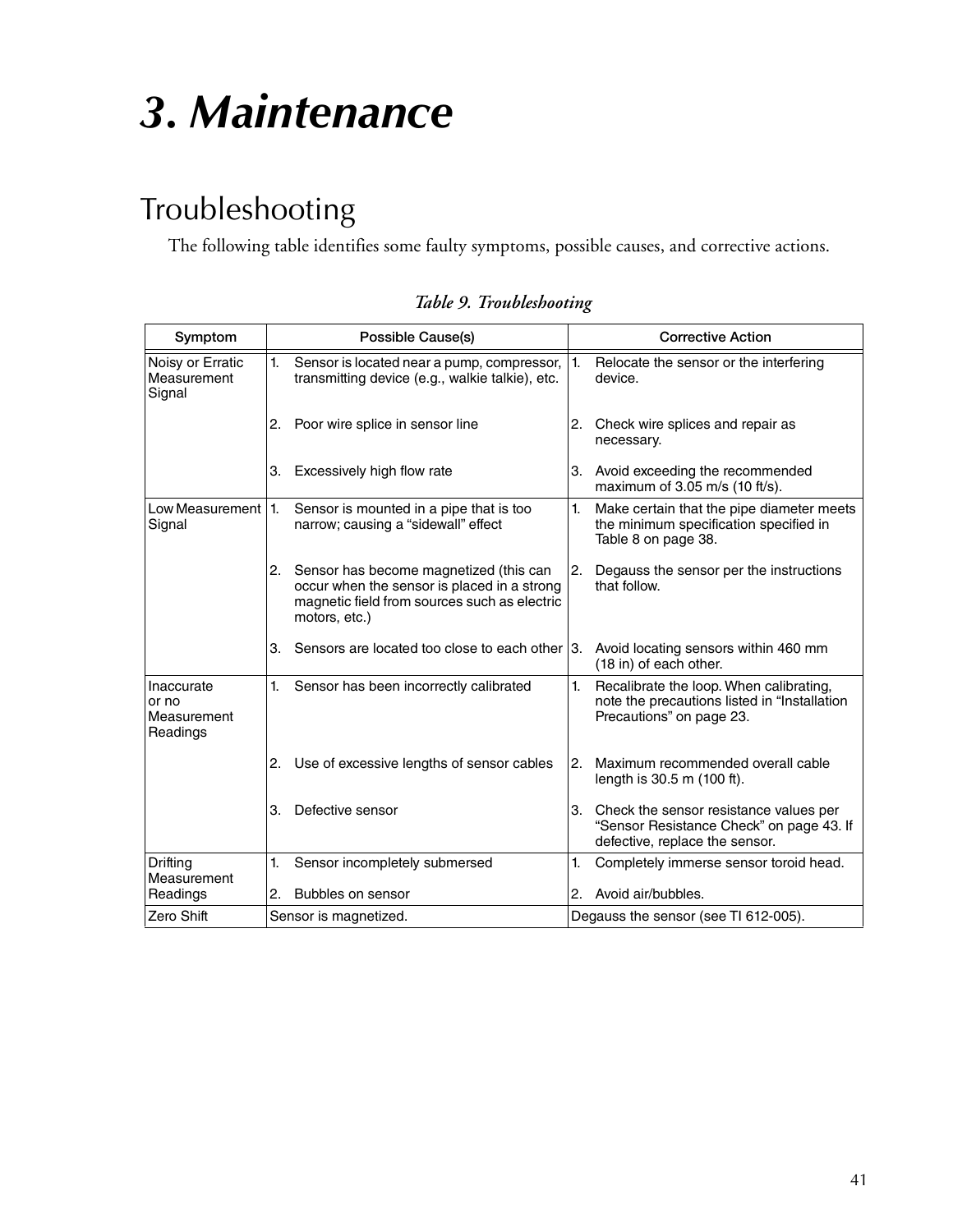# <span id="page-41-0"></span>Checking for Sensor Magnetization

<span id="page-41-2"></span>The sensor is susceptible to magnetization when located too close to sources of strong magnetic fields (such as electric motors). The following procedure can be used to determine if the sensor has become magnetized. A 1 M $\Omega$  resistance decade box is required.

- 1. Adjust the resistance decade box to 1  $\text{M}\Omega$ .
- 2. With the sensor connected to the analyzer/transmitter, loop a wire through the sensor bore as shown in [Figure 14.](#page-41-1) Connect the ends of the wire to the decade box and turn on the analyzer/transmitter (if not already on).
- 3. Slowly decrease the decade box resistance in small increments.
	- a. If the reading gradually increases as the resistance decreases, the sensor is **not** magnetized.
	- b. If the reading first decreases (or becomes negative), then increases (or becomes positive) the sensor **is** magnetized.
- 4. If the sensor is magnetized, degauss the sensor. Refer to TI 612-005.

```
- NOTE
```
All electrodeless sensors are routinely degaussed prior to shipment.



<span id="page-41-1"></span>*Figure 14. Sensor Magnetization Check*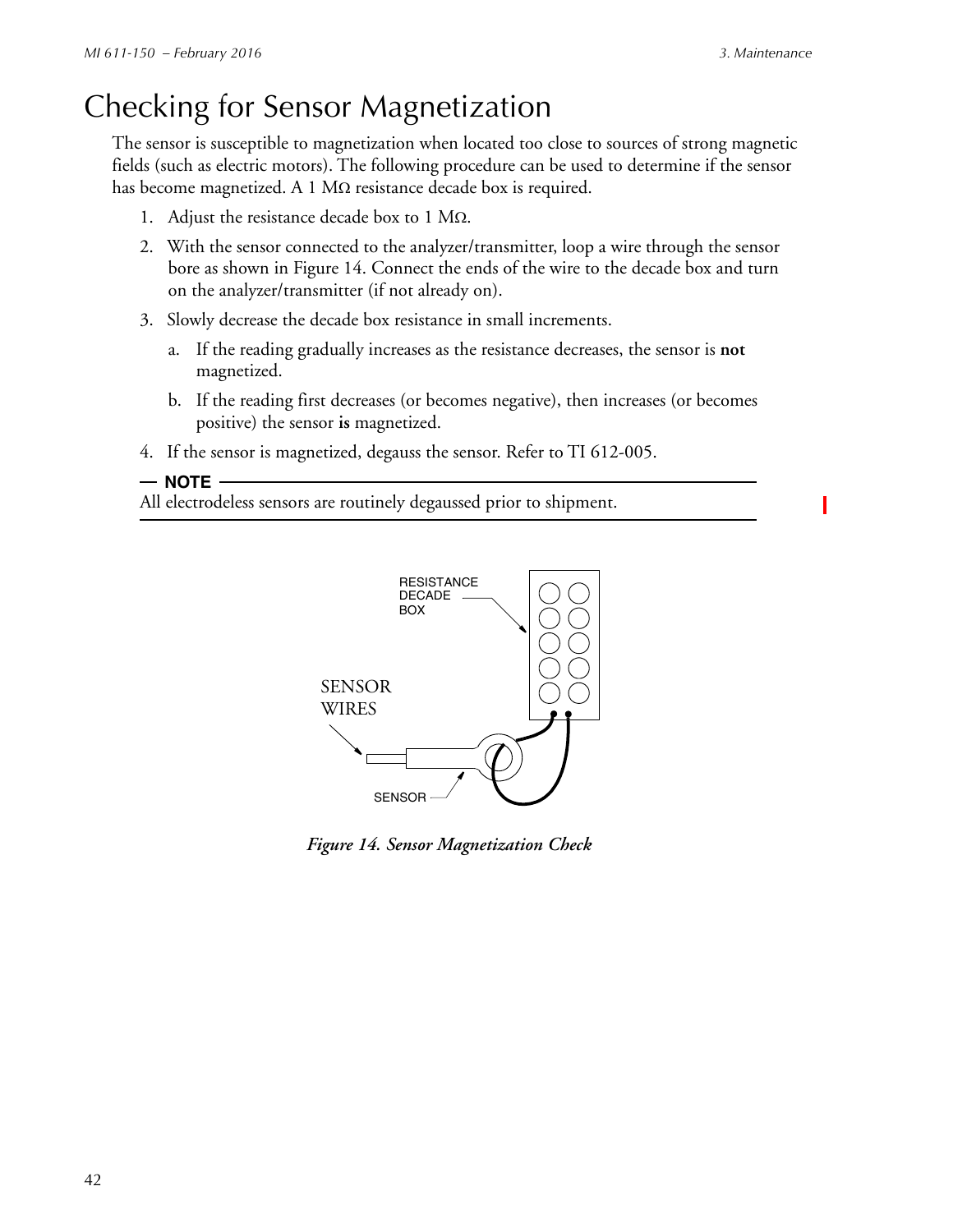## <span id="page-42-2"></span><span id="page-42-0"></span>Sensor Resistance Check

To check sensor resistances, refer to the table in [Figure 15](#page-42-1)

**NOTE**

Use a high impedance meter when making these checks because a low impedance meter can cause the probe to become magnetized.



<span id="page-42-1"></span>*Figure 15. Sensor Cable Resistances*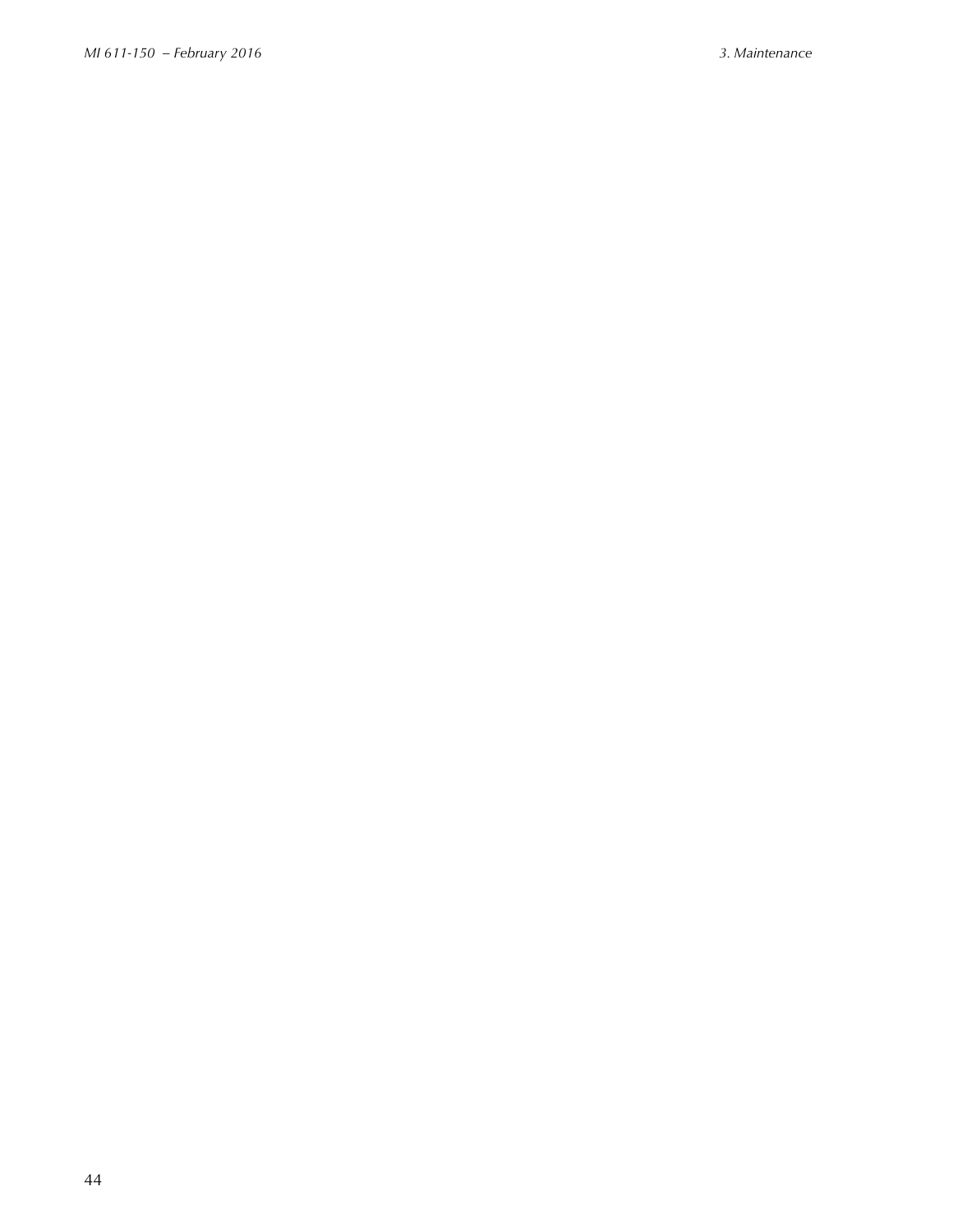# <span id="page-44-3"></span><span id="page-44-2"></span><span id="page-44-0"></span>*Appendix A. Temperature Compensation and Conductivity Reference Data*

This matrix identifies (a) the standard curves resident in memory in an 875EC Intelligent Analyzer and/or an 870ITEC Intelligent Transmitter; (b) the temperature compensation range and the reference temperature of each standard curve; and (c) various typical conductivity values for low, mid, and high end percent concentrations at reference temperature, relative to the standard curve solutions.

<span id="page-44-1"></span>

| <b>Standard</b>                                                | <b>Typical Conductivity Values at Reference Temperature and at Various Percent</b><br>Concentrations Values Listed in this Table are in mS/cm(a) and are Approximations |                 |     |      |                  |      |     |     |                 |     |     |        |        |        |
|----------------------------------------------------------------|-------------------------------------------------------------------------------------------------------------------------------------------------------------------------|-----------------|-----|------|------------------|------|-----|-----|-----------------|-----|-----|--------|--------|--------|
| Curves(b)                                                      | 1%                                                                                                                                                                      | 5%              | 10% | 15%  | 18%              | 20%  | 25% | 35% | 42%             | 93% | 96% | 99.50% | 99.90% | 99.99% |
| NaCl (25°C)<br>0 to 25%                                        | 20                                                                                                                                                                      | 80              | 140 | 188  | 212              | 225  | 248 |     |                 |     |     |        |        |        |
| $H_3PO_4$<br>$(25^{\circ}C)$<br>0 to 35%                       | 10                                                                                                                                                                      | $\overline{32}$ | 64  | 92   | $\overline{112}$ | 123  | 153 | 208 |                 |     |     |        |        |        |
| HCI (25°C)<br>0 to 15%                                         | $\overline{112}$                                                                                                                                                        | 430             | 700 | 820  |                  |      |     |     |                 |     |     |        |        |        |
| $H_2SO_4$<br>$(25^{\circ}C)$<br>0 to 25%                       | 50                                                                                                                                                                      | 221             | 440 | 595  | 670              | 721  | 790 |     |                 |     |     |        |        |        |
| $H_2SO_4$<br>$(50^{\circ}C)$<br>99.5 to 93%                    |                                                                                                                                                                         |                 |     |      |                  |      |     |     |                 | 230 | 205 | 63     | 46     | 42     |
| H <sub>2</sub> SO <sub>4</sub><br>$(30^{\circ}C)$<br>96 to 93% |                                                                                                                                                                         |                 |     |      |                  |      |     |     |                 | 158 | 130 |        |        |        |
| Oleum<br>$(65^{\circ}C)$<br>42 to 18%                          |                                                                                                                                                                         |                 |     |      | 76               | 74   | 64  | 34  | $\overline{15}$ |     |     |        |        |        |
| Oleum<br>$(65^{\circ}C)$<br>0 to 10%                           | 39                                                                                                                                                                      | 67              | 79  |      |                  |      |     |     |                 |     |     |        |        |        |
| $HNO3$ (25°C)<br>0 to 10%                                      | 63                                                                                                                                                                      | 281             | 500 |      |                  |      |     |     |                 |     |     |        |        |        |
| <b>NaOH</b><br>$(25^{\circ}C)$<br>0 to 15%                     | 60                                                                                                                                                                      | 220             | 355 | 410  |                  |      |     |     |                 |     |     |        |        |        |
| <b>NaOH</b><br>$(50^{\circ}C)$<br>0 to 15%                     | 76                                                                                                                                                                      | 320             | 530 | 650  |                  |      |     |     |                 |     |     |        |        |        |
| <b>NaOH</b><br>$(100^{\circ}C)$<br>0 to 20%                    | 100                                                                                                                                                                     | 495             | 850 | 1110 | 1230             | 1310 |     |     |                 |     |     |        |        |        |
| KOH(25°C)<br>0 to 6%                                           | 38.5 178                                                                                                                                                                |                 |     |      |                  |      |     |     |                 |     |     |        |        |        |
| <b>KCI</b> (20°C)<br>0 to 16%                                  | 15.7                                                                                                                                                                    | 71.9            | 143 | 208  |                  |      |     |     |                 |     |     |        |        |        |

*Table 10. Approximate Conductivity Values of Common Solutions*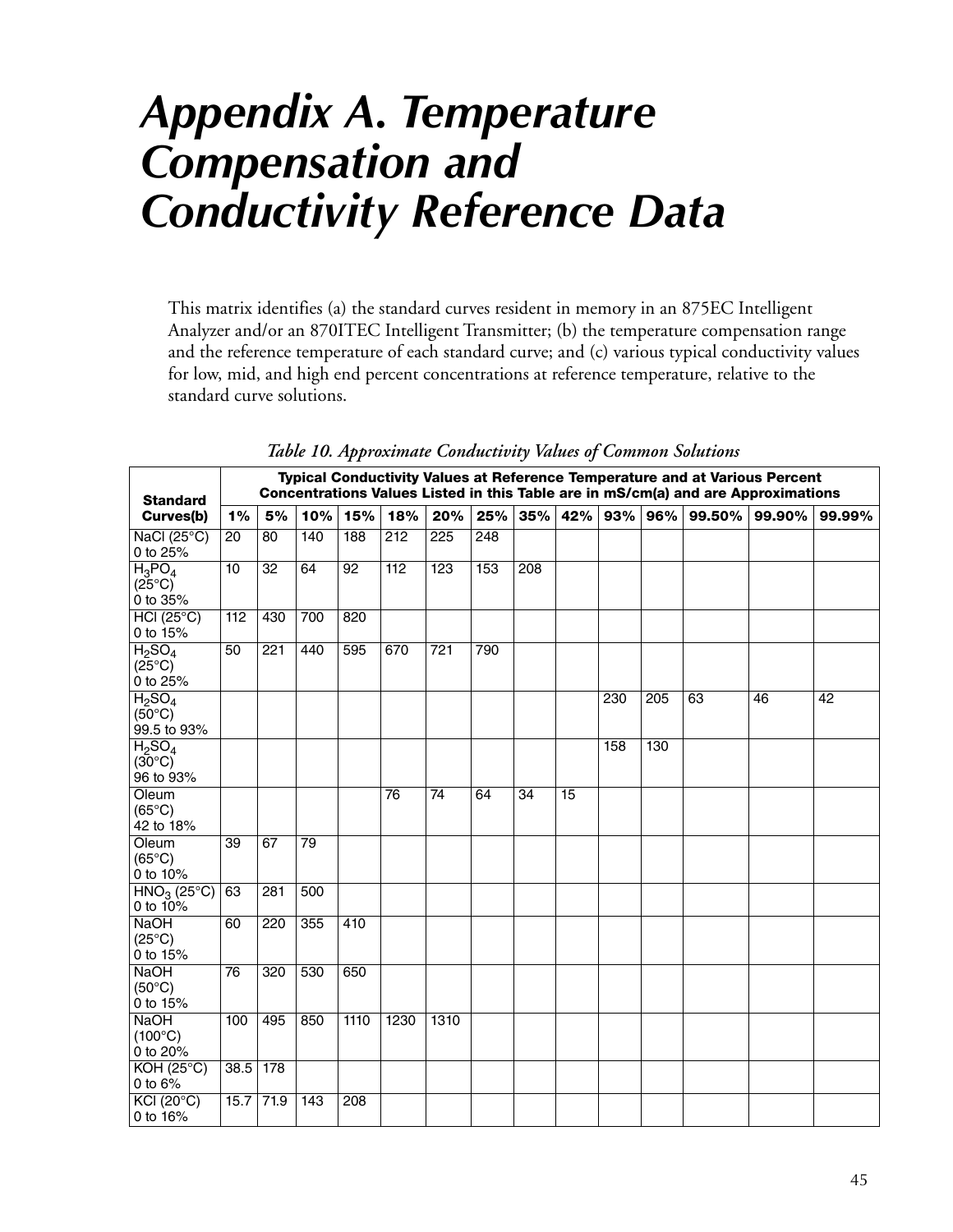| <b>Standard</b>                                    | <b>Typical Conductivity Values at Reference Temperature and at Various Percent</b><br>Concentrations Values Listed in this Table are in mS/cm(a) and are Approximations |                                                                                                    |           |           |     |     |     |  |  |     |      |                                                           |           |
|----------------------------------------------------|-------------------------------------------------------------------------------------------------------------------------------------------------------------------------|----------------------------------------------------------------------------------------------------|-----------|-----------|-----|-----|-----|--|--|-----|------|-----------------------------------------------------------|-----------|
| Curves(b)                                          | 1%                                                                                                                                                                      | 5%                                                                                                 | 10%       | 15%       |     |     |     |  |  |     |      | 18%   20%   25%   35%   42%   93%   96%   99.50%   99.90% | $99.99\%$ |
| CH <sub>3</sub> COOH<br>(25°C)<br>0 to $8\%$       | 0.64                                                                                                                                                                    | 1.43                                                                                               |           |           |     |     |     |  |  |     |      |                                                           |           |
| HF (25 $^{\circ}$ C)<br>0 to 30%                   | 11.7                                                                                                                                                                    | 59                                                                                                 | 120.<br>5 | 189.<br>5 | 236 | 260 | 325 |  |  |     |      |                                                           |           |
| $HF (0^{\circ}C)$<br>90 to 99.9%                   |                                                                                                                                                                         |                                                                                                    |           |           |     |     |     |  |  | 224 | 39.9 | 12.6                                                      | 2.089     |
| Na <sub>2</sub> CO <sub>3</sub><br>$(85^{\circ}C)$ | Typically some combination of sodium hydroxide, sodium carbonate, and sodium sulfite;<br>1000 mS/cm most commonly used for Full Scale Range.                            |                                                                                                    |           |           |     |     |     |  |  |     |      |                                                           |           |
| Green Liquor                                       |                                                                                                                                                                         |                                                                                                    |           |           |     |     |     |  |  |     |      |                                                           |           |
| Na <sub>2</sub> O                                  |                                                                                                                                                                         | Can be, for example, some combination of the following: sodium hydroxide and sodium carbonate, and |           |           |     |     |     |  |  |     |      |                                                           |           |
| (160°C)                                            |                                                                                                                                                                         | could include sodium thiosulfate, sodium sulfide, and sodium sulfate;                              |           |           |     |     |     |  |  |     |      |                                                           |           |
| <b>Black Liguor</b>                                |                                                                                                                                                                         | 1000 mS/cm typically used for Full Scale Range.                                                    |           |           |     |     |     |  |  |     |      |                                                           |           |

#### *Table 10. Approximate Conductivity Values of Common Solutions*

a) The conductivity values listed have been taken from data published by numerous sources and are to be considered estimations<br>only. Therefore, this table is provided for reference only, and precise conductivity values sho

(b)The standard curves listed are resident in the following transmitter and analyzer memories:

– 870ITEC Intelligent Electrochemical Transmitter – 875EC Intelligent Electrochemical Analyzer.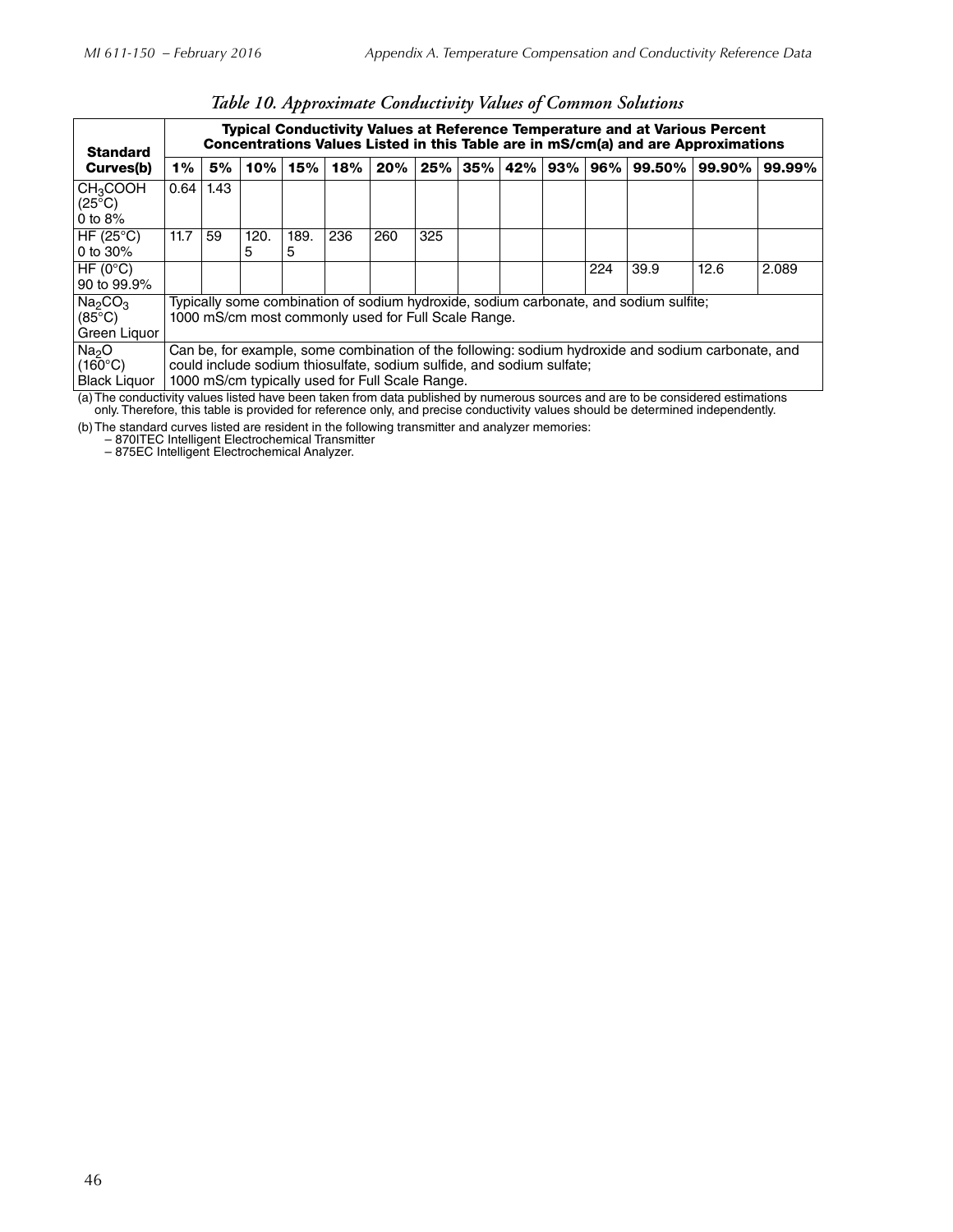# <span id="page-46-0"></span>*Index*

### *A*

[Accessories 23](#page-22-3) [Applications 17](#page-16-2)

### *B*

[Ball Valve Assembly Installation 26](#page-25-2) [Bushing Installation 34](#page-33-3)

*C* [Cell Factors 20](#page-19-2) [Conductivity Reference Data 45](#page-44-2)

### *E*

[Electrical Safety Specifications 11](#page-10-1)

*F* [Flange Installation 32](#page-31-3)

### *I*

[Identification 13](#page-12-2) [In Situ Installation 36](#page-35-1) [In-Line Installation 38](#page-37-4) [Installation 23](#page-22-4) [Ball Valve Assembly 26](#page-25-2) [Bushing 34](#page-33-3) [Flange \(All sensor Types\) 32](#page-31-3) [In Situ 36](#page-35-1) [In-Line 38](#page-37-4) [Junction Box 39](#page-38-2) [Tri-Clamp 35](#page-34-4)

### *J*

[Junction Box Installation 39](#page-38-2)

#### *M*

[Maintenance 41](#page-40-3)